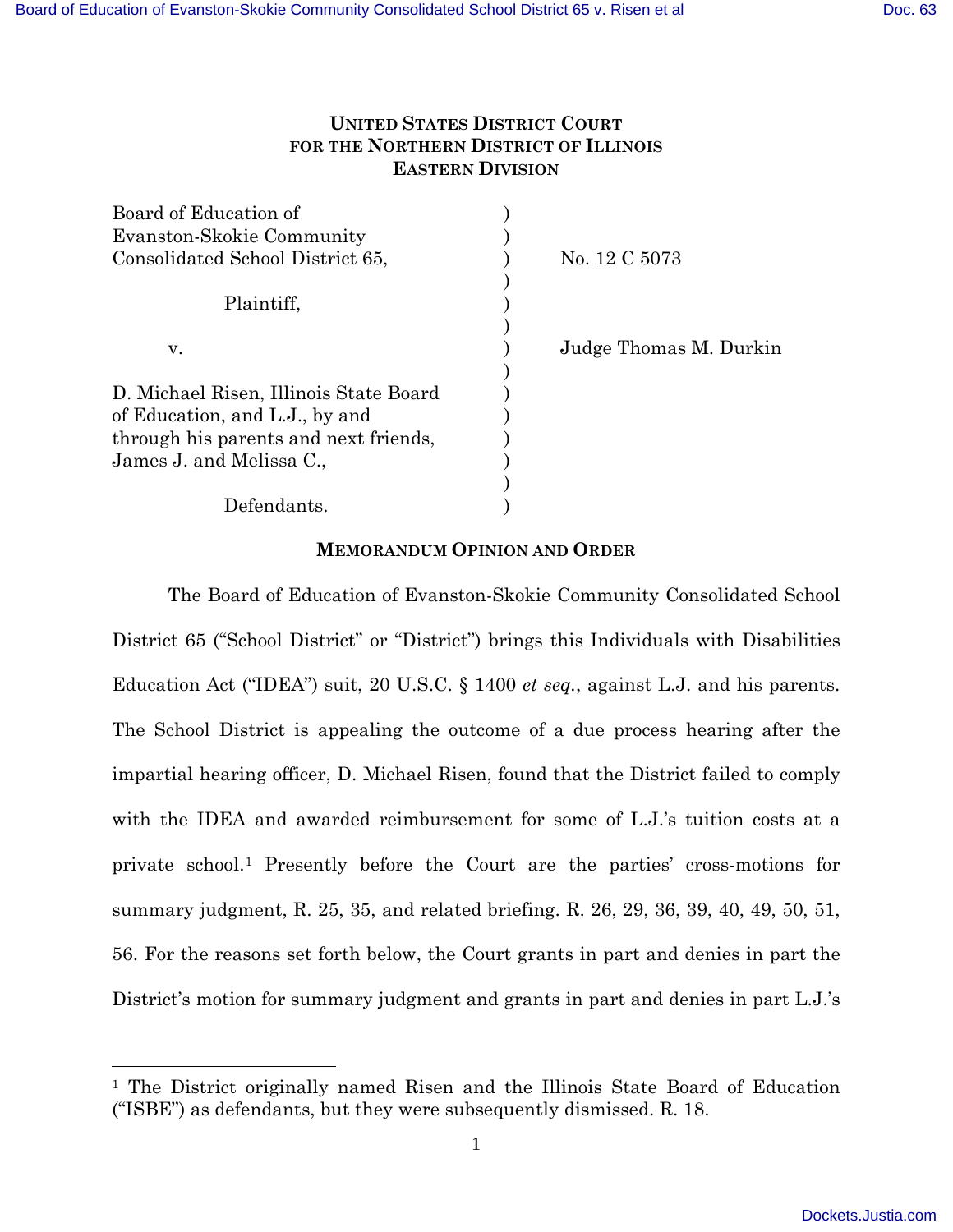parents' motion for summary judgment. In short, the Court affirms the impartial hearing officer's reimbursement award with the exception of the cost of L.J.'s tuition at The Cove School for the summer of 2011 and the cost of additional private services (beyond transportation to Cove) for the 2011-12 school year.

### **Factual Background[2](#page-1-0)**

#### **2003-06 (birth to age 3)**

<u>.</u>

L.J. was born prematurely on April 27, 2003, at 24 weeks gestation. DSOF ¶ 7. He was hospitalized for more than three months, SD 300, and underwent numerous surgeries to his heart, lungs, eyes, and brain. DSOF  $\P$  7.

Early on, it was apparent that L.J.'s premature birth would impair his development. From 2003 through 2006, L.J. received early intervention services from the State of Illinois. *Id.* ¶ 10. Beginning in infancy, L.J. struggled with sensory processing and was hypersensitive to noise, touch, and light. *Id.* ¶ 8. As a toddler, L.J. exhibited difficulties with visual and auditory distractibility and selfregulation. *Id.* ¶ 9. He was unable to focus on any task and engaged in disregulated behavior such as acting out, spitting, and lashing out violently. *Id.* 

<span id="page-1-0"></span><sup>&</sup>lt;sup>2</sup> The Court cites to Plaintiff's Statement of Material Facts, R. 29, as "PSOF  $\P$ Defendants' Response to Plaintiff's Statement of Material Facts, R. 40, as "DR ¶ \_\_," Defendants' Statement of Material Facts, R. 39, as "DSOF ¶ \_\_," Plaintiff's Response to Defendants' Statement of Material Facts, R. 49, as "PR ¶ \_\_," and Plaintiff's Additional Statement of Material Facts, R. 50, as "PASOF ¶ \_\_." The Court also cites to the School District's hearing documents as "SD\_\_," L.J.'s parents' hearing documents as "A\_" through "I\_," the hearing officer's documents as "HO\_," and the hearing itself as "--/--/--  $\text{Tr. at }$ ..."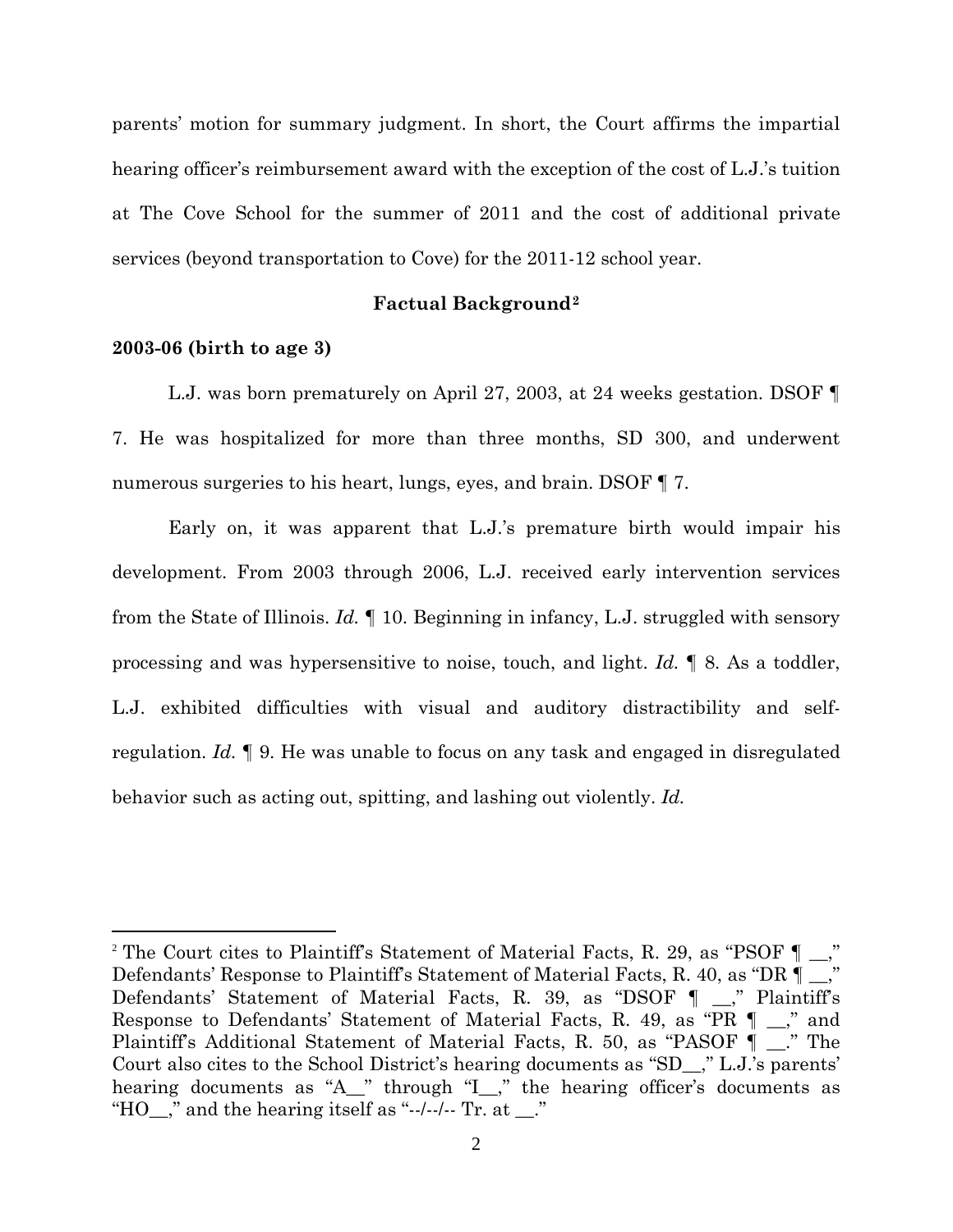#### **2006-08 (age 3 to 5)**

L.J. and his parents reside in Evanston, Illinois. PSOF ¶¶ 6-7. In 2006, as L.J. turned three, his parents brought him to the School District for evaluation. DSOF ¶ 10. In April 2006, the District conducted a special education eligibility evaluation and prepared an Individualized Education Program ("IEP"). SD299-318. The District described L.J.'s disabilities as mild delays in articulation abilities, gross motor delays, and educational delays in socialization, play, and self-care. SD302. It concluded that L.J. needed specialized instruction to address his deficit areas and gross motor needs and recommended "a small, structured, individualized program with low teacher:pupil ratio[]." *Id.* The District reached a similar conclusion in another IEP in April 2007: "a small, structured class with low teacher/student ratio is needed to support L.J.'s needs." C44.

From 2006 to 2008, L.J. attended the School District's half-day Services for Pre-Primary Aged Children Program ("SPPAC program"), which provided early childhood services in a small class with a low student-teacher ratio and individualized attention, as well as special education supports, services, and accommodations. DSOF ¶ 13. L.J. also received additional private speech and occupational therapy at parental expense on a weekly basis. *Id.* L.J.'s progress reports from his time at the SPPAC program document that he met or made expected progress toward all of his academic goals. *Id.* ¶ 14.

In addition to participating in the SPPAC program, L.J. also attended McGaw YMCA Children's Center, a hybrid preschool and daycare program, at

3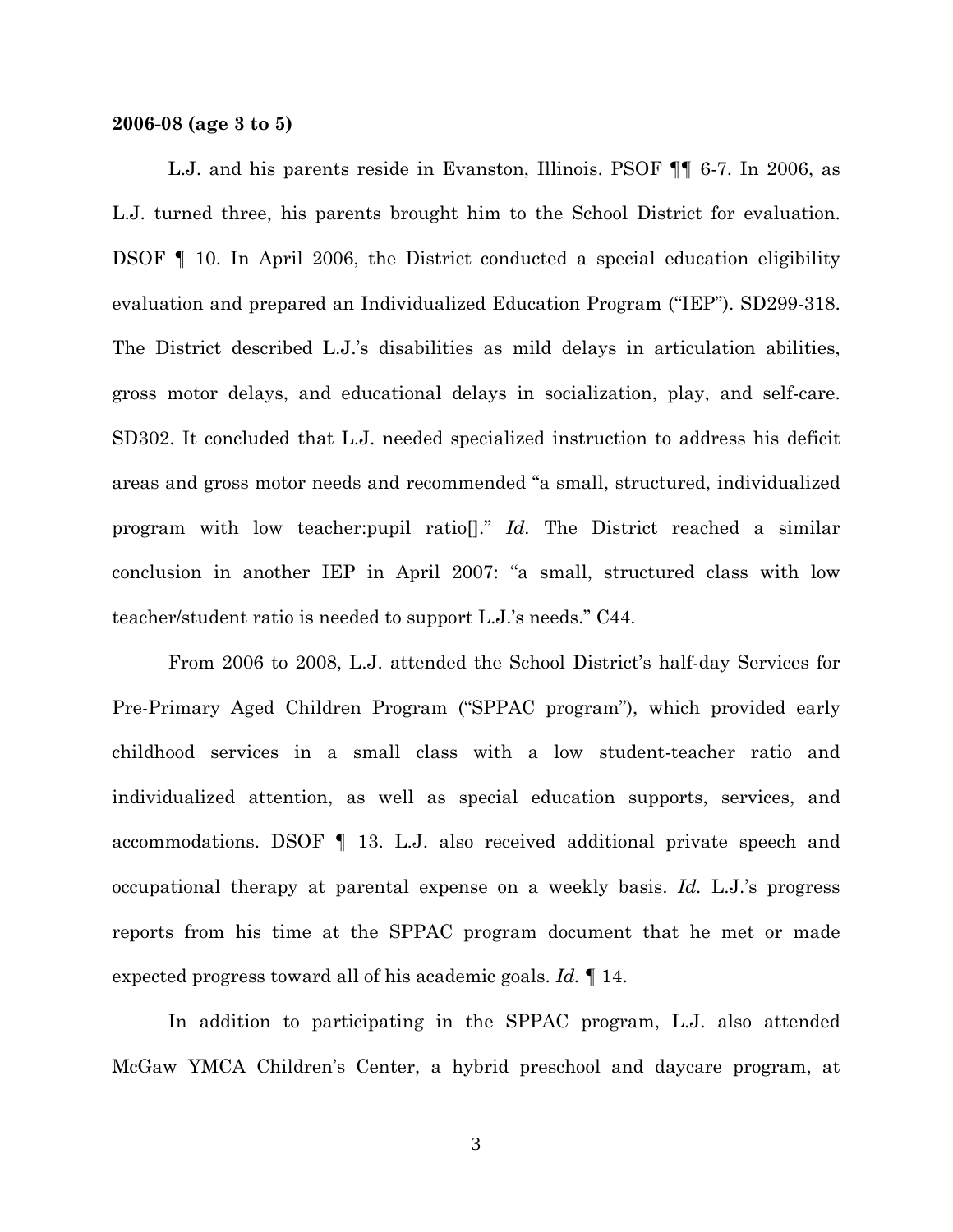parental expense. *Id.* ¶ 15. Unlike the SPPAC program, the YMCA program had a larger classroom with 20 children. *Id.* L.J. struggled to self-regulate in the larger classroom setting—punching, biting, and kicking other children—and required an adult to stay with him at all times to keep him from disrupting the class. *Id.*

### **2008-09 (age 5 to 6)**

In 2008, the School District reevaluated L.J. as he turned five and was ageeligible to attend kindergarten in the fall. DSOF ¶ 17. In a January 2008 IEP, the District again concluded that L.J. needed "specialized instruction" and "a small structured individualized program to address areas of need." C56. But in April 2008, the District proposed placing L.J. in an "inclusion" general education kindergarten classroom for 76% of the school day; L.J. would receive special education services for the remaining 24% of the day. C82. Although L.J.'s neighborhood school was Lincoln Elementary ("Lincoln"), the District proposed that L.J. attend Dewey Elementary ("Dewey"). 2/3/12 Tr. at 93.

L.J.'s parents ultimately decided to delay kindergarten for a year on the advice of L.J.'s doctors, including Dr. Alan Rosenblatt, his neurodevelopmental pediatrician, and Dr. Sharon Johnson, his psychologist. DSOF ¶ 17. The consensus among L.J.'s private providers was that he was not developmentally, academically, or socially ready to perform with other children his age. 2/3/12 Tr. at 93-94.

Instead, L.J.'s parents enrolled him full-time in the YMCA preschool for the 2008-09 school year at their expense. DSOF ¶ 17. L.J.'s parents selected the YMCA program because they felt it was a positive, loving environment, he had made some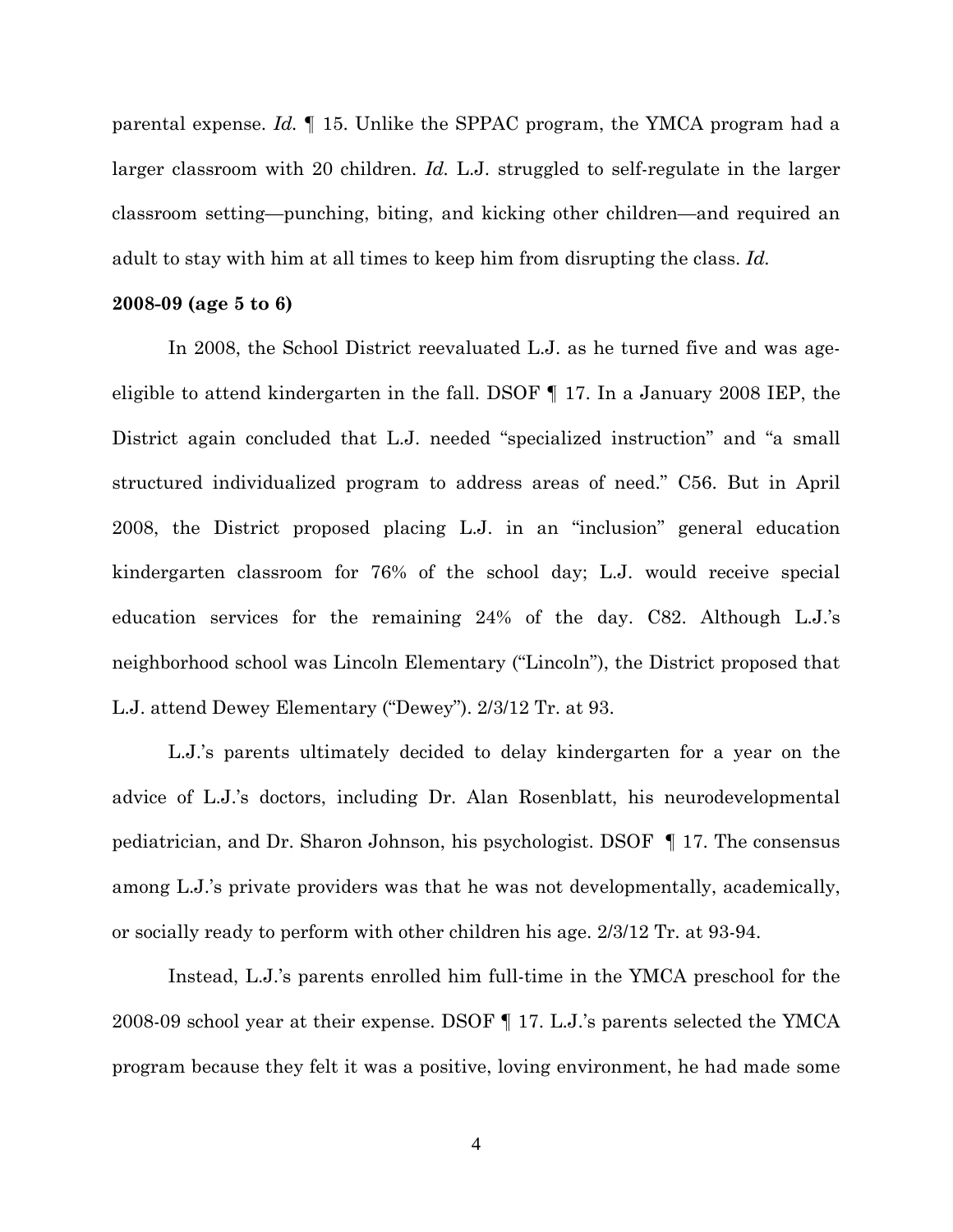progress and some friendships there, and the YMCA had an open-door policy that allowed L.J.'s mother to be present to help L.J. 2/3/12 Tr. at 96. During that year, L.J. continued to receive private speech and occupational therapy, and received additional social-work services, including from a School District social worker. DSOF ¶ 18. L.J. continued to experience difficulties at the YMCA program. As L.J.'s father testified, "He would act out. He would again still sometime[s] exhibit signs of violence. He would overreact, and misread his peers' cues, facial cues and speaking cues. He didn't understand them." 4/26/12 Tr. at 267-68.

## **2009-11 (age 6 to 8)**

For the 2009-10 school year, L.J.'s parents did not approach the School District. PSOF ¶ 16. Instead, they enrolled L.J. in kindergarten at Baker Demonstration School ("Baker"), a private school located in Wilmette, Illinois. DSOF ¶ 19. Baker does not hold itself out as a special education provider but still accepts students with disabilities. 3/14/12 Tr. at 28-29. L.J.'s parents chose Baker because of its smaller class sizes (approximately 15 students), low student-teacher ratio, individualized teaching approach, and what they perceived as a "great feeling of overall acceptance of children who had difficulties." DSOF ¶¶ 19, 22. L.J.'s parents wanted to replicate many of the District's recommendations from its January 2008 IEP in the small school setting that Baker provided. *Id.* ¶ 23.

At Baker, L.J. was educated alongside his regularly-functioning classmates. Although Baker, as a private school, does not develop formal IEPs, PSOF ¶ 18, it does formulate educational plans for special needs students and allows private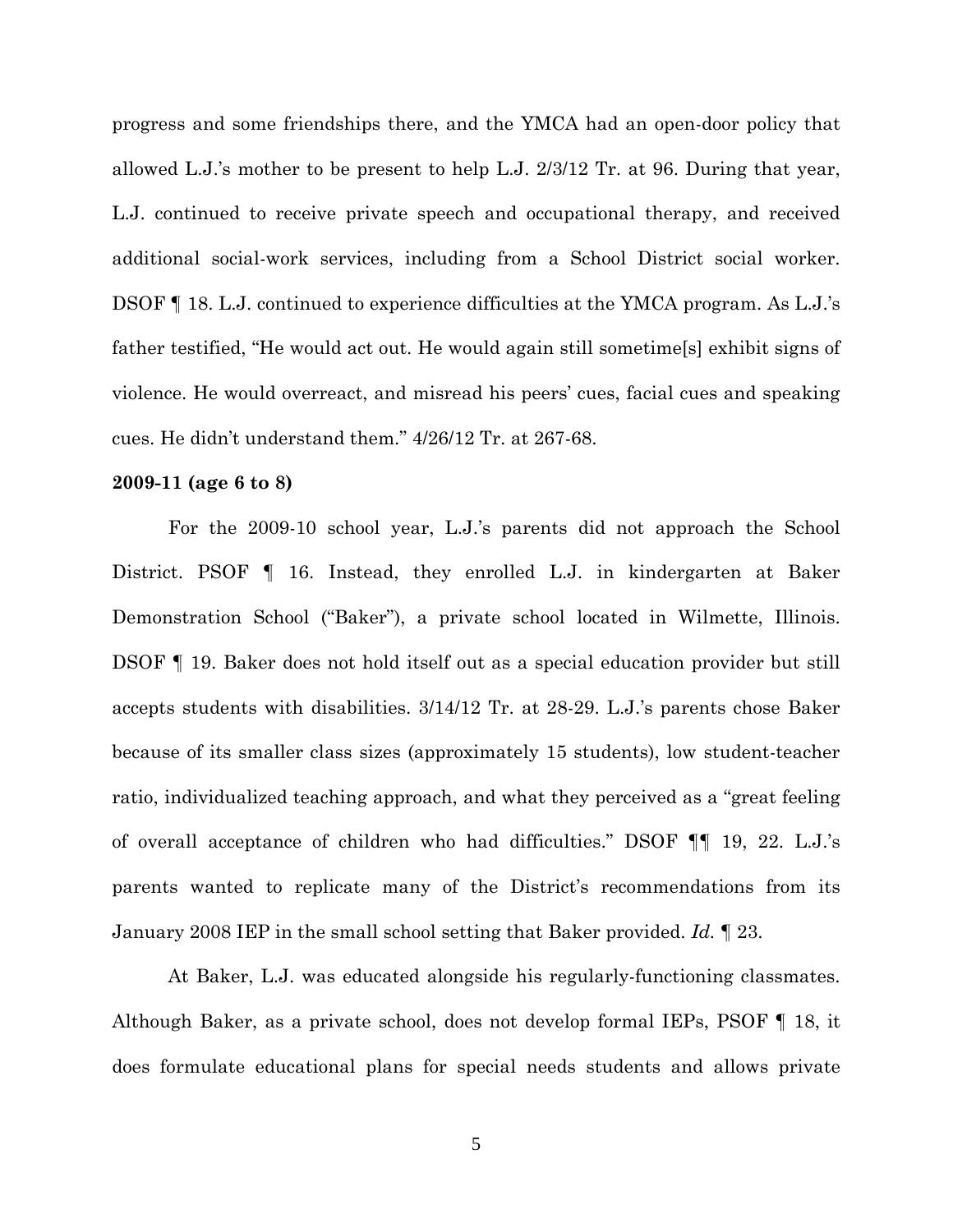providers to come into the school to provide additional support services. DR ¶ 18. L.J. continued to receive private speech and occupational therapy at Baker and was treated by an outside behavioral specialist and other doctors. DSOF ¶ 24. L.J. made some progress and had a generally positive experience in kindergarten, but also continued to show developmental delays and often got into verbal or physical confrontations with other children. DSOF ¶ 25; PR ¶ 25.

Based on L.J.'s kindergarten experience, his parents chose to have him continue at Baker for first grade for the 2010-11 school year. DSOF ¶ 25. For first grade, Baker implemented an educational plan for L.J. that included 11 classroom interventions and 26 accommodations. *Id.* ¶ 27. The accommodations included oneon-one instruction when possible, modified assignments, tailored direction, frequent movement breaks, frequent verbal and visual cues, preferential seating, and transition strategies. *Id.* With the educational plan in place, L.J.'s first grade teacher began the school year "optimistic and delighted." *Id.* ¶ 28.

Unfortunately, L.J.'s classroom behavior and academic performance significantly and progressively deteriorated. *Id.* ¶ 26; PSOF ¶¶ 23-24. In the first few months, L.J. was falling behind in reading and math, struggling in art and drama, exhibiting anger and aggression, and disrupting the classroom. DSOF ¶¶ 26, 28-29. By early 2011, L.J. had increasing difficulties with self-regulation, impulsivity, and attention, and the academic, social, and behavioral gaps between L.J. and his classmates widened. *Id.* ¶ 31. Even though L.J. was a year older than his classmates after he was held back a year, he struggled academically, would call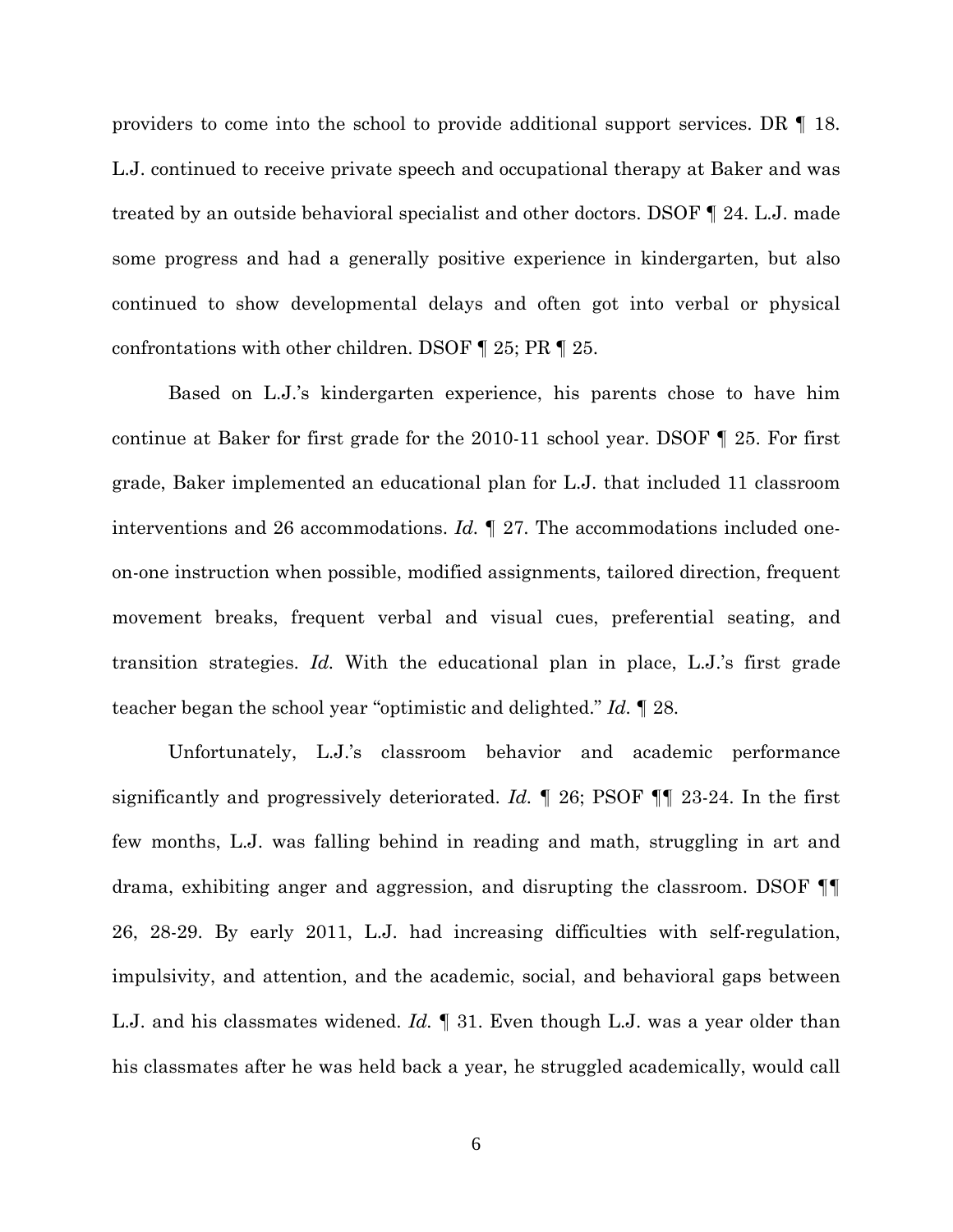himself "stupid," and even threatened to kill himself. *Id.* ¶ 32. Baker and L.J.'s parents tried various additional strategies and interventions to help L.J.—including a private, in-school reading tutor—all to no avail. *Id.* ¶ 35.

In February 2011, Baker's staff informed L.J.'s parents that L.J.'s needs exceeded Baker's resources and that the parents would need to find an alternative second grade placement. *Id.* ¶ 36. Baker's staff recommended locating another school that also offered small class sizes, but in a specialized environment with teachers highly trained in special education. 2/3/12 Tr. at 111. L.J.'s parents immediately thought of returning L.J. to the School District. *Id.*

#### **2011-12 (age 8 to 9)**

In February or early March 2011, L.J.'s mother informed the School District of her intent to register L.J. for second grade in the fall and requested that the District begin the case study evaluation process. DSOF ¶ 37; 2/3/12 Tr. at 112. The District initially told L.J.'s mother that Wilmette District 39 was responsible for evaluating L.J. because Baker—where L.J. was enrolled at the time—is located in Wilmette. DSOF  $\P$  38. Baker then reached out to Wilmette District 39 on L.J.'s behalf, but Wilmette District 39 told Baker that the District—where L.J. resides was responsible for the evaluation. G92 ¶ 10. Over the next few weeks, there was more back and forth over which district would evaluate L.J. for special education services. DSOF ¶ 39. L.J.'s parents ultimately pressed ahead with the District because L.J. would attend school in the District in the fall and the District was not required to follow Wilmette District 39's recommendations in any event. *Id.*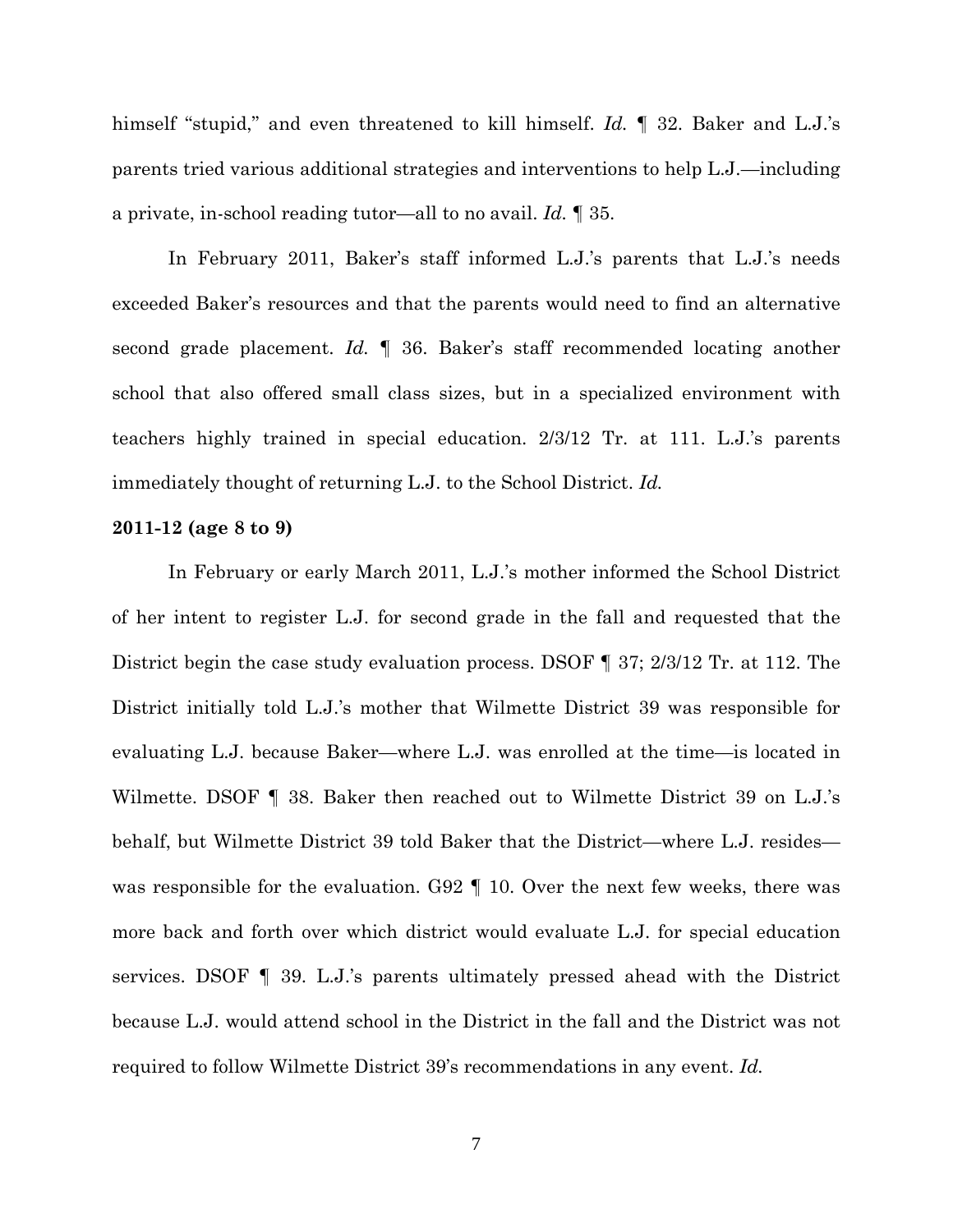Around the same time, L.J.'s parents enrolled him in summer classes at The Cove School ("Cove"), a private school located in Northbrook, Illinois that specializes in providing special education services to children with learning disabilities. L.J.'s father initiated the process by emailing Cove on March 25, 2011, F1, and submitted an application and \$200 deposit later in April. G87. L.J.'s parents enrolled him at Cove for the summer to help him "catch up" and facilitate his ability to function successfully in the School District in the fall. DSOF ¶ 42. L.J.'s parents never sought to enroll L.J. in the District's summer program.

In April, L.J.'s mother attempted to register L.J. in the School District for the fall but the District turned her away. *Id.* ¶ 40. She returned on May 9 and successfully registered L.J. *Id.*[3](#page-7-0) The same day, she met with the District and explained that L.J. would need an evaluation and IEP. *Id.* ¶ 41. The District agreed that it would perform an evaluation and develop an IEP, but initially indicated that the evaluation would have to wait until the District could observe L.J. in the classroom that fall. *Id.* After L.J.'s mother objected to the timing, the District agreed to expedite L.J.'s evaluation over the summer. *Id.*

In early June, the School District asked L.J.'s parents to have Baker's staff complete "Tier II" and "Tier III" assessment forms in preparation for L.J.'s evaluation by the District. *Id.* ¶ 43. L.J.'s parents returned the completed forms on June 23. *Id.* ¶ 44. Notably, Baker's staff concluded that L.J. "is unable to benefit

<u>.</u>

<span id="page-7-0"></span><sup>&</sup>lt;sup>3</sup> At the hearing and in their briefs, the parties sometimes say that the registration occurred on May 5. Because there is no material difference, the Court will generally use May 9 unless quoting a document that refers to May 5.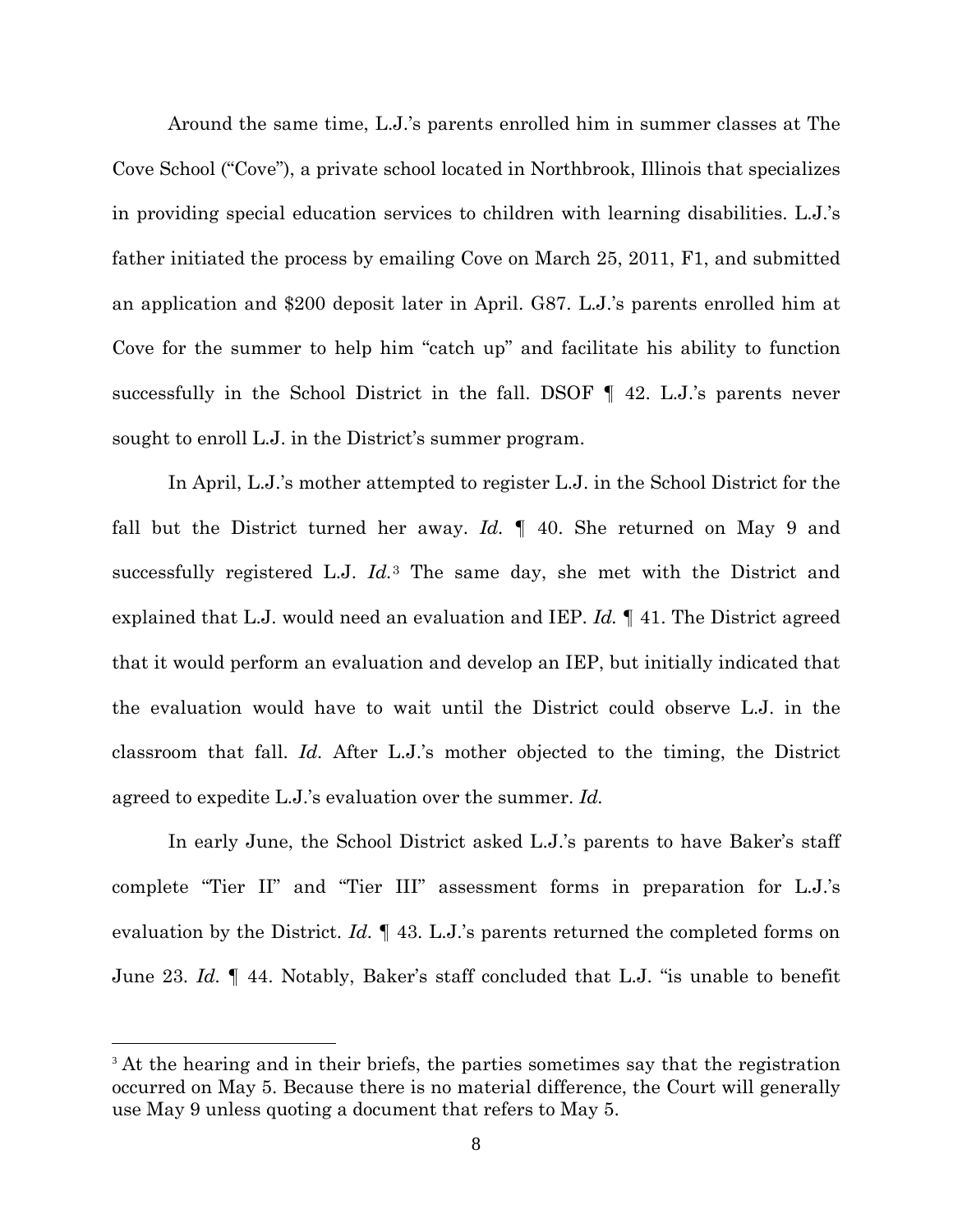from and attend to general education classroom instruction" due to "Combined Receptive/Expressive Language disorder/Language processing; Difficulties with Working Memory; Self regulation/attention/Impulsivity." *Id.* ¶ 46.

On July 6, the School District advised L.J.'s parents that it forwarded the completed assessment forms to Lincoln, L.J.'s "home school" in the District, and advised Lincoln that L.J.'s "[p]arents have requested a case study evaluation as soon as possible." DSOF ¶ 47; G11-12.

A month passed with no apparent activity. On August 3, L.J.'s father wrote to the School District for an update. DSOF ¶ 50. The Superintendent responded by apologizing for the delay and indicating that he would "make sure that you receive a communication in the near future." *Id.*

On August 5, after receiving no further response, L.J.'s parents submitted an application to Cove for the 2011-12 school year along with a \$75 application fee. DSOF ¶ 53. L.J.'s parents applied to Cove as a "plan B" in case the School District's IEP was not ready by the start of the school year. *Id.* ¶ 52. The first day of classes in the District was August 29. PSOF ¶ 55.

On August 6, the School District emailed L.J.'s parents and suggested that there was "some confusion regarding when the case study evaluation assessments will take place." G17. Although the District had previously agreed to perform L.J.'s evaluation over the summer, DSOF ¶ 41, PR ¶ 41, the District at that point told L.J.'s parents that "we will need to schedule a . . . meeting as soon as the Team returns in the fall" and that L.J. would be "place[d] . . . in the inclusion class so he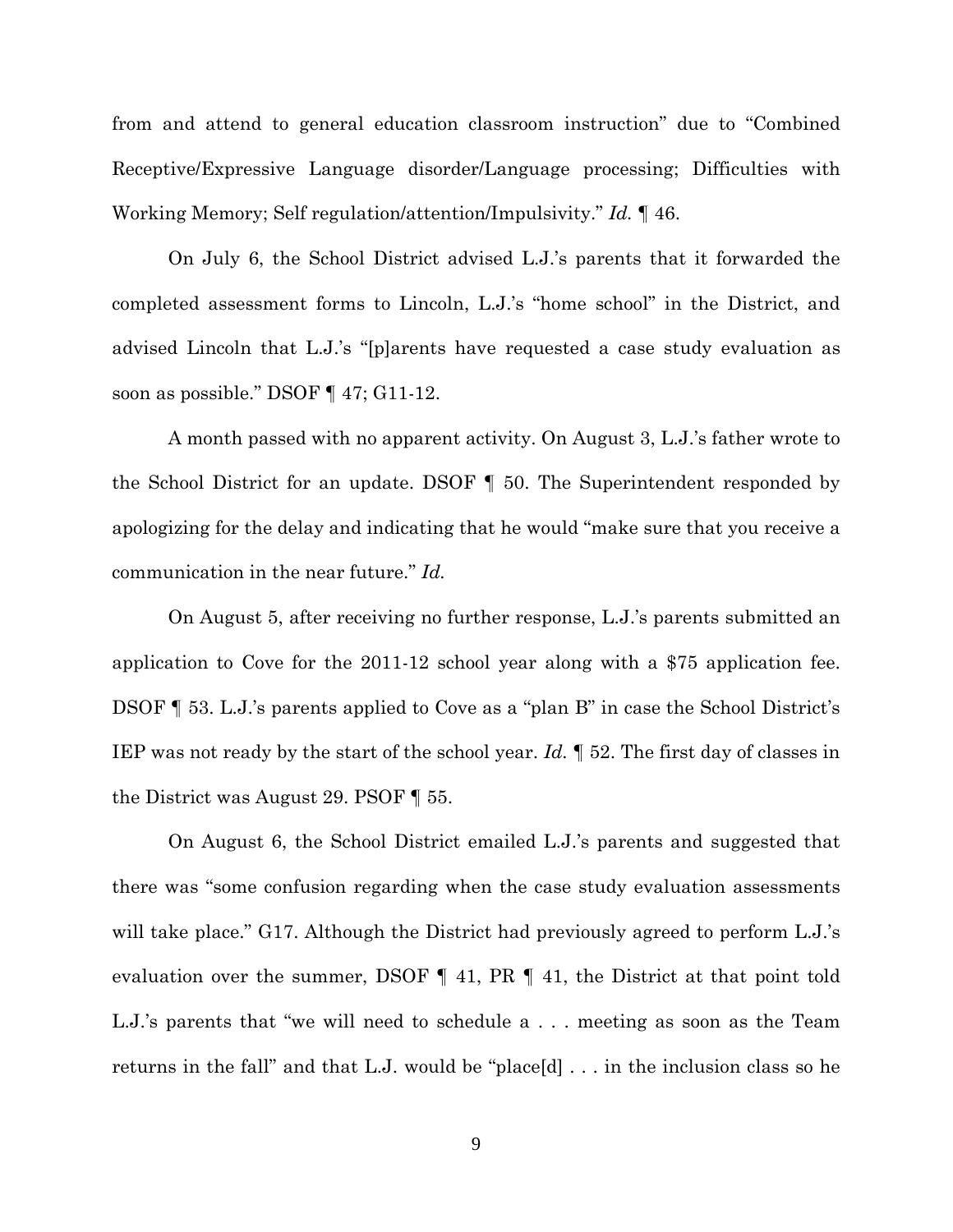will receive support while the Team is completing the case study evaluation." G17. The same day, the District instructed Lincoln to "[p]lease make sure that you have L.J. . . . in the inclusion class for second grade. We will be starting an evaluation that the parents requested in June." G18. (It is not clear why the District thought that L.J.'s parents only requested an evaluation in June.)

L.J.'s parents were not pleased with this development. On August 8, L.J.'s father notified the School District in writing that "effective August 24, 2011, and contingent upon his admission there, we will unilaterally enroll L.J. . . . at The Cove School, a private school, at public expense." DSOF ¶ 57; G19. He explained that "[w]e . . . do not believe that the placement at Lincoln . . . will provide him with a free appropriate public education because he has not been provided with a timely or appropriate IEP. . . . [W]e believe that his proposed placement, services, and methodology are not appropriate or sufficient." G19.

This notice got the School District's attention. On August 9, the District proposed a meeting with the IEP team for August 17 or 19. G21. By August 11, the parties had settled on an August 19 meeting date. G22. At that point, the District mistakenly told L.J.'s parents that they still needed to register L.J. before an evaluation could occur. G23. L.J.'s parents, of course, had already registered L.J. on May 9. After clearing up that confusion, the District informed L.J.'s parents that the evaluation would follow during the week of August 22. G22.

On August 19, L.J.'s parents met with the IEP team at the School District. DSOF ¶ 59. The same day, L.J.'s parents provided the District with copies of private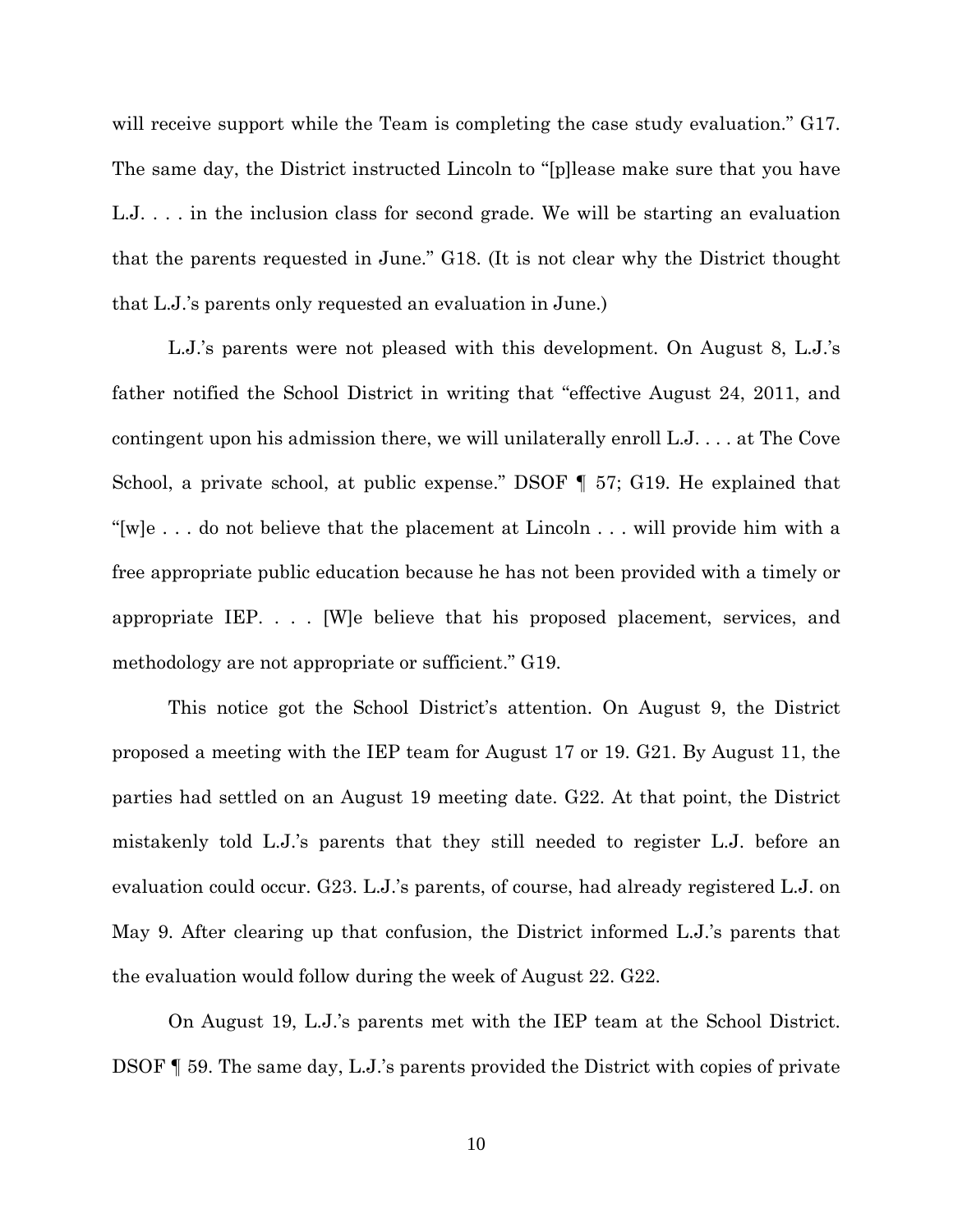evaluations from 11 different professionals. *Id.* 9 60. Among those evaluations, L.J.'s psychologist, Dr. Johnson, recommended that L.J. receive "small class instruction" with specialized programs in reading, math, speech, and word retrieval. *Id*. ¶ 63. L.J.'s occupational therapist, Alexis Printen, noted L.J.'s prior classroom difficulties and similarly recommended a small class size with "a comprehensive support team that includes additional adults in the classroom, occupational therapy collaboration, and a low student to teacher ratio (ideally three students to one teacher)." *Id*. ¶ 62. On August 23, L.J.'s parents brought him to Lincoln for evaluations by District staff and were themselves interviewed. *Id*. ¶ 66.

On August 24, while the District was completing its evaluation, L.J. began attending classes at Cove. *Id*. ¶ 67. L.J.'s parents nonetheless kept their options open. Cove had prepared a contract requiring L.J.'s parents to pay a deposit of \$8,750 and another \$29,250 by September 15. PSOF ¶ 53; G129-30. Although L.J. began attending Cove on August 24, L.J.'s parents did not sign the contract or make any payments until September 19. PSOF ¶ 53; DR ¶ 53; G128.

On August 26, three days before the start of school in the District, L.J.'s parents met with the IEP team. Although the District did not provide a written IEP until September 6, the parties discussed the District's evaluation and proposed placement for L.J. PSOF ¶ 54; DR ¶ 54; DSOF ¶¶ 69, 100; PR ¶ 100. The District's evaluation corroborated L.J.'s learning disabilities in reading and math, language impairments, delayed academic functioning, and attention deficit hyperactivity disorder. DSOF ¶ 70. The District acknowledged that L.J. "has delayed skills in all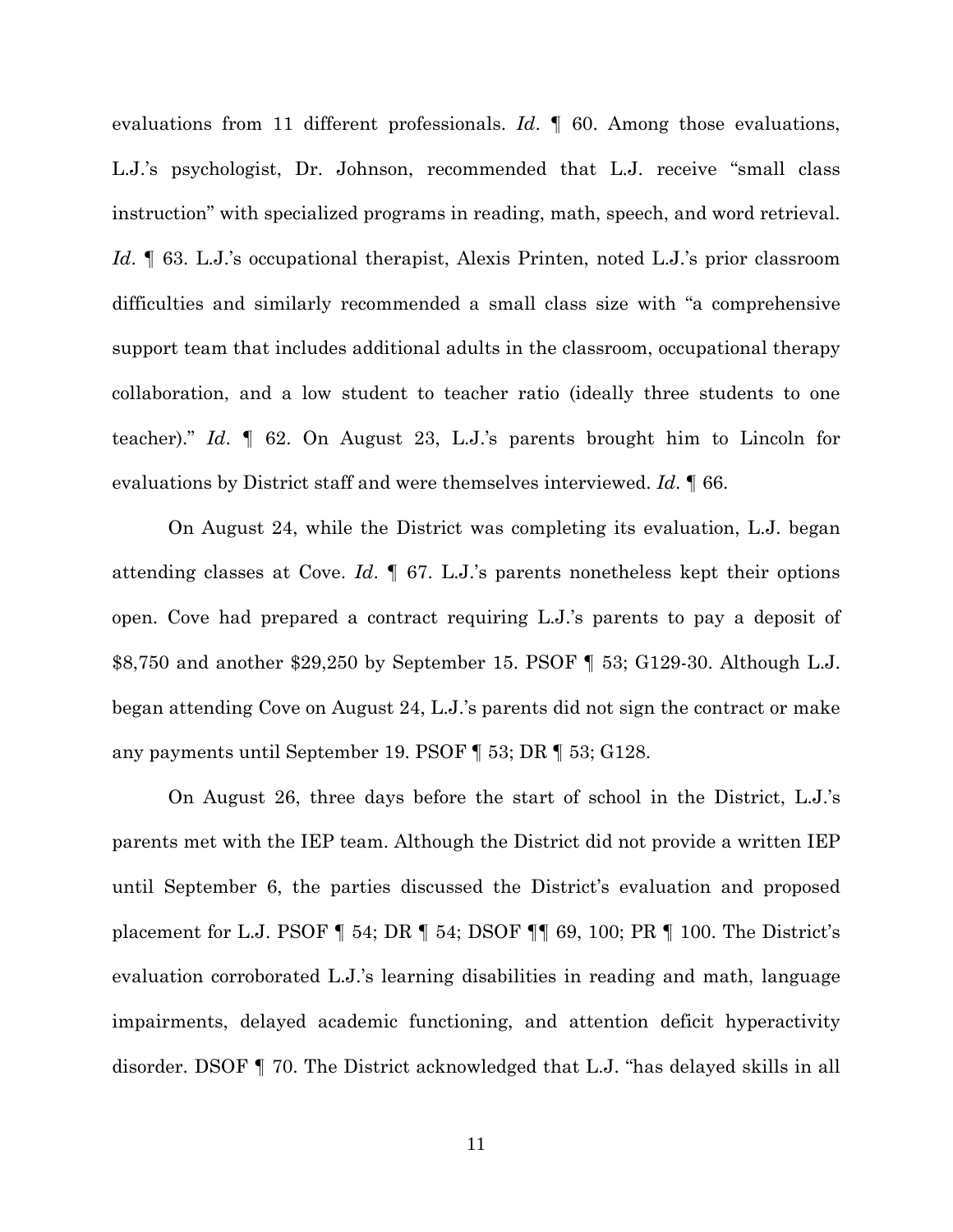academic areas" and "continues to struggle in all academic areas even after he has received special education services since he was young." *Id.* The District also concluded, however, that L.J.'s behavior did not impede his learning or the learning of others and did not propose behavior interventions. C121.

The District proposed placing L.J. in an inclusion second grade classroom at Lincoln. PSOF ¶ 29. The inclusion class consisted of 15 or 16 students without disabilities and five students with disabilities. DSOF ¶ 75. The class was staffed by a full-time general education teacher, a part-time special education teacher, and an aide when the special education teacher was not present. PSOF ¶¶ 29-30, 75; DSOF ¶ 79. The District proposed that L.J. would spend 95% of his time in the inclusion classroom, with 90 minutes per week outside the classroom for speech and social work services. C131-32. In the classroom, L.J. would receive 600 minutes per week of reading/language special education instruction and another 150 minutes per week of math. PSOF  $\P$  30. The special education teacher works with the students in a small group, and if necessary, can take a student to her office for instruction, which is set up like a classroom. PSOF  $\P$  31. In total, about half of L.J.'s time would be spent receiving special education instruction. C132. The District also offered to hire a full time aide dedicated to L.J. PSOF ¶ 30; DR ¶ 30.

The District's decision to place L.J. in an inclusion second grade classroom was guided at least in part by an "Inclusion Policy" adopted by the District in or around 2009. DSOF  $\P$  87; I1-36. The policy is based on principles such as "[a]ll students will be given the opportunity for meaningful participation and engagement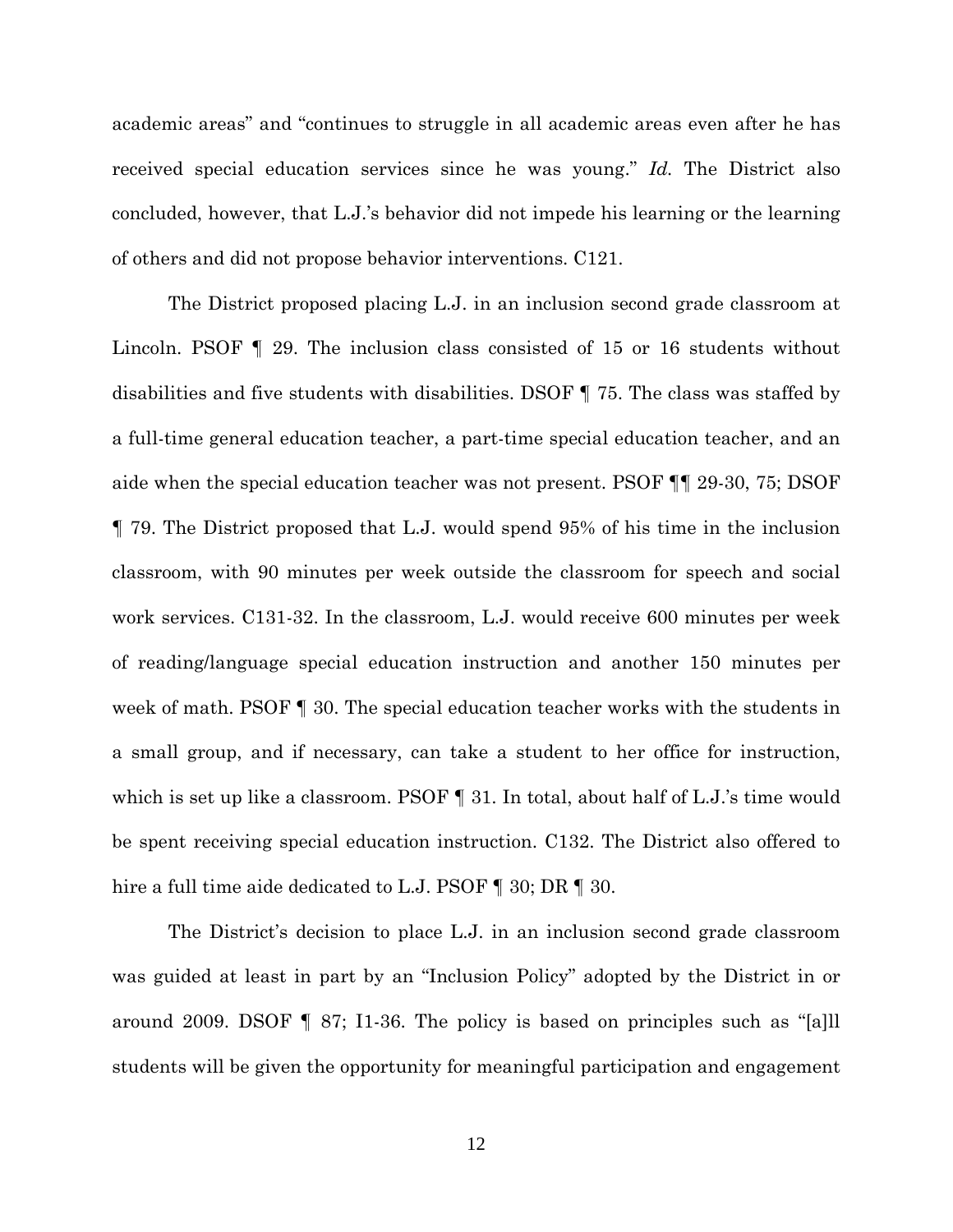in the general education curriculum" and "[a] continuum of services and supports should reflect intensity of supports and not a separate place." I4. The policy therefore announces a strategy to "[a]ssign all students with disabilities to a general education classroom." DSOF ¶ 87; I25. In practice, the policy has led the District to cut back on the availability of self-contained special education classrooms. For the 2011-12 school year, Lincoln did not have a self-contained special education classroom for K-2 children with specific learning disabilities, although Lincoln did still have a self-contained classroom for autistic students. DSOF ¶¶ 88, 90. Dewey, another elementary school in the District, did have a self-contained classroom that included students with learning disabilities. DSOF ¶ 88; PR ¶ 88.

On September 2, L.J.'s parents visited Lincoln's inclusion second grade classroom to observe the District's proposed placement. DSOF ¶ 96. During their visit, L.J.'s parents observed what they perceived as a large classroom with noise and visual clutter with a teacher lecturing from the front of the room. *Id.* ¶ 97. L.J.'s parents also observed students pairing off in small groups to read to one another. Id. L.J.'s parents were concerned that the classroom was inappropriate for L.J. and that he could not function there. *Id.* ¶ 98. L.J.'s private providers similarly believed that L.J.'s presence in a regular education class would be detrimental, as he would become disregulated, would have difficulty engaging with the curriculum, would have difficulty with social interaction, and that he was aware of these issues and would likely react to his sense of being different, *id.* ¶ 99, as he had when he was educated alongside non-disabled students at Baker.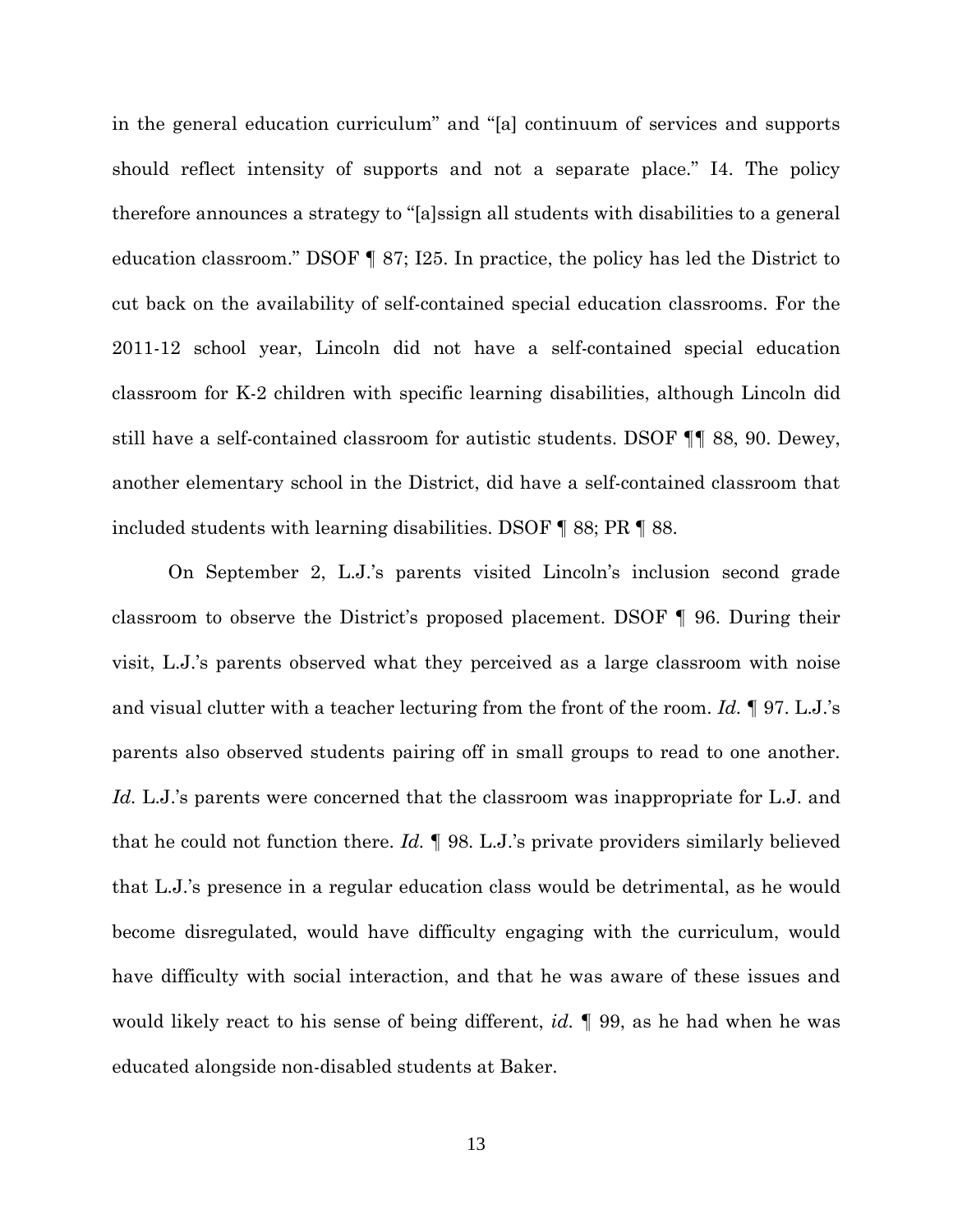On September 19, L.J.'s parents executed the contract with Cove and paid the \$38,000 tuition for the 2011-12 school year. DSOF ¶ 101. L.J. completed the 2011-12 school year at Cove, and also attended Cove during the summer of 2012. Cove's program provided small group self-contained special education instruction on all academic topics. *Id.* ¶ 103. L.J. was educated in a classroom with ten students, a teacher, and at least one assistant, and also met with speech and language pathologists, occupational therapists, and social workers. *Id.* ¶¶ 104-06; PR ¶ 104- 06. Cove also provided direct instruction to address L.J.'s functioning and attention problems and his class had a special sound system that allowed the students to hear the teacher but deadened background noise. DSOF ¶ 108.

There is no dispute that L.J. made significant progress at Cove. He progressed in many academic areas, including reading and math. By March 2012, he met all of the benchmarks from the District's August 26, 2011 IEP and six of the benchmarks from the three goals added by Cove in October 2011. DSOF ¶ 110; PR ¶ 110. L.J.'s psychologist, Dr. Johnson, testified that L.J. "made great gains really across all areas" and that she saw "his self-confidence increasing, and therefore he [was] just very motivated, very intentional about his work and doing a very good job in the classroom." DSOF ¶ 111. L.J.'s father testified that L.J. "exhibited much greater ability to not only make friends, which he could always do, but keep them, which he couldn't; and he's built some relationships of the sort that he has never had at Baker or any other place." *Id.* If 112. According to his parents, L.J.'s selfesteem has improved and "he's just a much different kid." *Id.* ¶ 113. As his mother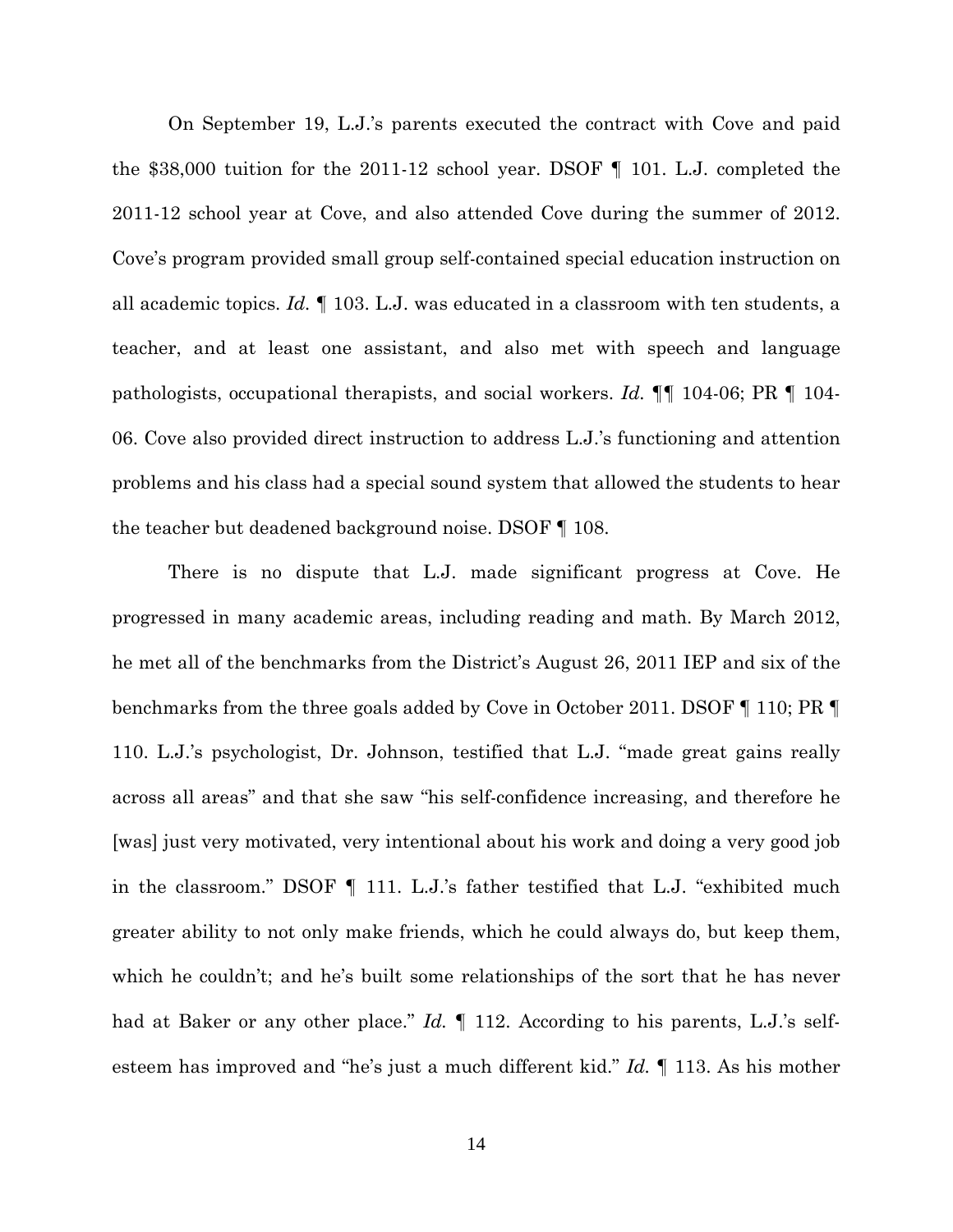testified, "To use L.J.'s words, L.J. says Cove is the right match for me. He is with peers that he feels comfortable with. Everyone is sort of in the same boat. His selfesteem is through the roof. He's reading. There's no discussion of I want to die or nobody likes me or I'm different. . . . He has made friends. He's happy. I haven't seen him this happy for a really long time." 2/3/12 Tr. at 163-64.

### **Procedural Background**

 Pursuant to 20 U.S.C. § 1415(b)(6)-(7) and 105 ILCS 5/14-8.02(a), L.J.'s parents requested a due process hearing to challenge the School District's proposed placement for the 2011-12 school year and seek reimbursement for the cost of sending L.J. to Cove. In their request, L.J.'s parents alleged that the District committed seven procedural and substantive IDEA violations:

- (1) Failure to conduct necessary academic and functional evaluations and to give meaningful consideration to independent evaluations provided by the parents;
- (2) Failure to conduct a functional behavioral analysis and develop an appropriate behavior intervention plan;
- (3) Failure to use scientifically based methodology;
- (4) Failure to provide L.J. an appropriate IEP;
- (5) Failure to provide L.J. with a timely IEP;
- (6) Failure to provide L.J. with an appropriate placement; and
- (7) Failure to provide a FAPE [Free Appropriate Public Education] to L.J. due to the substantive and procedural violations.

G38-40. As a remedy, L.J.'s parents sought reimbursement for tuition and related transportation expenses to Cove for the 2011-12 school year and for the summer of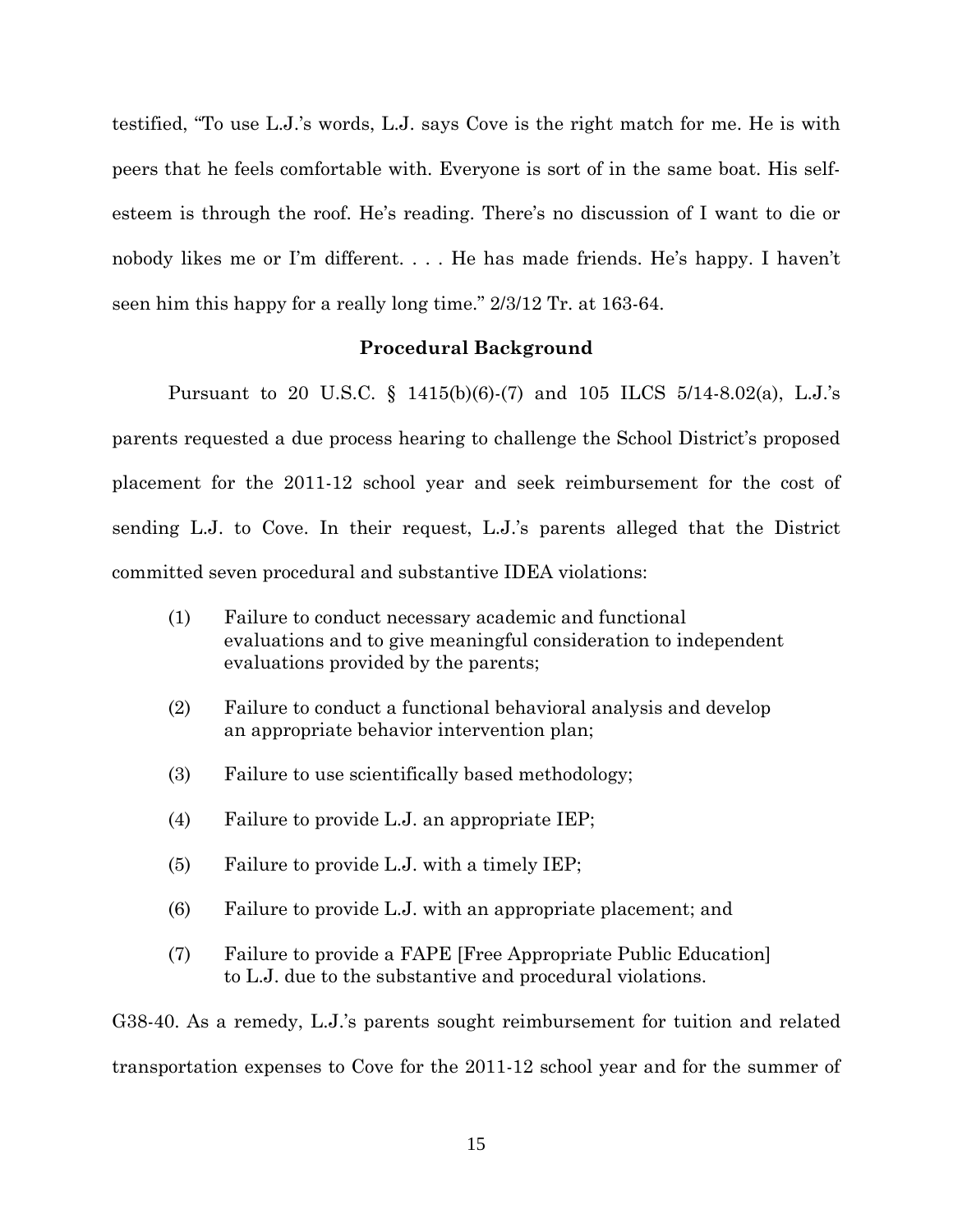2012 (also known as extended school year or "ESY" services). L.J.'s parents also wanted the option of enrolling L.J. at Cove for the 2012-13 school year, at the District's expense, if they and Cove agreed it was still appropriate.

At the due process hearing, the parties called twelve witnesses over the course of eight full days of testimony. In particular, the parties called: (1) L.J.'s mother; (2) L.J.'s father; (3) Dr. Johnson, L.J.'s private psychologist; (4) Terri Nitahara, Head Teacher at Baker; (5) Joyce Bartz, Director of Special Education for the School District; (6) Margaret Krulee, a second grade teacher at the District; (7) Fran Chana, a second grade inclusion special education teacher at the District; (8) Lyn Wilkins, a school psychologist at the District; (9) Alexis Printen, L.J.'s private occupational therapist; (10) Dr. Andrea Victor, a pediatric clinical psychologist who evaluated L.J.; (11) Dr. Robin Johnstone, Cove's principal; and (12) Ai Hoshino, a speech and language pathologist for the District.

On June 8, 2012, the hearing officer issued a 33-page written decision. The hearing officer found that the School District violated the IDEA in six of the seven ways alleged by L.J.'s parents (finding for the District only on issue three, that it used scientifically based methodology).[4](#page-15-0) The hearing officer ordered that the District reimburse L.J.'s parents for tuition and related expenses at Cove for the 2011-12 school year and the summers of 2011 and 2012. The hearing officer denied

<u>.</u>

<span id="page-15-0"></span><sup>4</sup> As the hearing officer acknowledged, Findings ¶ 45, there is a fair amount of overlap among the seven "issues" originally identified by L.J.'s parents. In reviewing the six remaining "issues" below, the Court will cover the matters at issue in logical order but will not attempt to analyze each remaining "issue" in isolation.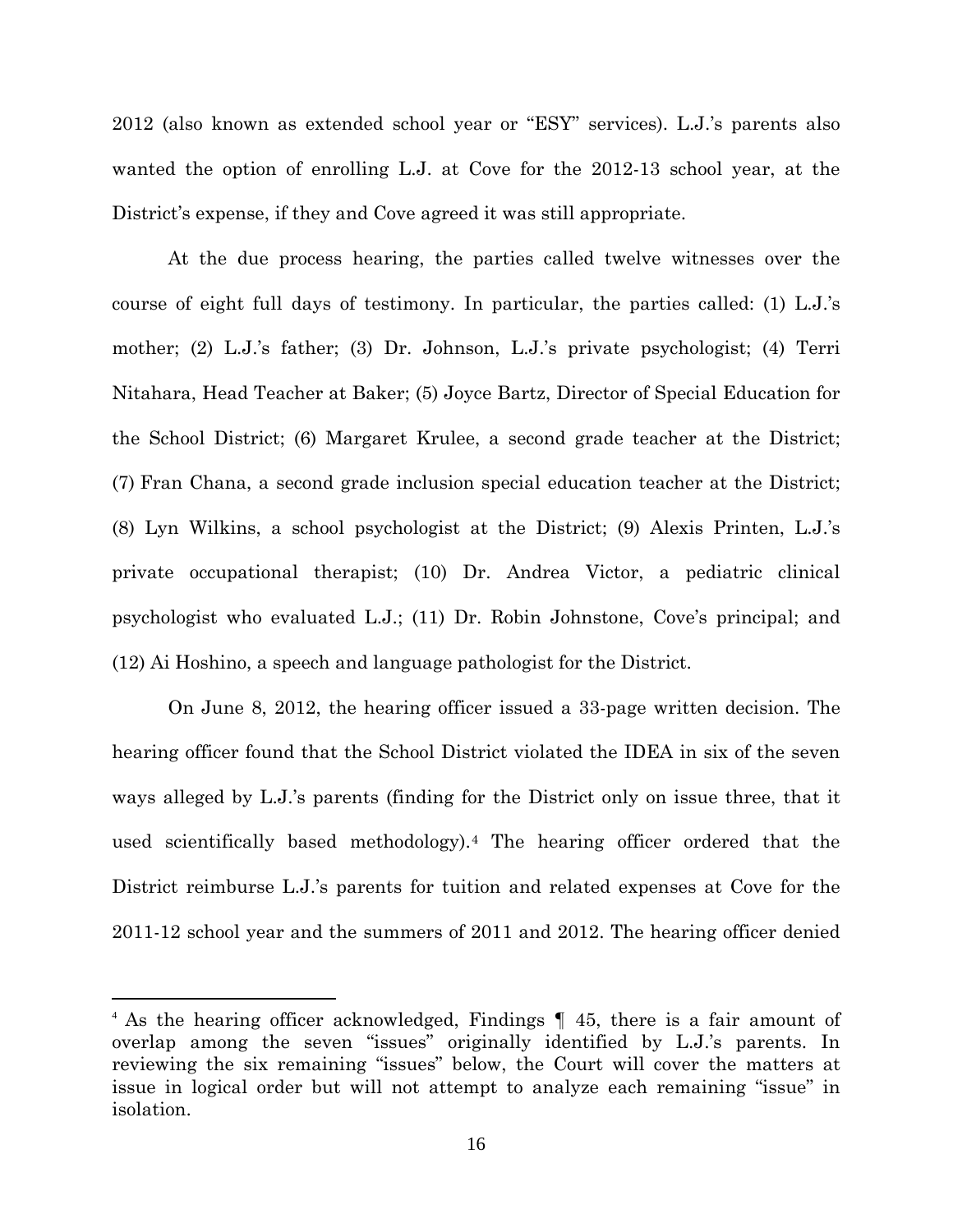L.J.'s parents' request for another full year at Cove at the District's expense for 2012-13, but ordered the District to convene an IEP team no later than July 15, 2012 to appropriately plan L.J.'s services for the 2012-13 school year.

The School District appealed the hearing officer's decision. Neither side asked to submit additional evidence here. The District therefore seeks review based solely on the administrative record that was developed at the due process hearing.

#### **Legal Standard**

 The IDEA provides that a court reviewing the outcome of a due process hearing "(i) shall receive the records of the administrative proceedings; (ii) shall hear additional evidence at the request of a party; and (iii) basing its decision on the preponderance of the evidence, shall grant such relief as the court determines is appropriate." 20 U.S.C.  $\S$  1415(i)(2)(C). When neither party submits additional evidence, a summary judgment motion "is simply the procedural vehicle for asking the judge to decide the case on the basis of the administrative record." *Hunger v. Leininger*, 15 F.3d 664, 669 (7th Cir. 1994). Thus, "despite being faced with cross motions for summary judgment, this Court's decision must be based on the preponderance of the evidence, and not on whether there are any genuine issues of material fact." *James D. v. Bd. of Educ.*, 642 F. Supp. 2d 804, 814 (N.D. Ill. 2009) (citing *Todd v. Duneland Sch. Corp.*, 299 F.3d 899, 904 (7th Cir. 2002)).

The party challenging the hearing officer's decision—in this case the School District—bears the burden of proof. *Heather S. v. State of Wisconsin*, 125 F.3d 1045, 1052 (7th Cir. 1997). It is also well-settled that "because courts do not have special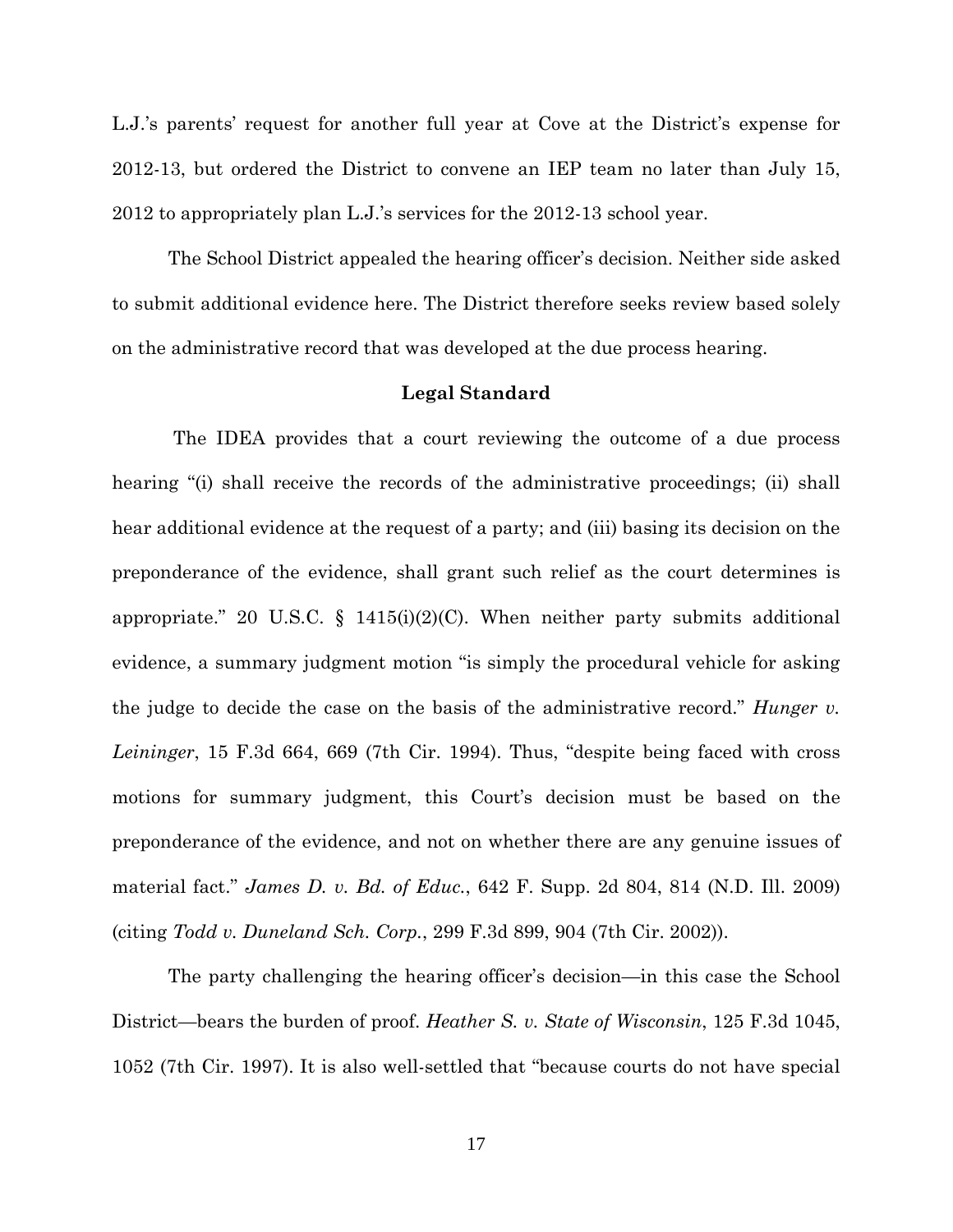expertise in the area of educational policy, they must give 'due weight' to the results of the administrative decisions and should not substitute 'their own notions of sound educational policy for those of the school authorities which they review.'" *Bd. of Educ. of Murphysboro Cmty. Unit Sch. Dist. No. 186 v. Ill. St. Bd. of Educ.*, 41 F.3d 1162, 1166 (7th Cir. 1994) (quoting *Bd. of Educ. v. Rowley*, 458 U.S. 176, 206 (1982)). This is especially true when the parties rest on the administrative record that was before the hearing officer. "[W]here the district court does not take new evidence. . ., it owes considerable deference to the hearing officer, and may set aside the administrative order only if it is strongly convinced that the order is erroneous. This level of review is akin to the standards of clear error or substantial evidence." *Alex R. v. Forrestville Valley Cmty. Unit Sch. Dist. #221*, 375 F.3d 603, 612 (7th Cir. 2004) (quotation and citation omitted). *See also Dale M. v. Bd. of Educ.*, 237 F.3d 813, 815 (7th Cir. 2001) ("[T]he fact that [the court] disagrees with the [hearing] officer is not enough to justify setting aside the latter's order; [the court] must be strongly convinced that the order is erroneous.").

A court must still independently review the testimony and evidence presented at the due process hearing, *Heather S.*, 125 F.3d at 1053, and review any questions of law *de novo*. *Alex R.*, 375 F.3d at 612. The Court does so here, while giving "due weight" to the hearing officer's findings.

The School District argues that the hearing officer's decision "deserves little deference" because he purportedly "at best, exhibit[ed] a total lack of knowledge of basic special education law, or at worst, bias favoring handicapping [sic] children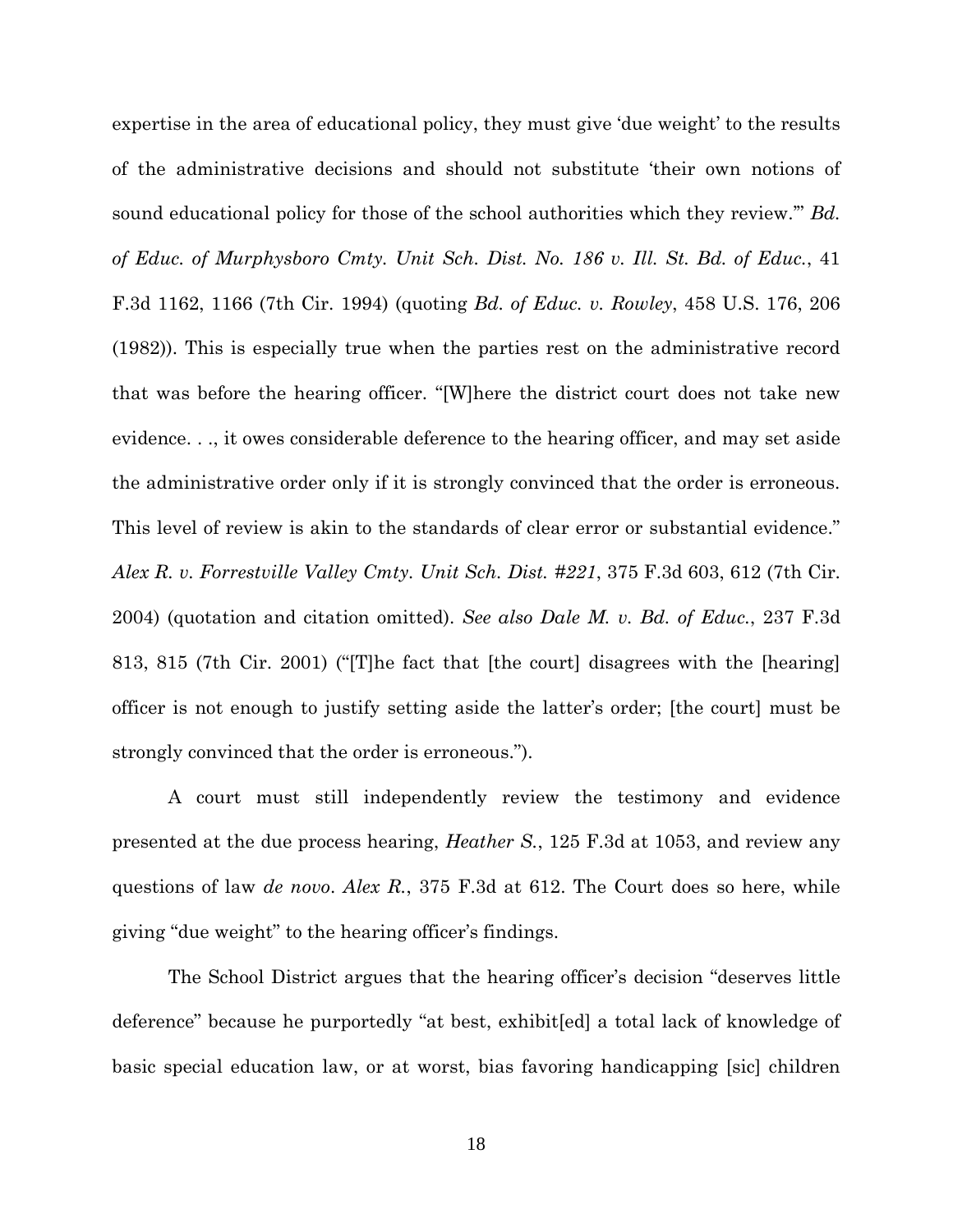and their parents." R. 26 at 10. To support this allegation, the District relies on one excerpt from the eight-day hearing where the hearing officer stated:

> I think the whole process here is about what is best for the student within the context of what is required under federal and state statutes and appropriate case law.

> But I think we still all have to keep in mind and keep ever present what's best for the student and in the end that's what I have to decide within that context.

*Id.* at 9 (quoting 3/15/12 Tr. at 53).

Viewed in context, this statement does not suggest that the hearing officer was unknowledgeable or biased. Based on the Court's review of the entire record, it is readily apparent that the hearing became overly heated at times, especially between counsel. During this particular exchange while a witness was testifying, the hearing officer was simply suggesting that counsel refrain from personal attacks, reminding them that a child's education is at stake. In this very quote, the hearing officer affirmed that he would do "what is required under federal and state statutes and appropriate case law," and moments later, made clear that "I also am trying to make sure that both sides – after all is said and done, that both sides get a chance to be heard." 3/15/12 Tr. at 53. Later in the hearing, after finding that the School District's counsel had falsely accused L.J.'s parents and their counsel of perjury (an issue that the District does not raise here), the hearing officer again made clear that "nothing either attorney has said during these proceedings has unduly or improperly influenced me or otherwise compromised my impartiality in this process." 4/27/12 Tr. at 4-10. The hearing officer is an experienced educator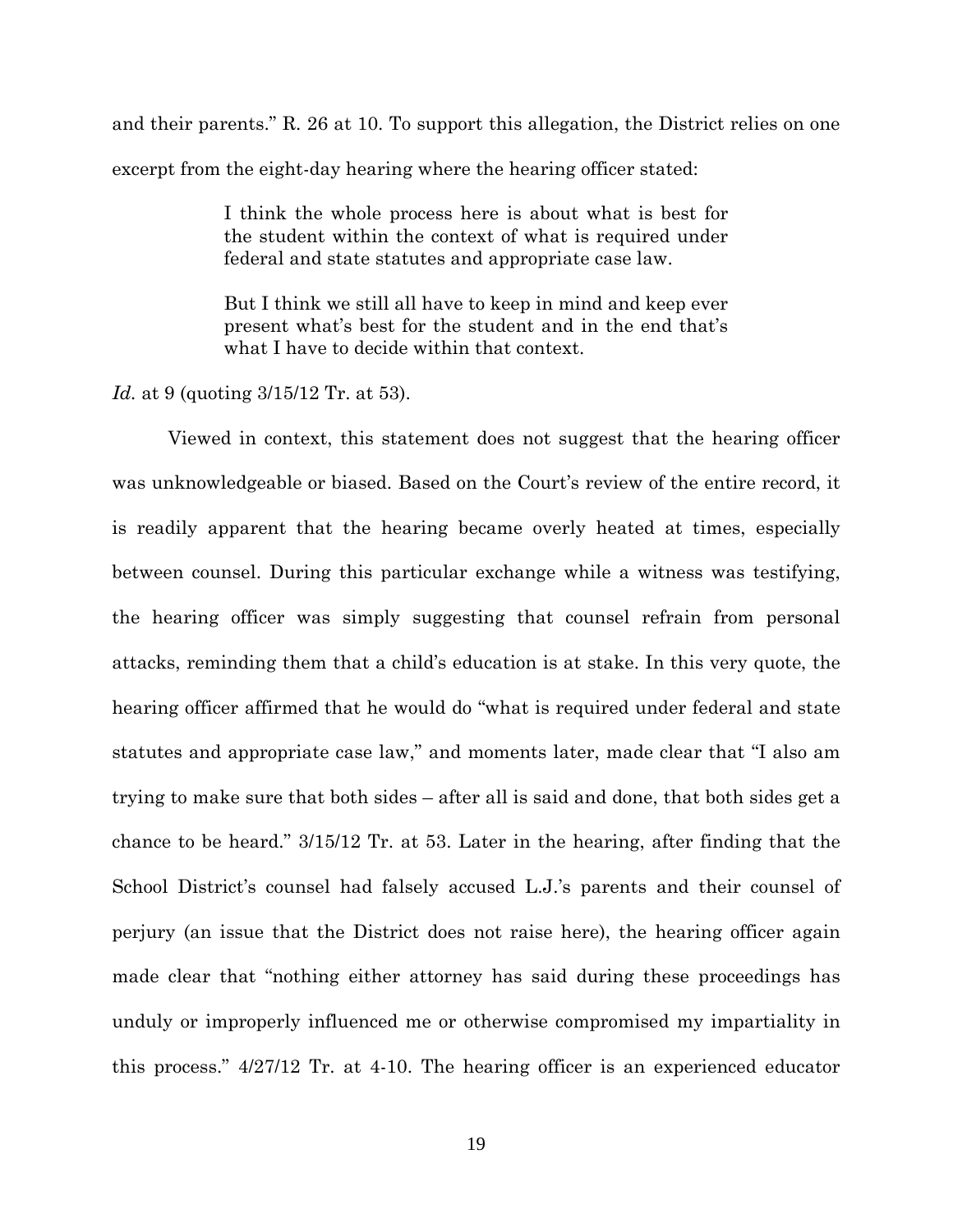duly appointed by the ISBE, 10[5](#page-19-0) ILCS  $5/14-8.02a(f\cdot5)$ ,  $-8.02c,\mathbb{5}$  and the District has not identified any basis for concluding that his findings should receive less deference than otherwise required.

## **Analysis**

The IDEA requires states receiving federal funding to ensure that a free appropriate public education ("FAPE") "is available to all children with disabilities residing in the State between the ages of 3 and 21, inclusive." 20 U.S.C. § 1412(a)(1)(A); *see also Forest Grove Sch. Dist. v. T.A.*, 557 U.S. 230, 232 (2009). Illinois law, in turn, generally delegates the duty to provide a FAPE to the school district where a student resides. *E.g.,* 105 ILCS 5/14-1.08, -4.01 (requiring local school boards to establish and maintain special education facilities and services for children with disabilities residing within the school district).

The IDEA imposes both procedural and substantive requirements. Courts therefore conduct a "twofold" inquiry under the IDEA. *Rowley*, 458 U.S. at 206-07. First, a court considers whether the school district complied with the IDEA's procedural mandates. *Id.* at 206. A procedural violation can support a finding that a child did not receive a FAPE if the procedural inadequacy "(I) impeded the child's right to a free appropriate public education; (II) significantly impeded the parents'

 $\overline{a}$ 

<span id="page-19-0"></span><sup>5</sup> Mr. Risen teaches graduate school courses in Special Education Law and American Public School Law, among other subjects, and is a long-time school administrator. He served 15 years as a principal in East Peoria Elementary District #86, 2 years as Superintendent of Schools of Green Valley CC District #695, 7 years as Superintendent of Schools at Midwest Central Community Unit District #191, and 6 years as Superintendent of Byron CUSD #226. *See* http://www.isbe.state.il.us/speced/pdfs/dp\_hearing\_officers.pdf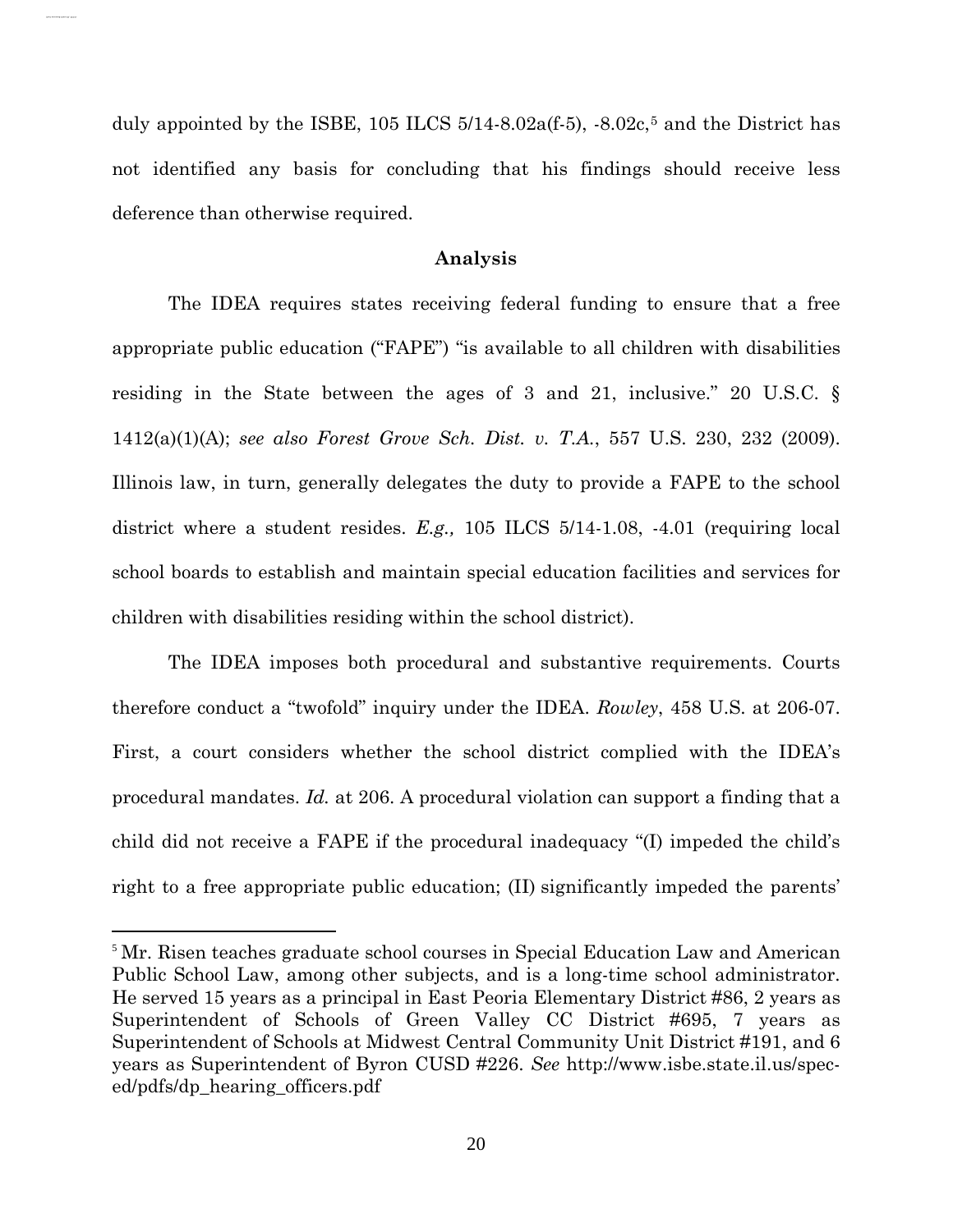opportunity to participate in the decisionmaking process regarding the provision of a free appropriate public education to the parents' child; or (III) caused a deprivation of educational benefits." 20 U.S.C. § 1415(f)(3)(E)(ii); *see also James D.*, 642 F. Supp. 2d at 816. Second, a court considers whether the IEP "developed through the Act's procedures [is] reasonably calculated to enable the child to receive educational benefits." *Rowley*, 458 U.S. at 207; *see also Murphysboro*, 41 F.3d at 1166. "An IEP is reasonably calculated to confer educational benefit when it is 'likely to produce progress, not regression or trivial educational advancement.'" *James D.*, 642 F. Supp. 2d at 816 (quoting *Alex R.*, 375 F.3d at 615).

The Court addresses the procedural and substantive violations found by the hearing officer below. After that, the Court addresses the appropriateness of the private placement at Cove, the equitable factors that the School District argues cut against a reimbursement award, and finally some remaining issues involving the scope of the hearing officer's reimbursement award.

## **I. Procedural Issues**

## **A. Timeliness of Evaluation and IEP**

Under the IDEA, an initial evaluation must be conducted "within 60 days of receiving parental consent for the evaluation, or, if the State establishes a timeframe within which the evaluation must be conducted, within such timeframe." 20 U.S.C. § 1414(a)(1)(C)(i)(I); 34 C.F.R. § 300.301(c)(1)(i)-(ii). An initial evaluation has two components: determining whether a child has disabilities and, if so, determining the child's educational needs and developing an IEP. 20 U.S.C. §§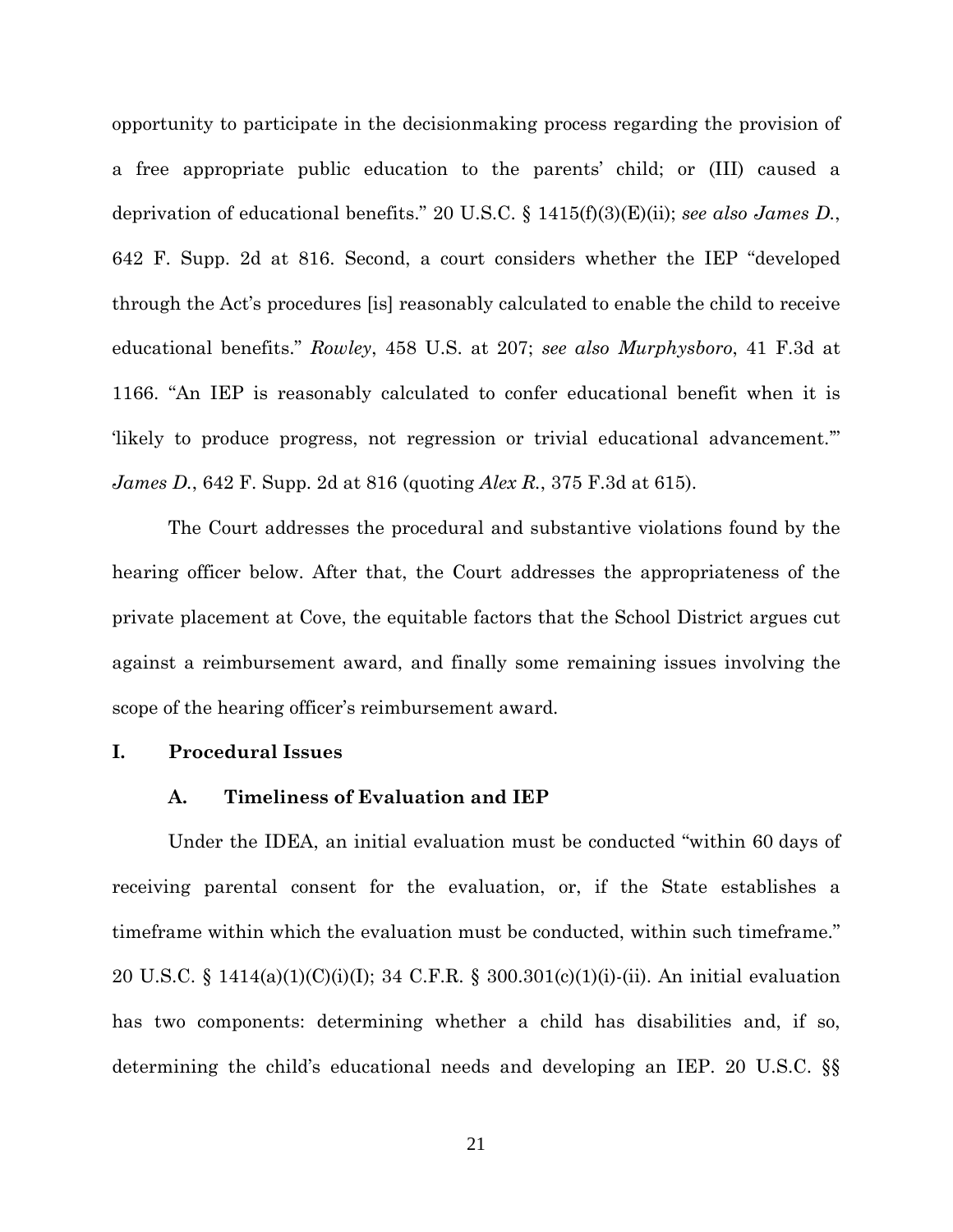1414(a)(1)(C)(i), (b)(2)(A)(i)-(ii); 34 C.F.R. § 300.304(b)(1)(i)-(ii). An IEP ultimately must be in effect at the beginning of each school year. *Id.* § 300.323(a).

Illinois has established its own timeframe for conducting initial evaluations and therefore provides the governing standard:

> The determination of eligibility shall be made and the IEP meeting shall be completed within 60 school days from the date of written parental consent. In those instances when written parental consent is obtained with fewer than 60 pupil attendance days left in the school year, the eligibility determination shall be made and the IEP meeting shall be completed prior to the first day of the following school year.

105 ILCS 5/14-8.02(b). *See also* 23 Ill. Admin. Code § 226.110 ("Consent for the initial evaluation shall be obtained in conformance with the requirements of 34 CFR 300.300."); 34 C.F.R. § 300.300(a)(1)(iii) ("The public agency must make reasonable efforts to obtain the informed consent from the parent for an initial evaluation. . . ."); *id.* § 300.309(c) ("The public agency must promptly request parental consent to evaluate the child to determine if the child needs special education and related services.").

 The hearing officer found that the School District's obligations were triggered by March 1, 2011, and that as a result, an IEP should have been in place by June 4, 2011, 60 school days later. Findings ¶ 42. By March 1, 2011, according to the hearing officer, L.J.'s parents had informed the District of their intention to enroll L.J. for second grade in the fall and requested an evaluation. Although L.J.'s parents did not provide written consent at that time, the hearing officer found that the District improperly deflected their requests. Thus, the hearing officer concluded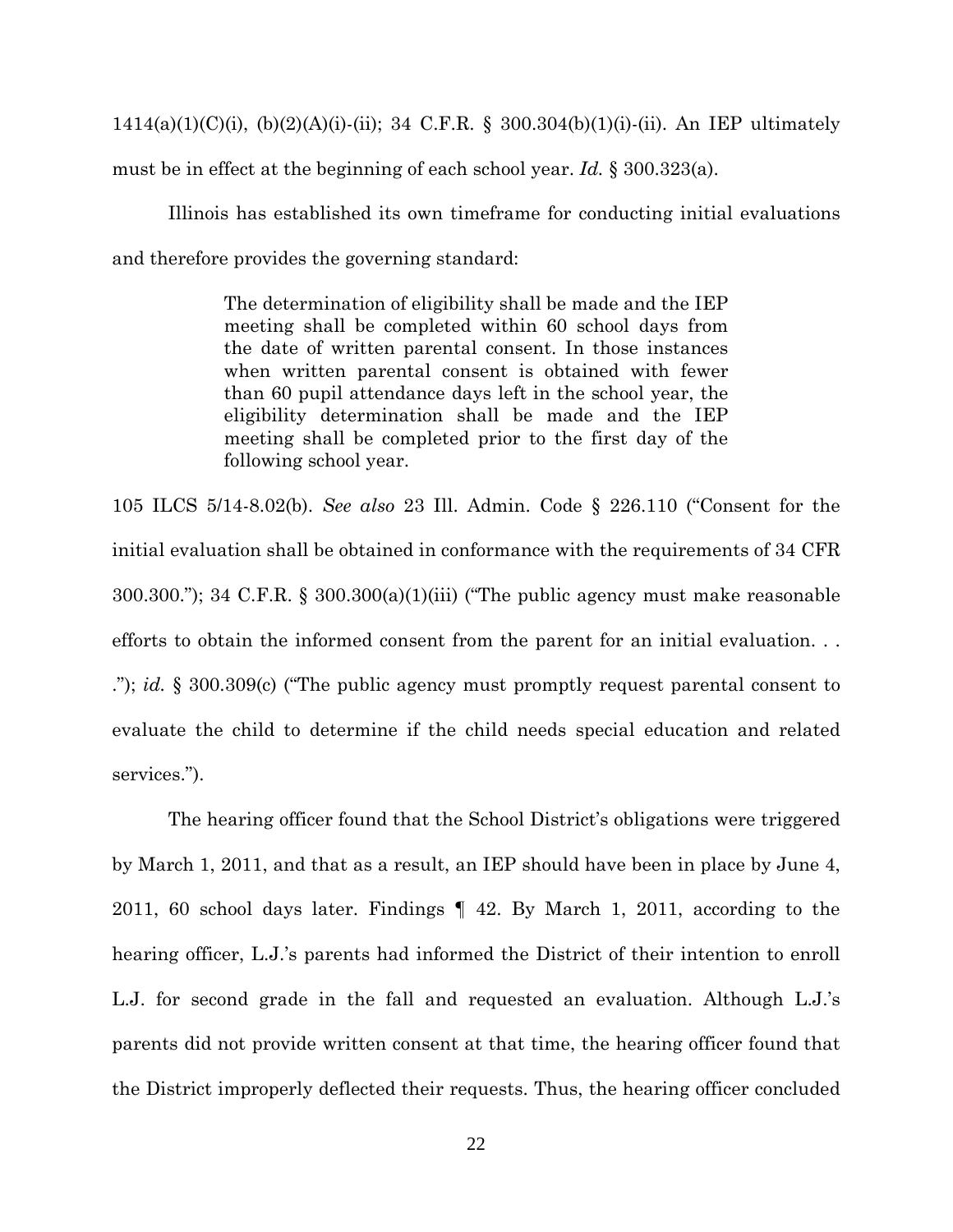that the District committed a procedural violation of the IDEA by failing to provide a timely evaluation and IEP for the 2011-12 school year.

The School District raises two challenges to these findings. First, the District challenges the hearing officer's use of March 1, 2011 as the trigger date for its evaluation obligations and argues that L.J.'s parents did not request an IEP until May 9, 2011. By that time, the District argues, there were fewer than 60 school days left in the school year, which would extend the deadline for completing the IEP meeting to any time before the first day of the next school year.[6](#page-22-0)

To challenge the March 1, 2011 trigger date, the School District relies on a pre-hearing affidavit submitted by L.J.'s mother. G90-99. Although L.J.'s mother testified at the hearing that she told the District in February or March 2011 that "I needed to register him and that he needed an IEP," 2/3/12 Tr. at 112, the District argues that her pre-hearing affidavit "clearly states that the first date she requested an IEP from the School District was May 5, 2011." R. 26 at 37. In that affidavit, L.J.'s mother stated that she called the District in February or early March 2011 "in order to begin the case study evaluation process." G92 ¶ 9. L.J.'s mother also stated that when she successfully registered L.J. on May 5, 2011, she "indicated to the woman [at the desk] that L.J. would need an IEP" and told another individual that "L.J. would need an IEP." G93 ¶ 12.

<u>.</u>

<span id="page-22-0"></span><sup>&</sup>lt;sup>6</sup> The District does not take issue with starting the clock in the absence of written parental consent, as Illinois law generally requires. As noted above, 34 C.F.R. §§ 300.300(a)(1)(iii) and 300.309(c) require that a public agency make prompt, reasonable efforts to obtain parental consent. Thus, in their briefs, both parties focus on when L.J.'s parents sufficiently requested an evaluation and IEP.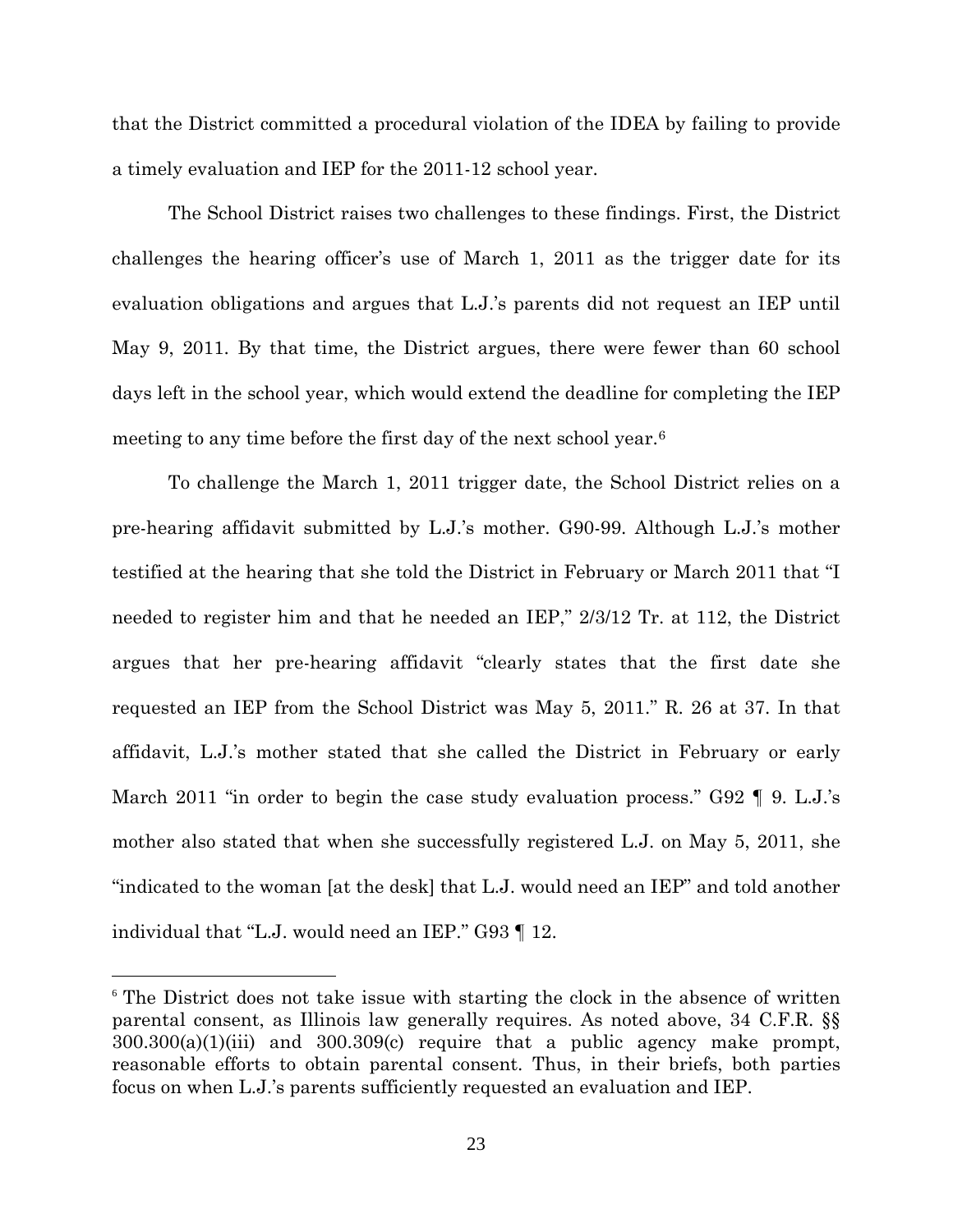The School District's argument is unavailing. As an initial matter, L.J.'s mother's affidavit never says (clearly or otherwise) that May 5, 2011 was the first time she requested an IEP. Notably, the affidavit never describes what she actually *told* the District when she called in February or early March 2011; it says only that the *purpose* of the call was "to begin the case study evaluation process." As a result, the affidavit is not inconsistent with L.J.'s mother's hearing testimony that she requested an IEP. "[T]his is not a situation where a [party] has directly contradicted her own earlier statements. . . . There is no inherent inconsistency between the affidavit and the [hearing testimony]." *Holland v. Jefferson Nat'l Life Ins. Co.*, 883 F.2d 1307, 1314 n.3 (7th Cir. 1989) (quotations and citations omitted).

L.J.'s mother's testimony also was not the only evidence supporting a March 1, 2011 trigger date. Teresa Nitahara of Baker testified that she too had asked the District in early March "if they would do a case study evaluation and write an IEP." 3/14/12 Tr. at 91-92. Nitahara's testimony is itself corroborated by an email she wrote to L.J.'s parents on March 7, 2011, which makes clear that she was discussing an IEP with the District and Wilmette District 39 at that time. G5, 3/7/11 email ("I am waiting for District 39 to contact me. I have asked them to confirm their roles and procedures regarding eligibility and IEPs. As soon as I hear back from them, I will call Patty Seifer [at the School District], then you."). The record therefore contains ample evidence that L.J.'s parents—both directly and through Baker—had requested by early March 2011 that the District prepare an IEP.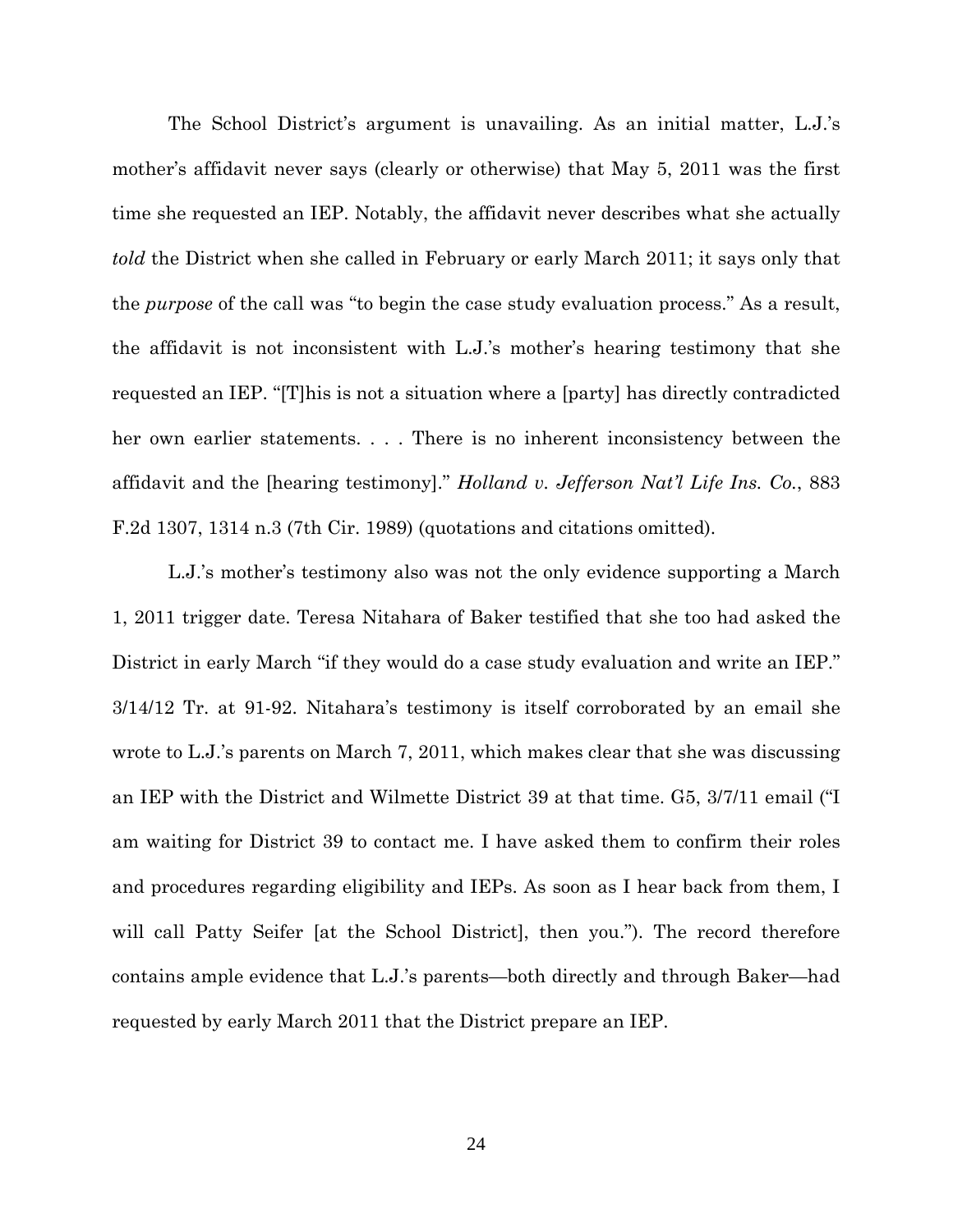In any event, the distinction that the District attempts to draw between requesting a "case study evaluation" as opposed to an IEP is a distinction without a difference. The District does not cite any authority requiring that a parent specifically request an IEP. To the contrary, the IDEA expressly provides that a parent "may initiate a request for an initial evaluation," 20 U.S.C.  $\S$  1414(a)(1)(B) and 34 C.F.R. § 300.301(b), which then includes *both* an eligibility determination and, if appropriate, the development of an IEP. 20 U.S.C. § 1414(b)(2)(A)(i)-(ii); 34 C.F.R. § 300.304(b)(1)(i)-(ii). As a result, even if all L.J.'s mother said on her initial call was that she wanted to "begin the case study evaluation process," that process, by definition, includes and culminates in an IEP. Indeed, L.J.'s mother would have done exactly what 20 U.S.C.  $\S$  1414(a)(1)(B) and 34 C.F.R.  $\S$  300.301(b) instructed her to do—initiated a request for an initial evaluation. As a result, the District has not established that the hearing officer erred by selecting March 1, 2011 as the date when the District should have commenced an evaluation.

Second, the School District challenges the hearing officer's finding that it improperly deflected L.J.'s parents' evaluation request. The District argues that Wilmette District 39, the school district where L.J.'s private school was located, was required to perform the evaluation. The District's argument is based on the IDEA's "child find" requirements, which generally provide that each local educational agency ("LEA") "must locate, identify, and evaluate all children with disabilities who are enrolled by their parents in private . . . schools located in the school district served by the LEA." 34 C.F.R. § 300.131(a). L.J.'s parents respond, and the hearing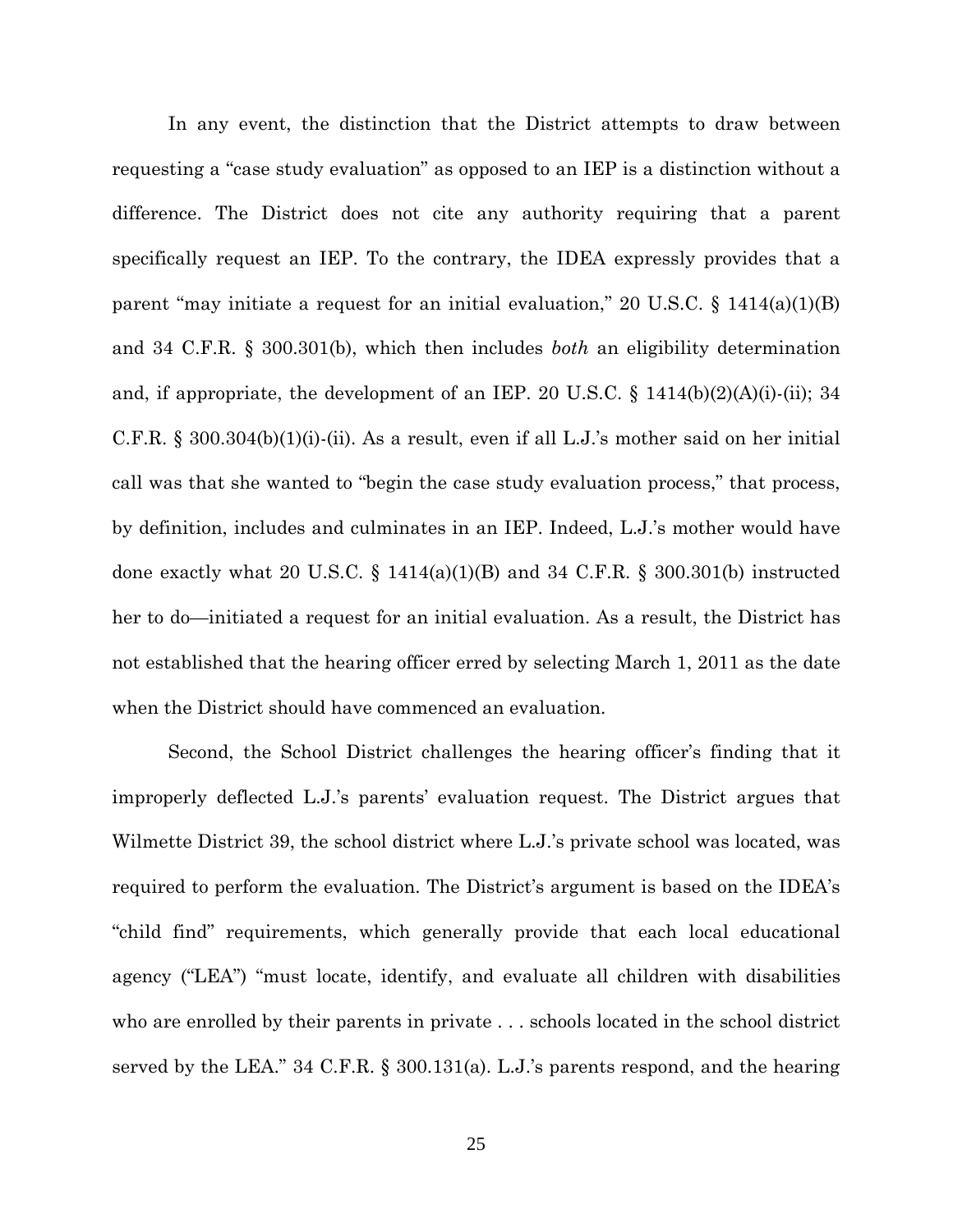officer found, that Wilmette District 39's "child find" obligations do not override the School District's own duties to provide a FAPE when residents of the District seek to register their child and request an evaluation.

The parties each cite guidance documents from the ISBE and the Office of Special Education and Rehabilitation Services ("OSERS") in the U.S. Department of Education to support their respective positions. The School District cites an ISBE guidance document from 2006 which explains that:

> Beginning with the 2006-07 school year . . . the serving district [the district where the student's private school is located] will have the responsibility for conducting all eligibility conferences for parentally-placed non-public school students regardless of the residency of the students.

ISBE Supplemental Guidance Information to Memorandum #05-7 (Apr. 21, 2006).

L.J.'s parents cite an OSERS guidance document from 2009 which addressed

a scenario where a student resided in Maryland but attended private school in the

District of Columbia. OSERS explained that:

[P]arents can request that their child be evaluated by the [LEA] of residence for purposes of having a [FAPE] made available to the child and by the LEA in which the private school is located for purposes of considering the child for equitable services. . . .

\* \* \*

If a parent requests that the LEA responsible for providing FAPE to the child evaluate their child for the purpose of having a program of FAPE made available to the child, the LEA cannot refuse to conduct the evaluation and determine the child's eligibility for FAPE because the child attends a private school in another LEA.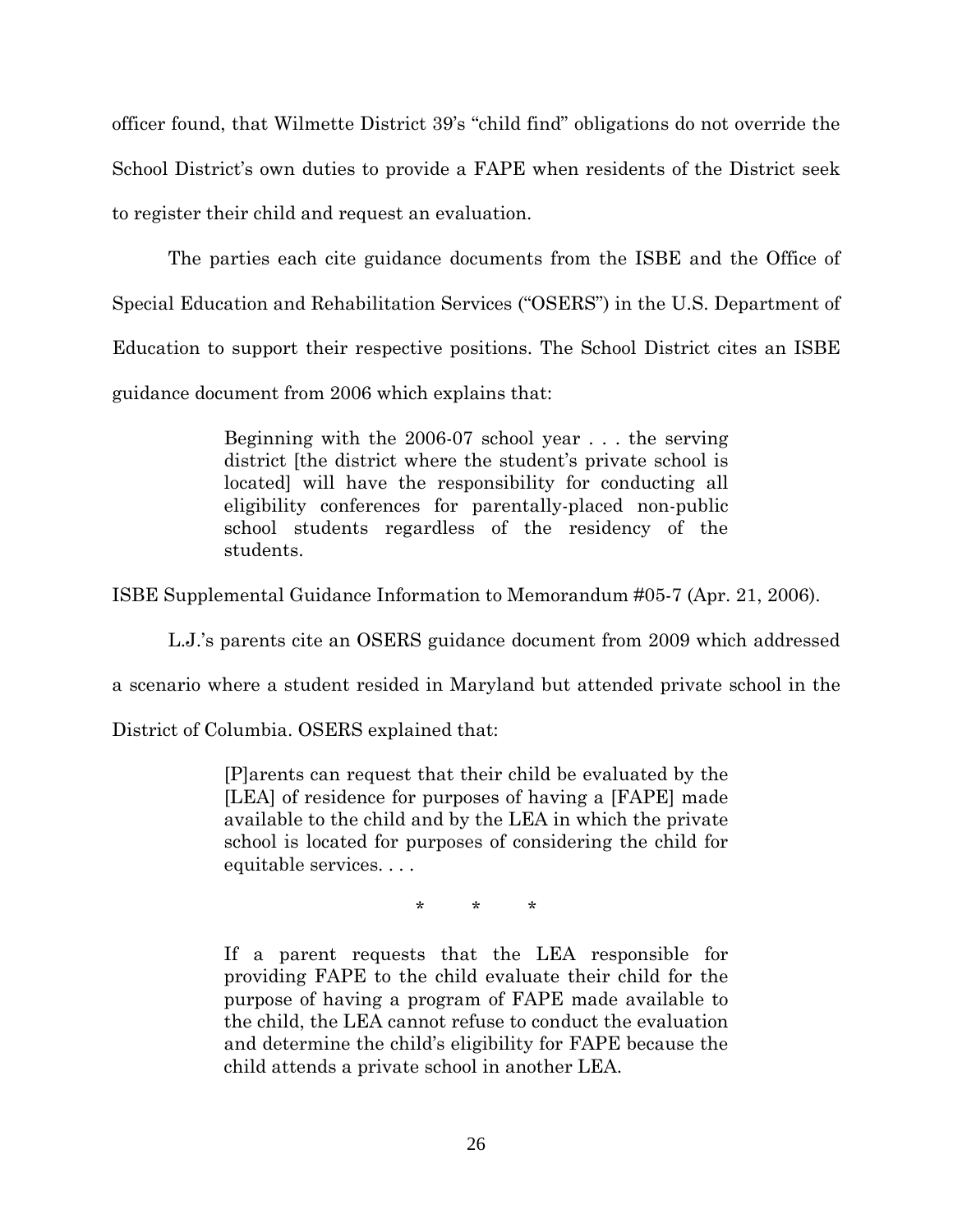OSERS, Letter to Michael J. Eig (Jan. 28, 2009).

The School District and L.J.'s parents also each cite an OSERS question and

answer document from 2011. Three provisions are relevant here:

Question B-1:

Which LEA is responsible for conducting child find for parentally placed private school children?

Answer:

Under 34 CFR § 300.131, the LEA where the private school is located is responsible for conducting child find for parentally placed private school children. The child find requirements for parentally placed children make clear that the LEA . . . must conduct a thorough and complete child find process to determine the number of parentally placed children with disabilities attending private schools *located in the LEA*. (Under the prior provisions of the IDEA, the responsibility to conduct child find for parentally placed private school children rested with *the LEA in which the children resided.)*

Question B-4:

Is it possible for a parent to request evaluations from the LEA where the private school is located as well as the district where the child resides?

Answer:

The Department recognizes that there could be times when parents request that their parentally placed child be evaluated by different LEAs if the child is attending a private school that is not in the LEA in which the child resides. For example, because most States generally assign the responsibility for making FAPE available to the LEA in which the child's parents reside, and because that could be an LEA that is different from the LEA in which the child's private school is located, parents could ask two different LEAs to evaluate their child for different purposes at the same time. . . .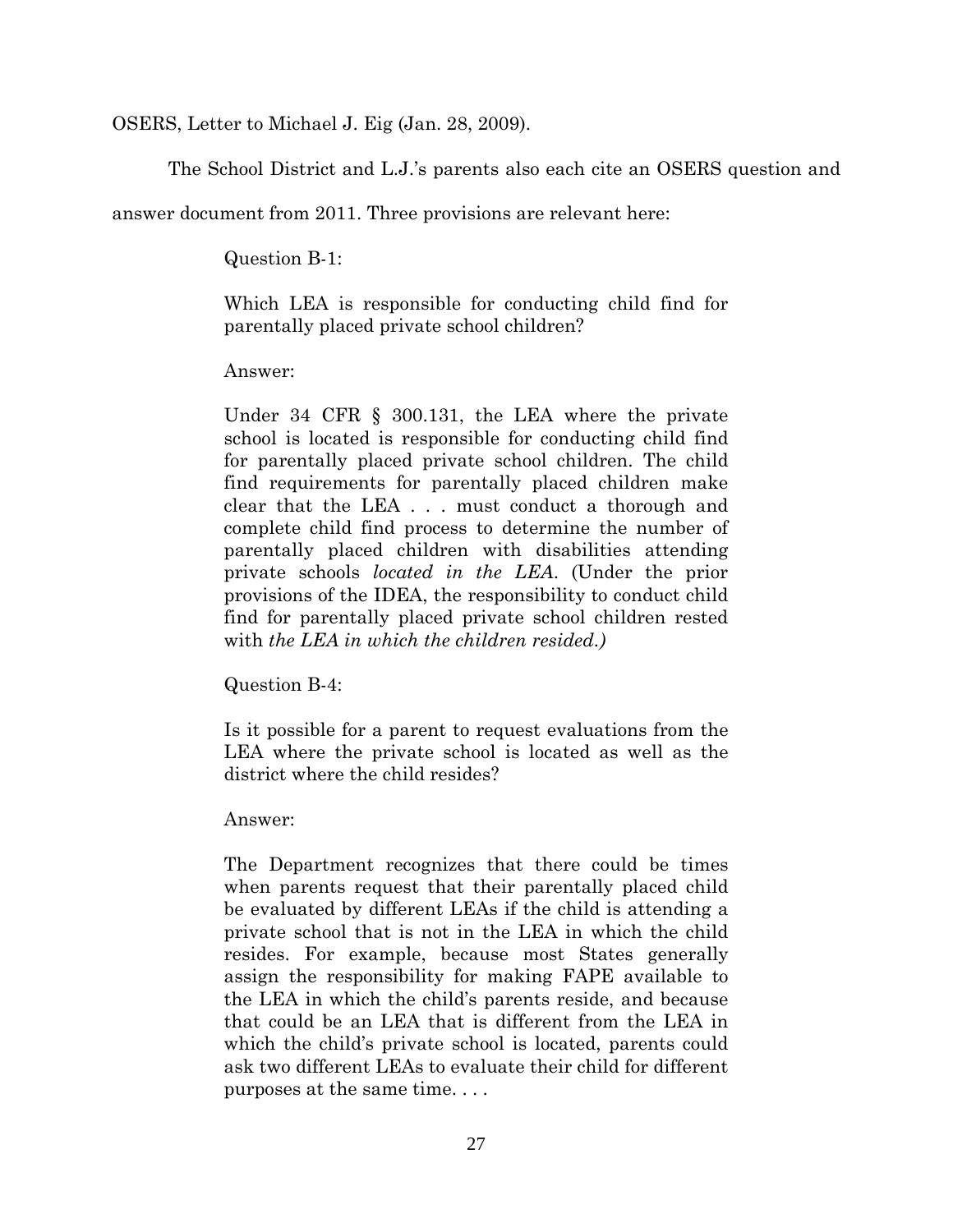\* \* \*

Although the Department discourages parents from requesting evaluations from two LEAs, if the parent chooses to request evaluations from the LEA responsible for providing the child FAPE and from another LEA that is responsible for considering the child for the provision of equitable services, both LEAs are required to conduct an evaluation.

Question B-8:

What are the LEA's responsibilities for reevaluations of parentally placed children?

The LEA where the private . . . school is located is responsible for conducting reevaluations of children with disabilities enrolled by their parents in the private . . . schools located in the LEA.

Questions and Answers on Serving Children with Disabilities Placed by Their Parents in Private Schools (revised April 2011) (emphasis in original).

There are two key takeaways from these guidance documents, which are not inconsistent. First, when parents enroll their child in private school outside their district of residence, the IDEA's "child find" requirements apply to the school district where the private school is located. Thus, absent any further action by the child's parents, the district where the private school is located must locate, identify, and evaluate the child and all other children with disabilities enrolled in private schools located within the district. Second, if the child's parents want their child to return to the public school district where they reside, and request that the district provide the child with a FAPE, the district is required to evaluate the child. In other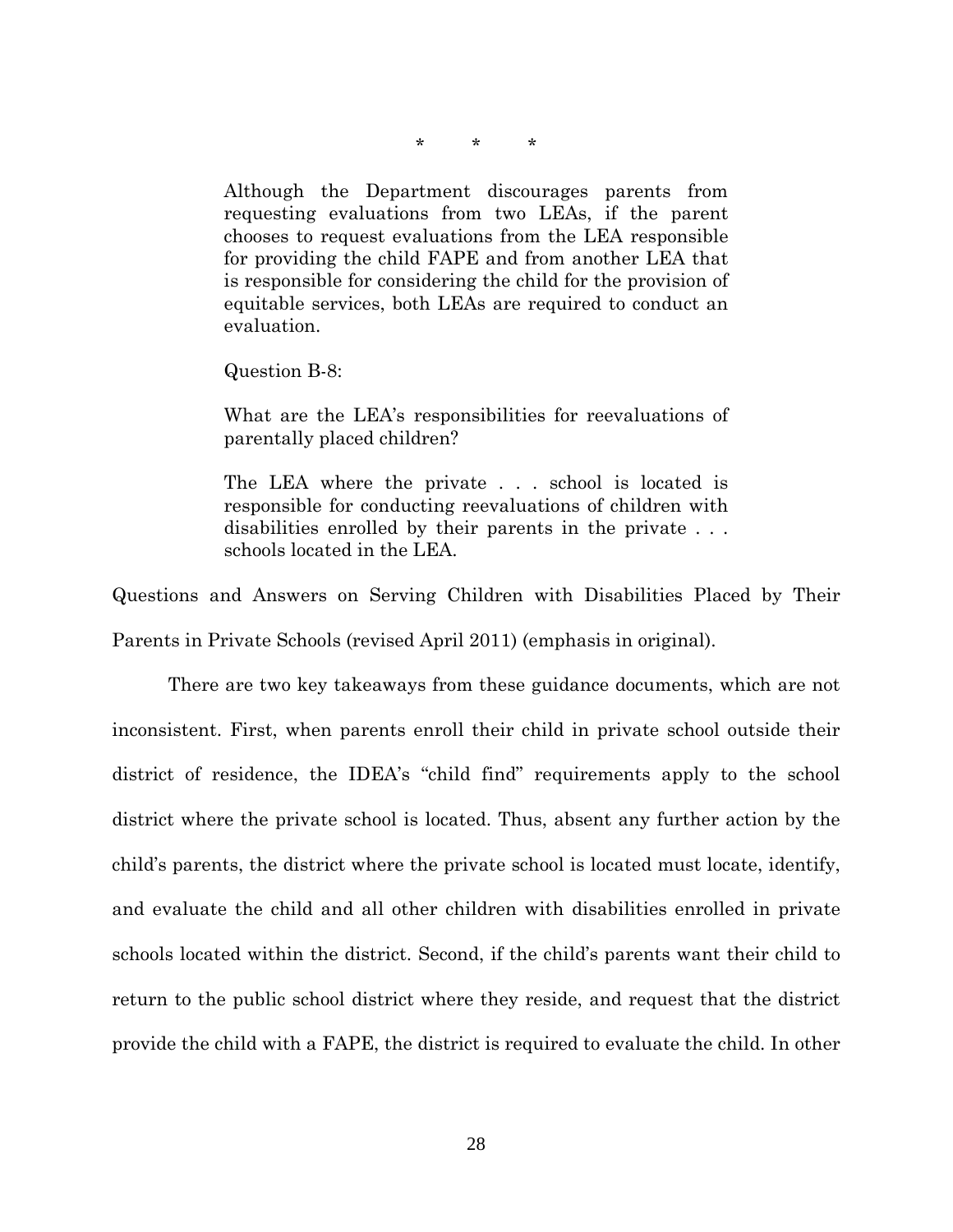words, the district of residence is not required to go out and "find" the child, but when a child's parent approaches the district, it must respond.

This reading of the IDEA is fully consistent with the holdings of other courts. *See, e.g., J.S. v. Scarsdale Union Free Sch. Dist.*, 826 F. Supp. 2d 635, 664-68 (S.D.N.Y. 2011) (addressing "what happens when . . . parents who have privately placed their child seek a FAPE from the district in which the parents continue to reside" and holding that "a district-of-residence's obligations do not simply end because a child has been privately placed elsewhere"); *Moorestown Twp. Bd. of Educ. v. S.D.*, 811 F. Supp. 2d 1057, 1067-70 (D.N.J. 2011) ("[W]here parents request reevaluations of their child for purposes of having an offer of a FAPE made for him, and the child is domiciled in the district, the school district must comply."); *District of Columbia v. Abramson*, 493 F. Supp. 2d 80, 84-86 (D.D.C. 2007) (holding that "the child find process does not prevent a parent from initiating a request for an initial evaluation from the LEA of residence or relieve the LEA where the child resides from the obligation to provide an evaluation"). The School District never addresses these cases and provides no case law to the contrary. Indeed, other than falling back on the IDEA's general "child find" requirements, the District never attempts to explain the interplay between the "child find" requirements and their own obligations as the district where L.J. and his parents reside.

 The Court also notes that Illinois law specifically protects families if districts disagree over who is responsible for an evaluation. *See* 23 Ill. Admin. Code § 226.50(b) ("Each school district is responsible for ensuring that no eligible child for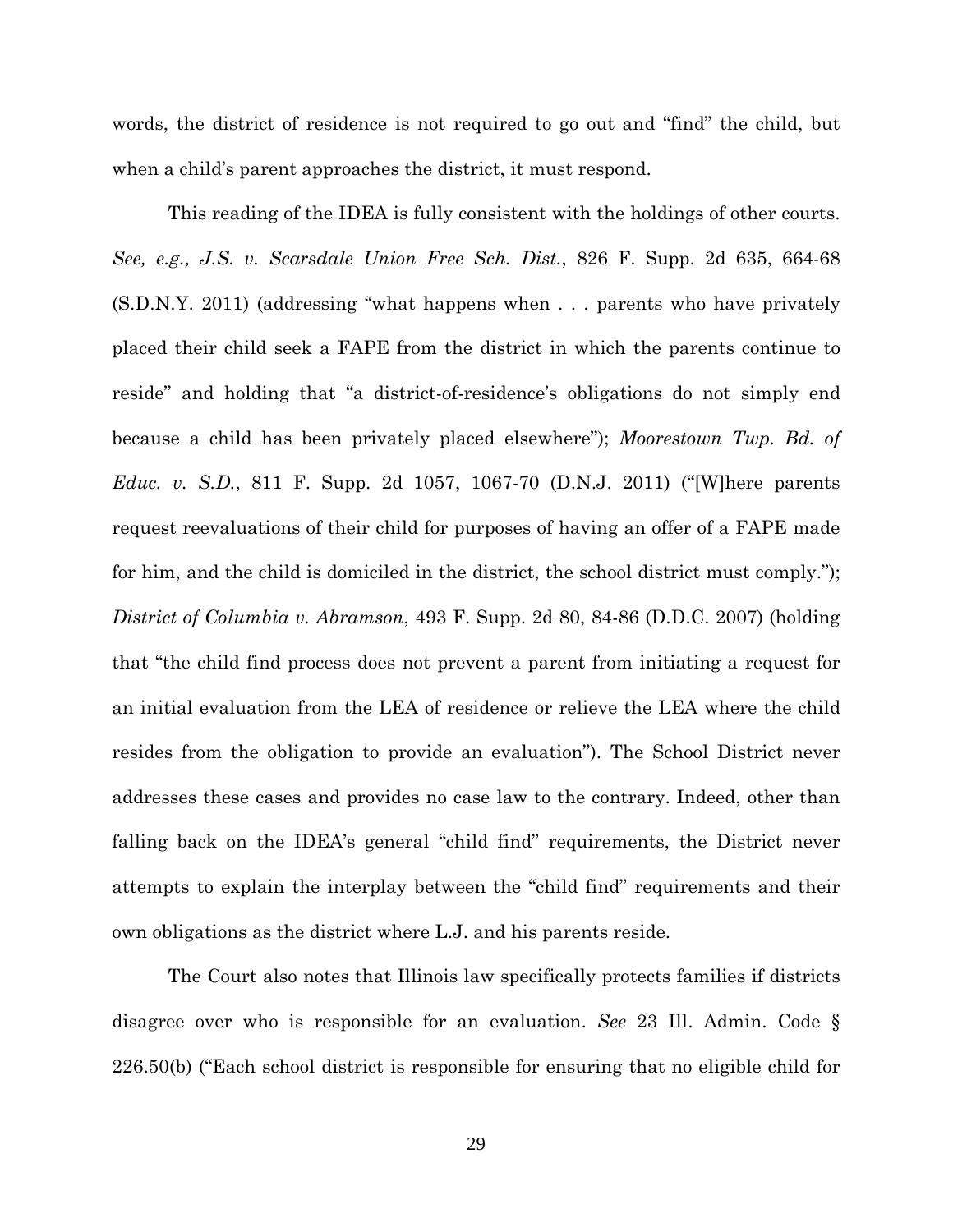whom services are sought is denied FAPE due to jurisdictional disputes among Illinois agencies."). As a result, the momentary dispute between the School District and Wilmette District 39 in March 2011 ultimately cannot excuse the District's failure to timely evaluate L.J. to ensure that he would receive a FAPE.

As a result, the hearing officer correctly concluded that Wilmette District 39's "child find" obligations did not relieve the School District of its own obligations after L.J.'s parents requested that the District evaluate L.J. for the purpose of having a FAPE made available to him. The District violated 34 C.F.R. § 300.301(c)(1)(ii) and 105 ILCS 5/14-8.02(b) (and arguably 23 Ill. Admin. Code § 226.50(b)) by failing to complete the IEP meeting within 60 school days from the date L.J.'s parents attempted to initiate that process in February or early March 2011.[7](#page-29-0)

# **B. Failure to Conduct A Functional Behavioral Analysis Or Develop A Behavioral Intervention Plan**

The IDEA requires that as part of the IEP process, a school district must "in the case of a child whose behavior impedes the child's learning or that of others, consider the use of positive behavioral interventions and supports, and other strategies, to address that behavior." 20 U.S.C.  $\S$  1414(d)(3)(B)(i); 34 C.F.R.  $\S$ 300.324(a)(2)(i). The Seventh Circuit has therefore made clear that "an IEP must respond to all significant facets of a child's disability, both academic and behavioral." *Alex R.*, 375 F.3d at 613. *See also* 20 U.S.C. § 1414(b)(3)(B) (a child

<u>.</u>

<span id="page-29-0"></span><sup>7</sup> Because it is undisputed that an early March 2011 trigger date left the District with enough time to complete the IEP meeting before the summer, whether the District eventually completed the IEP meeting before or after the first day of school on August 29, 2011 (which the parties also dispute) is immaterial.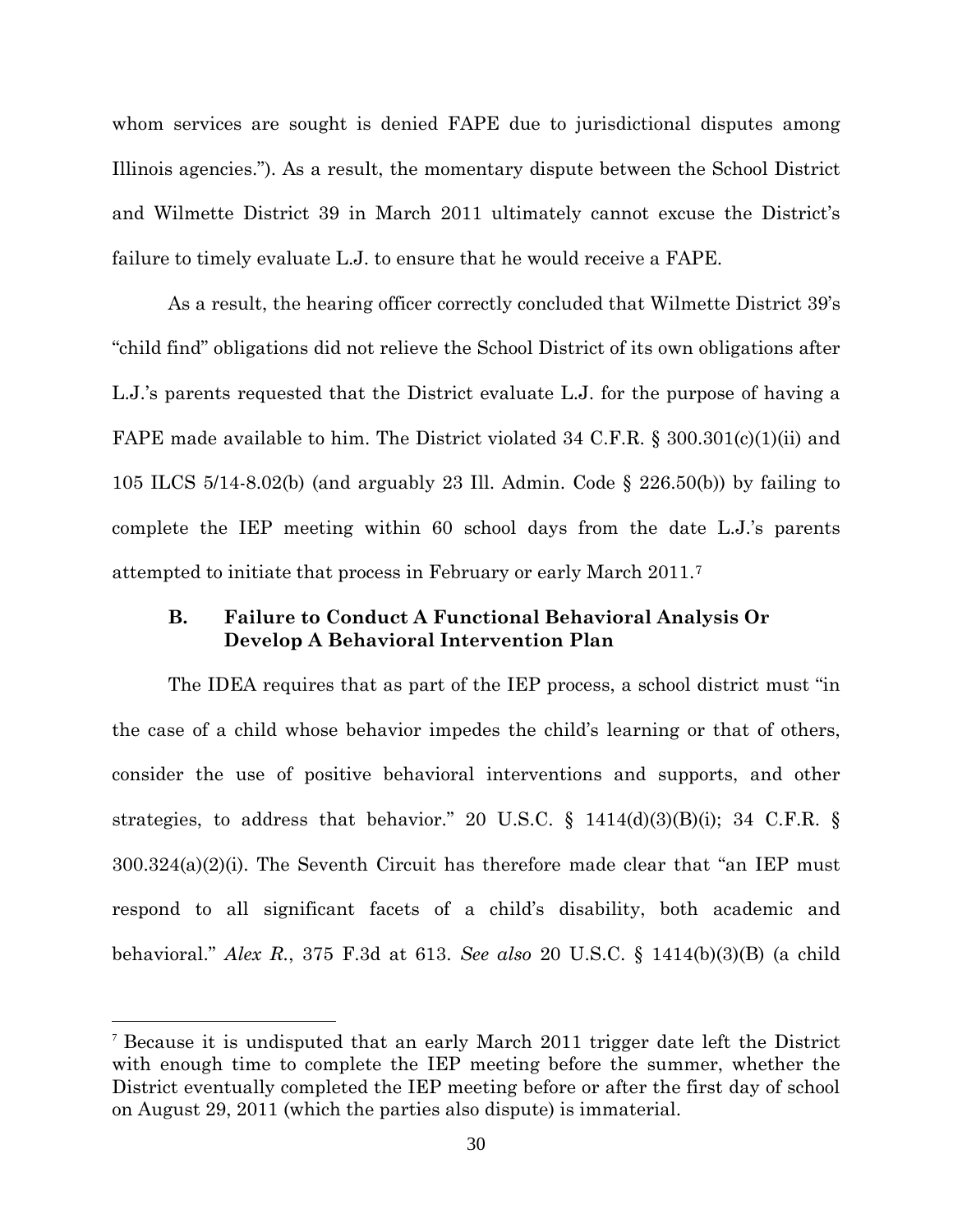must be assessed "in all areas of suspected disability"); 23 Ill. Admin. Code 226.230(b) (an IEP must include a functional behavioral analysis and behavioral intervention plan, where appropriate); *Long v. District of Columbia*, 780 F. Supp. 2d 49, 61 (D.D.C. 2011) ("'[T]he IDEA . . . recognizes that the quality of a child's education is inextricably linked to that child's behavior,' and '[a functional behavioral analysis] is essential to addressing a child's behavioral difficulties, and, as such, it plays an integral role in the development of an IEP.'") (quoting *Harris v. District of Columbia*, 561 F. Supp. 2d 63, 67-68 (D.D.C. 2008)).

The parties' dispute on this issue focuses on the scope of information that a school district should consider in assessing a child's behavior. The hearing officer found that the School District failed to perform a proper functional behavioral analysis when it concluded in its August 26, 2011 IEP that L.J.'s behavior did not impede his learning or the learning of others, despite a long history of behavior problems at other schools. Findings ¶ 43. The District's position, then and now, is that because L.J. had not attended District schools for the prior three years, there was no evidence that his behavior would impede his learning or the learning of others in its inclusion second grade classroom. Instead of considering reports based on L.J.'s behavior at prior schools, the District intended to wait and observe L.J.'s behavior once he was in the District's inclusion second grade classroom. *E.g.,* R. 51 at 10 ("The School District's IEP team indicated that since [L.J.] had not attended its schools for 3 years, they wanted to wait until he actually attended the proposed placement to ascertain if his behavior would impact his learning.").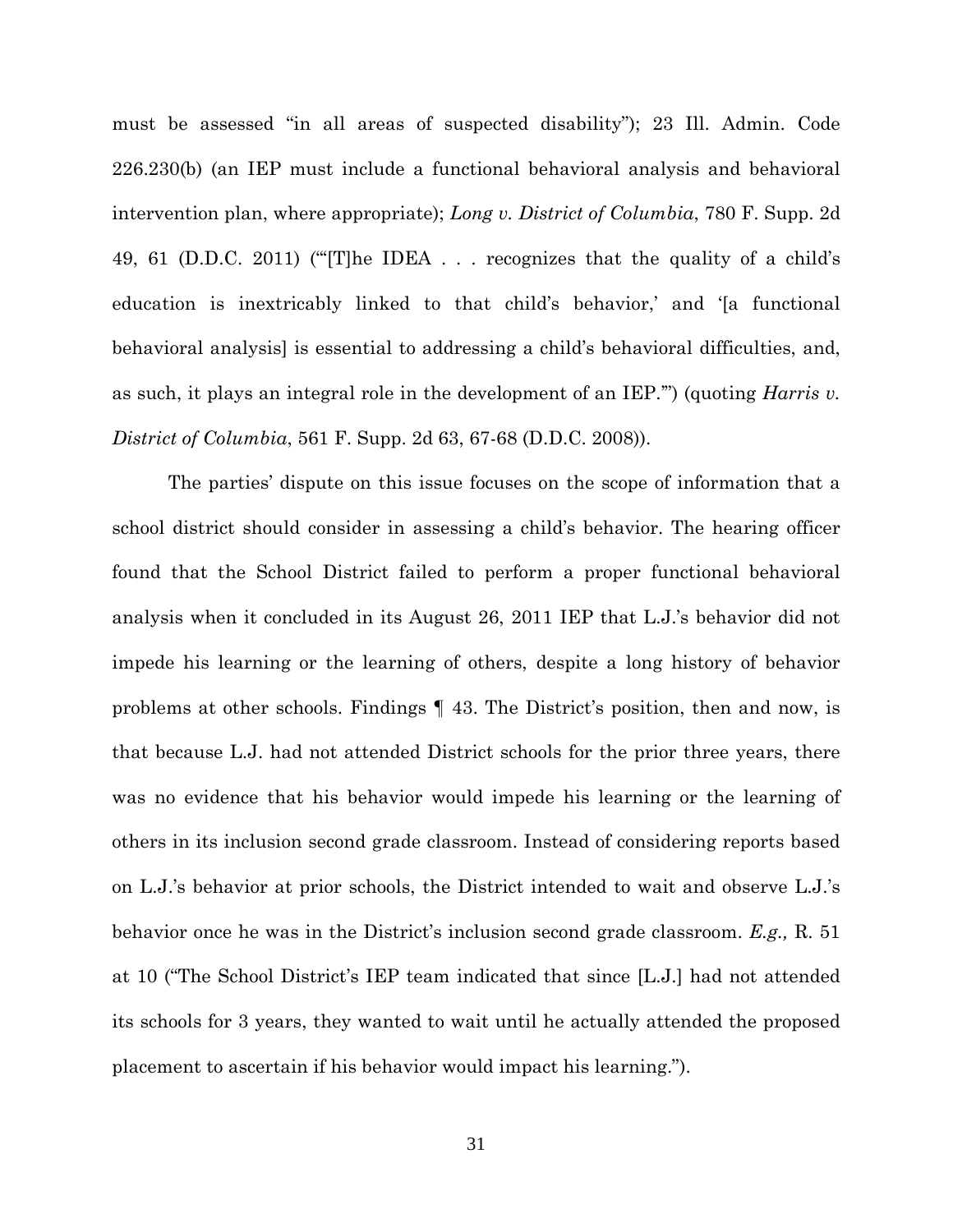The School District does not cite any authority allowing it to disregard L.J.'s well-documented behavioral issues at prior schools and instead wait to see how he behaved at a District school. [8](#page-31-0) Indeed, the District's approach is at odds with the IDEA in several key respects. First, the IDEA requires that school districts have a child's IEP in place at the beginning of each school year. 34 C.F.R. § 300.323(a). Deferring an integral part of the IEP until after the start of the school year would undermine the IDEA's timing requirements. *E.g., R.E. v. New York City Dept. of Educ.*, 694 F.3d 167, 191 (2d Cir. 2012) (explaining that a functional behavioral analysis or "FBA" "must be conducted in advance to ensure that the IEP is based on adequate information" and that "the sole value of the FBA is to assist in the drafting of the IEP. Therefore the failure to conduct an FBA at the proper time cannot be rectified by doing so at a later date.").

Second, the IDEA instructs school districts to consider a wide array of information in developing a child's IEP. For example, a district must "review existing evaluation data on the child," including "(i) evaluations and information provided by the parents of the child; (ii) current classroom-based, local, or State assessments, and classroom-based observations; and (iii) observations by teachers and related service providers." 20 U.S.C. § 1414(c)(1)(A). Information from prior schools certainly seems to qualify as "existing evaluation data"; the IDEA does not contain a specific carve-out for data from prior schools. The IDEA also requires that

 $\overline{a}$ 

<span id="page-31-0"></span><sup>8</sup> In *Park Hill Sch. Dist. v. Dass*, 655 F.3d 762, 767 (8th Cir. 2011), the one case that the District does cite, the IEPs "noted D.D.'s and K.D.'s individual behavioral issues [from prior schools], as well as other limitations and concerns, reflecting that the IEP team had considered strategies to 'address that behavior.'"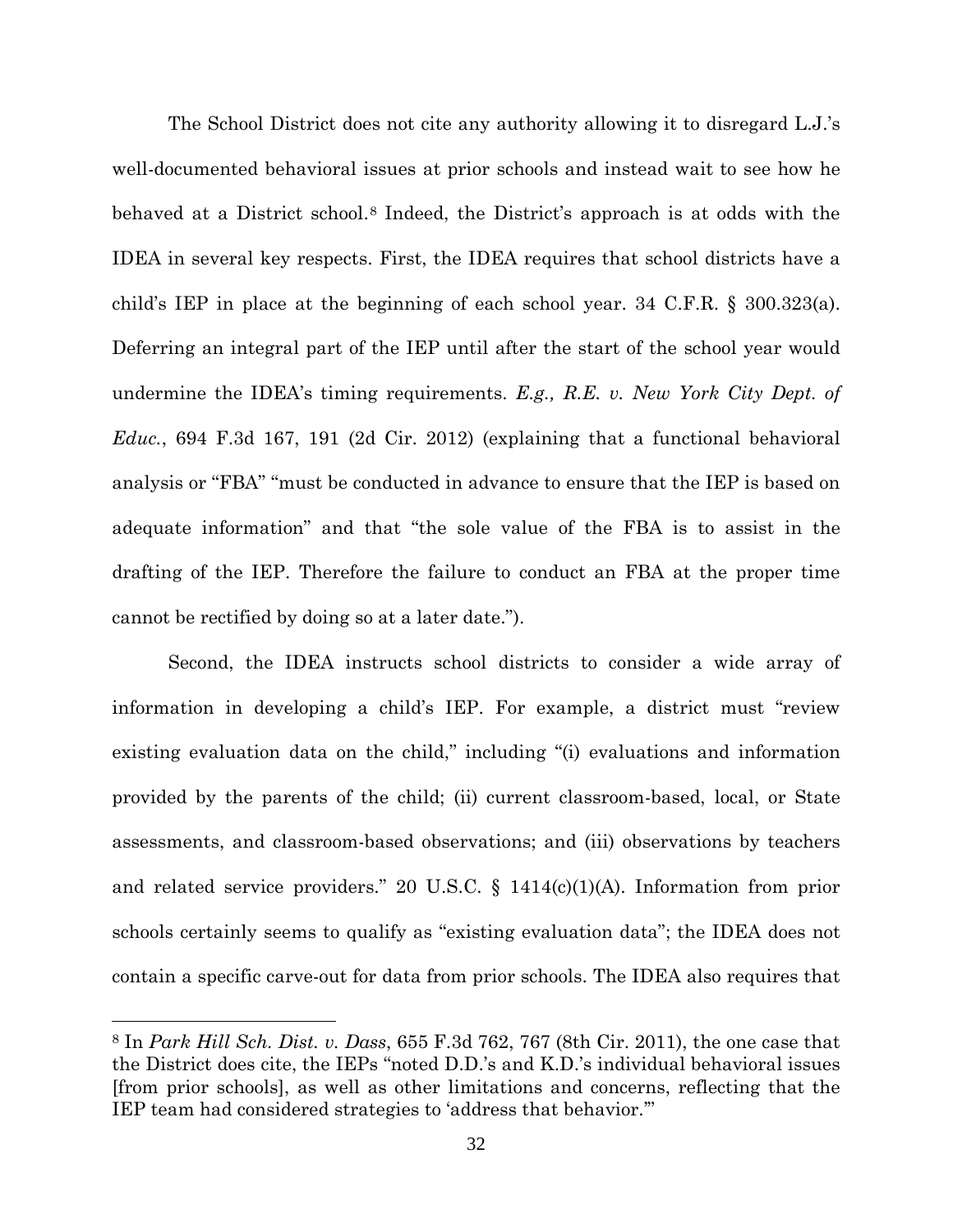districts "use a variety of assessment tools and strategies to gather relevant functional, developmental, and academic information," and that districts cannot use "any single measure or assessment as the sole criterion for . . . determining an appropriate educational program for the child." *Id.* § 1414(b)(2)(A)-(B). The District's insistence that it could only gauge L.J.'s behavior through direct observation in its own classroom certainly seems to run afoul of these requirements. And finally, the IDEA provides that when a child transfers mid-year, districts must ensure that assessments "are coordinated with [the child's] prior and subsequent schools, as necessary and as expeditiously as possible, to ensure prompt completion of full evaluations." *Id.* § 1414(b)(3)(D). Although this provision is directed to midyear transfers, it seems highly unlikely in light of section 1414(c)(1)(A) that Congress believed that a school district could ignore existing evaluation data when a child switches schools before the start of the school year.

Contrary to the School District's argument, there was ample evidence in existence before August 26, 2011 that L.J.'s behavior would impede his learning or the learning of others. L.J.'s behavior was an issue as a toddler in the State's early intervention program and remained an issue through his time in the District's SPPAC program and then at the YMCA and Baker. These behavioral issues were well-documented and known to the District in 2011. The District even asked L.J.'s parents to have Baker complete various assessment forms, but then disregarded Baker's responses when it nonetheless concluded that L.J.'s behavior did not impede his learning or the learning of others. The District's conclusion cannot be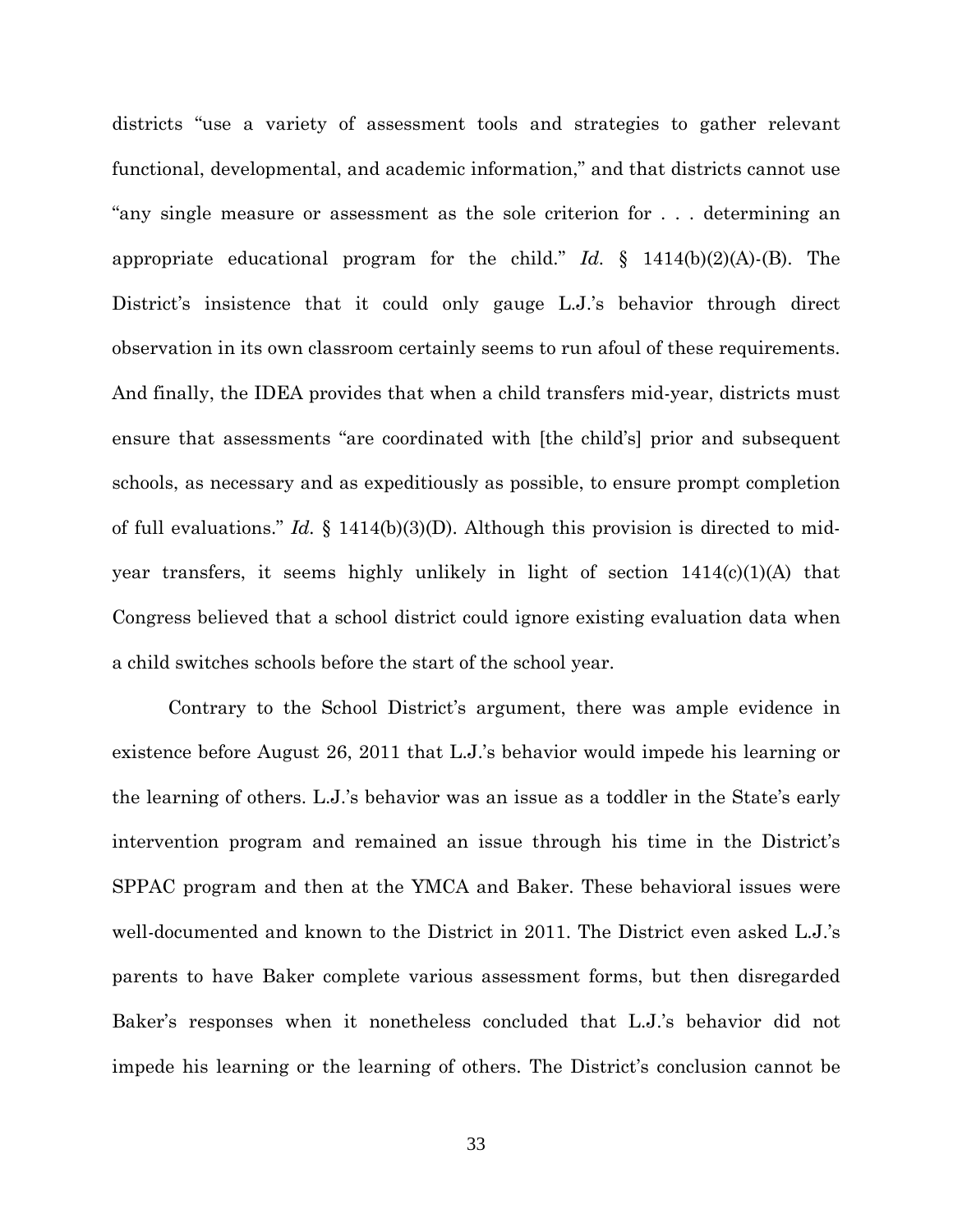reconciled with L.J.'s history, especially since he had just left Baker due in large part to behavioral issues in his first grade classroom. As a result, the hearing officer correctly found that the District failed to perform a proper functional behavioral analysis and develop a behavioral intervention plan.

#### **C. Independent Evaluations**

As one of its procedural protections, the IDEA provides parents the right to obtain an independent educational evaluation of their child, at public expense if necessary. 34 C.F.R. § 300.502(a)-(b). These independent evaluations "[m]ust be considered by the public agency, if it meets agency criteria, in any decision made with respect to the provision of FAPE to the child." *Id.* § 300.502(c)(1).

L.J.'s parents presented the School District with independent evaluations from 11 different professionals. The hearing officer found that the District did not adequately consider the evaluations when it formulated L.J.'s IEP. The hearing officer reasoned that the District did not explain in its IEP why it rejected and failed to include many of the suggestions, and that "[a]bsent at least some explanation in the IEP suggesting the District found the [independent evaluation] results to be inaccurate, unnecessary or inappropriate, the [hearing officer] must conclude the District failed to consider the [independent evaluations] when developing the Student's August 26, 2011 IEP." Findings ¶ 42.

The School District correctly notes that  $\S$  300.502(c)(1) establishes a relatively low bar for compliance. As another court in this district recently observed, "[w]hile the IDEA requires that school districts consider the results of independent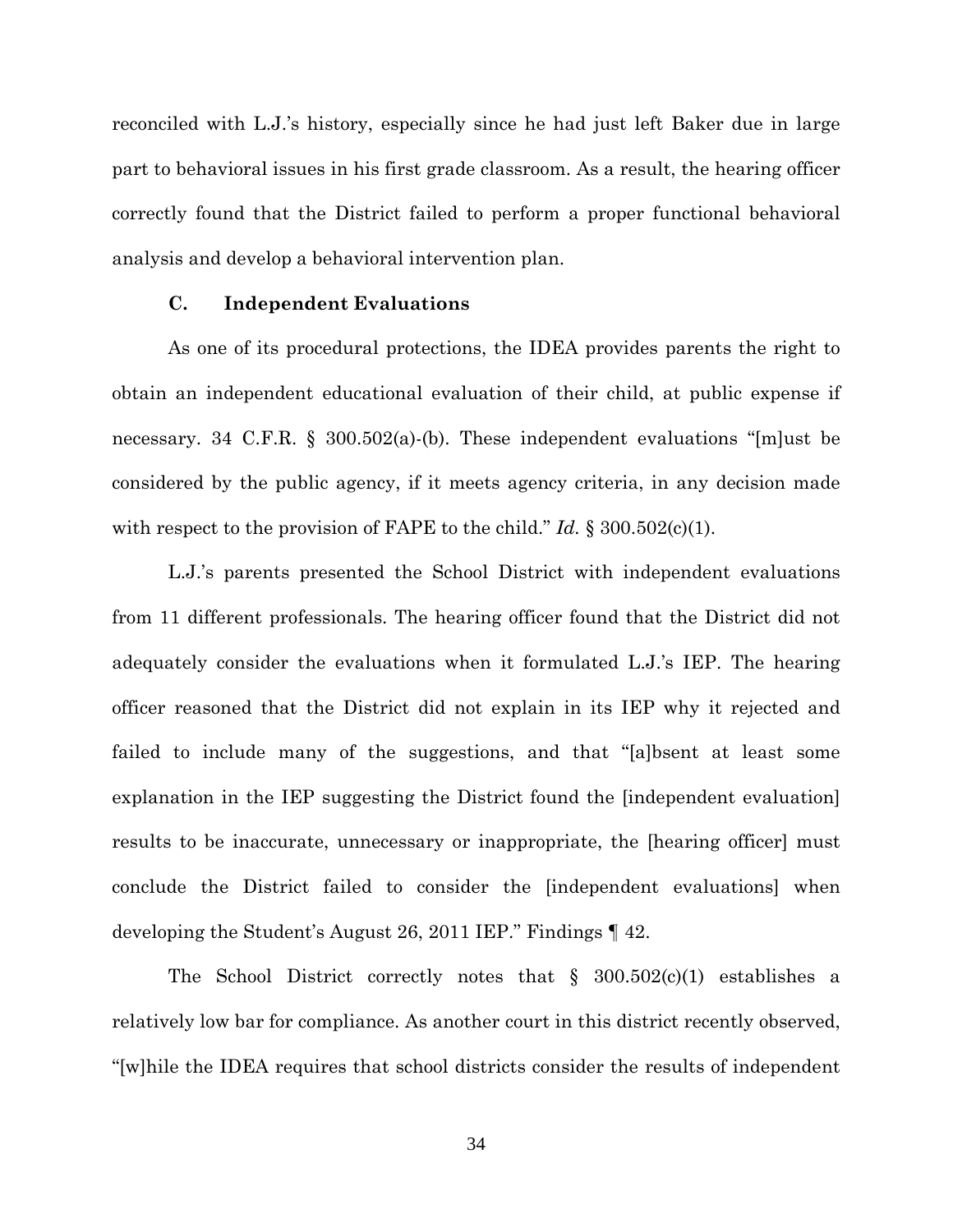educational evaluations obtained by parents, 34 C.F.R. § 300.502 $(c)(1)$ , the federal regulations do not require 'that there be substantive discussion of' such evaluations." *James D.*, 642 F. Supp. 2d at 818 (quoting *G.D. v. Westmoreland Sch. Dist.*, 930 F.2d 942, 947 (1st Cir. 1991)). The regulations also do not require a school district to "assign a specific weight to any item of information presented to it for its consideration. . . . The plain meaning of the word 'consider' is 'to reflect on: think about with a degree of care or caution.'" *T.S. v. Bd. of Educ.*, 10 F.3d 87, 89 (2d Cir. 1993) (quoting Webster's Third New International Dictionary 483 (1986)). *See also Michael P. v. Dep't of Educ.*, 656 F.3d 1057, 1066 n.9 (9th Cir. 2011) ("IDEA only requires a school district to consider the results of a parent-initiated evaluation; it does not require a school district to adopt the conclusions of such an evaluation."); *Evans v. Dist. No. 17*, 841 F.2d 824, 830 (8th Cir. 1988) (explaining that the school district "only had to 'consider' the evaluation" provided by the parents).

The Court therefore agrees that the hearing officer relied too heavily on the District's failure to substantively discuss the independent evaluations in its IEP. And by then concluding that the lack of substantive discussion required a finding that the District failed to consider the evaluations, the hearing officer seemingly misapplied the burden of proof, which at the hearing rested with L.J.'s parents, not the District. *Schaffer v. Weast*, 546 U.S. 49, 51 (2005). The hearing officer could not reasonably conclude that the District failed to consider the independent evaluations simply because the evaluations were not discussed in the IEP.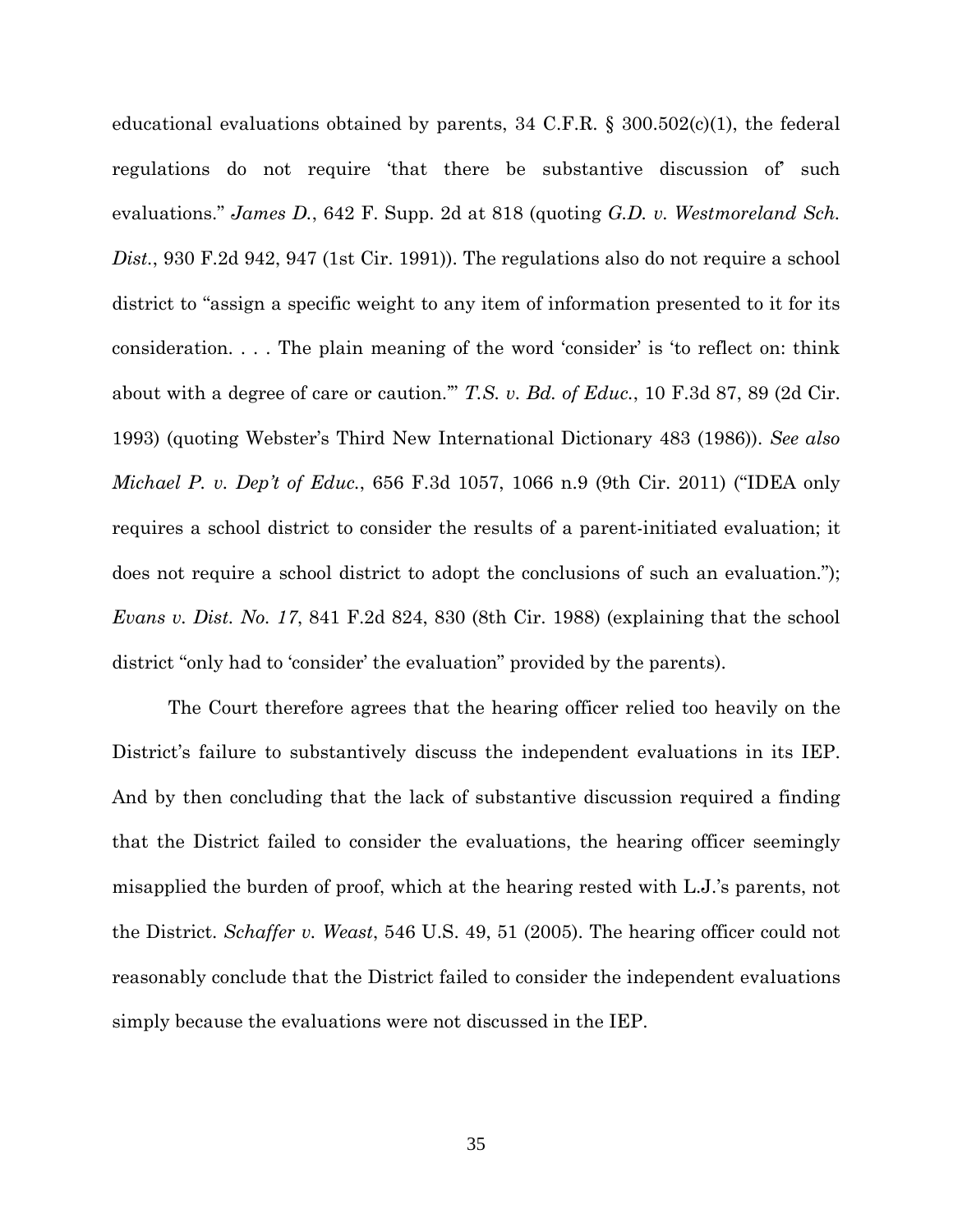But the question remains—did the School District fail to actually consider the independent evaluations? Based on the Court's independent review, the record does not contain sufficient evidence to support a finding that the District violated § 300.502(c)(1). Indeed, the gravamen of L.J.'s parents' complaint on this procedural issue is not that the District failed to review the evaluations, but that "many of the needs and recommendations identified by the outside evaluations were ignored without explanation or justification." R. 36 at 4[9](#page-35-0).<sup>9</sup> This argument ultimately seeks to expand the duties actually imposed by  $\S$  300.502(c)(1). As long as the District genuinely considered the evaluations, the District is not prohibited from disregarding particular recommendations without explanation. Providing an explanation might be good practice, but  $\S 300.502(c)(1)$  does not require it.

In *B.H. v. W. Clermont Bd. of Educ.*, 788 F. Supp. 2d 682, 694 (S.D. Ohio 2011), the only case cited by L.J.'s parents, the court found that the school district violated § 300.502(c)(1) because the school's principal "acknowledged and admitted that the letters and evaluations she received were not considered at the IEP meetings" and because a speech pathologist testified that the district never provided her with several of the student's outside evaluations. These facts are different from the case at hand, where the dispute is not whether the School District reviewed the

<u>.</u>

<span id="page-35-0"></span><sup>9</sup> Notably, in each example where L.J.'s parents argue that the School District ignored their independent evaluations, they concede that the District did at least review the evaluations. R. 36 at 49 ("For example, prior to evaluating [L.J.] on August 23, 2011, Ms. Gilmore, the district's [occupational therapist], reviewed the private [occupational therapist] evaluation conducted on August 5, 2011 by Alexis Printen."); *id.* at 50 ("Similarly, Ms. Wilkins, the district psychologist, reviewed Dr. Johnson's June 2010 report and Dr. Victor's January 2011 report.").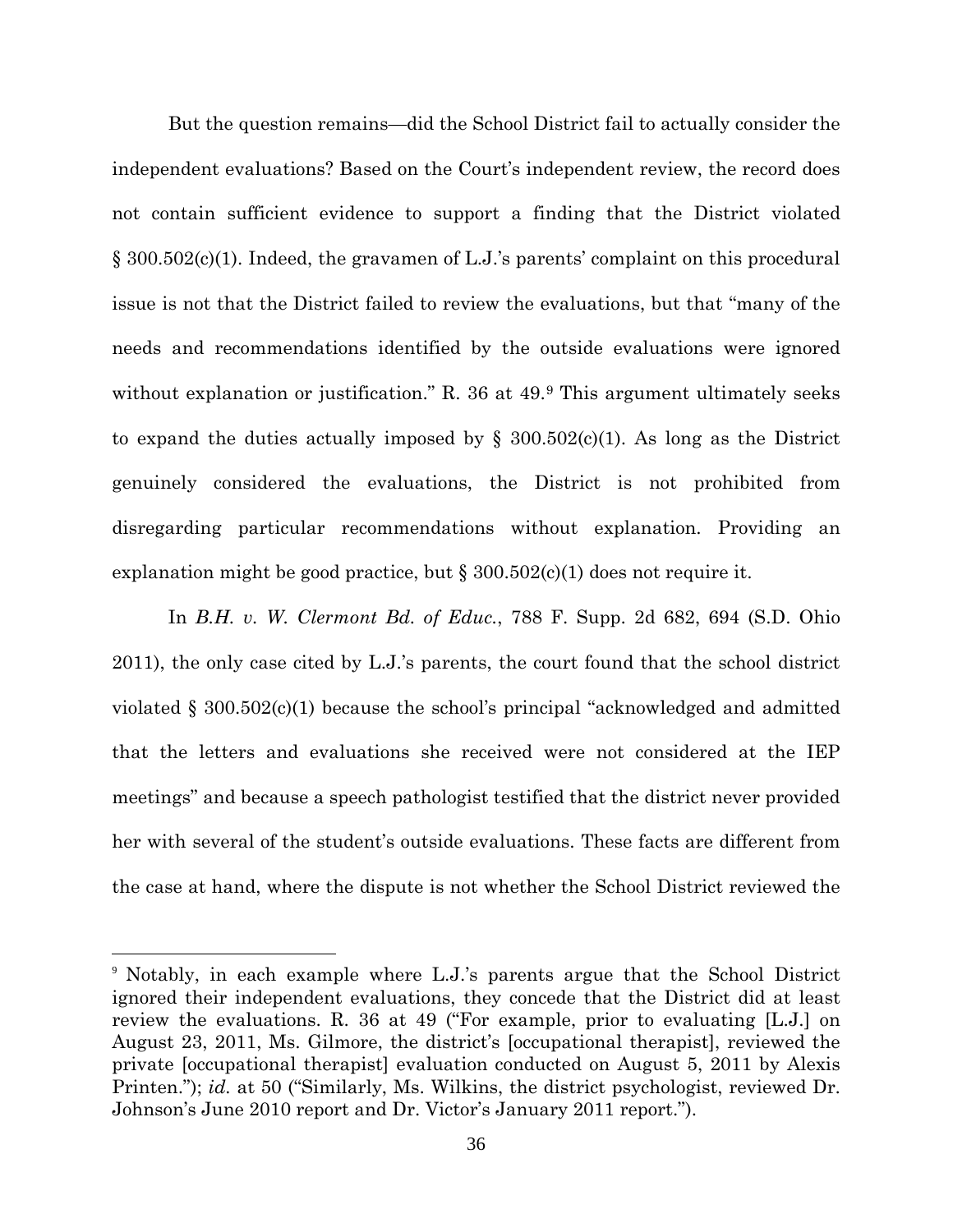reports, but only whether it gave them enough credence. Unlike in *B.H.*, the record here does not support a finding that the District violated  $\S 300.502(c)(1)$ .

Ultimately, however, this error is harmless and does not affect the outcome in this case. The other procedural and substantive violations that the School District did commit readily support a finding that it denied L.J. a FAPE.

#### **II. Substantive Issues**

After eight days of testimony, the hearing officer found that the School District's proposed placement of L.J. in an inclusion second grade classroom was not reasonably calculated to provide L.J. with educational benefits.

The School District challenges that finding based largely on two core IDEA principles, neither of which is in dispute. First, the IDEA guarantees only a "basic floor of opportunity" with particularized instruction designed "to confer some educational benefit," not "every special service necessary to maximize each handicapped child's potential." *Rowley*, 458 U.S. at 199-200. In other words, the IDEA requires only "an appropriate education, not the best possible education, or the placement the parents prefer." *Heather S.*, 125 F.3d at 1057.

Second, the IDEA requires that school districts educate disabled children in the "least restrictive environment." Thus,

> To the maximum extent appropriate, children with disabilities . . . are educated with children who are not disabled, and special classes, separate schooling, or other removal of children with disabilities from the regular educational environment occurs only when the nature or severity of the disability of a child is such that education in regular classes with the use of supplementary aids and services cannot be achieved satisfactorily.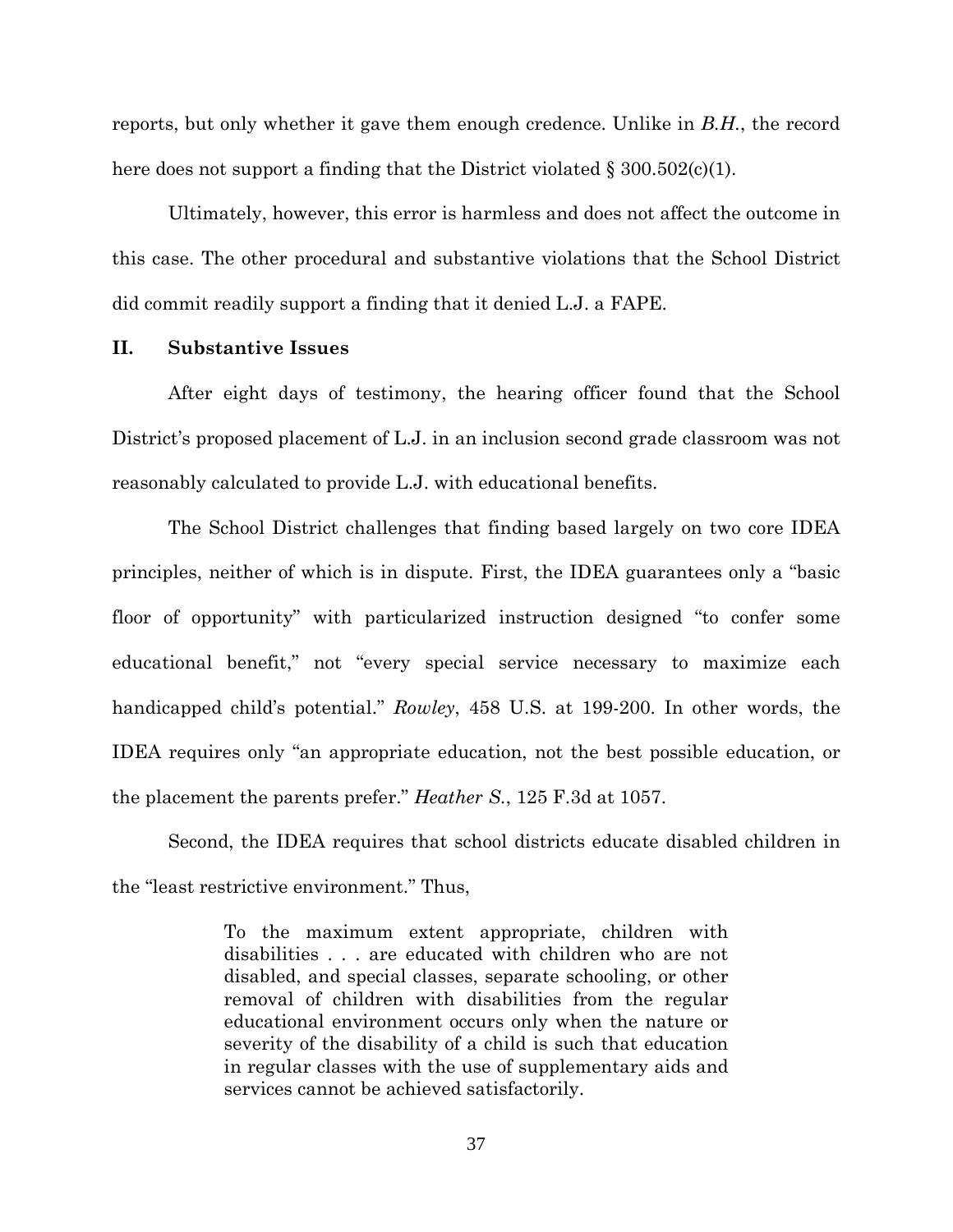20 U.S.C. § 1412(a)(5)(A). This requirement reflects a policy choice by Congress in favor of mainstreaming disabled children "to the maximum extent possible." *Id.* § 1400(c)(5)(A). *See also Beth B. v. Van Clay*, 282 F.3d 493, 498 (7th Cir. 2002).

 Conversely, mainstreaming is not always appropriate. Thus, "[w]hile IDEA requires that children with disabilities be mainstreamed to the extent possible, it does not require their integration at the expense of other IDEA mandates, such as minimum educational opportunities." *Heather S.*, 125 F.3d at 1056-57. *See also Rowley*, 458 U.S. at 181 n. 4 ("Despite this preference for 'mainstreaming' . . . Congress recognized that regular classrooms simply would not be a suitable setting for the education of many handicapped children. . . . The Act thus provides for the education of some handicapped children in separate classes or institutional settings."); *Murphysboro*, 41 F.3d at 1168 ("[T]he mainstreaming requirement was developed in response to school districts which were reluctant to integrate mentally impaired children and their non-disabled peers. It was not developed to promote integration with non-disabled peers at the expense of other IDEA requirements and is applicable only if the IEP meets IDEA minimums."). As a result, school districts are ultimately required to "ensure that a continuum of alternative placements is available to meet the needs of children with disabilities for special education and related services." 34 C.F.R. § 300.115(a).

Based on these core principles, the School District argues at length that its proposed placement of L.J. for the 2011-12 school year was reasonably calculated to provide him with educational benefits in a mainstream environment. The District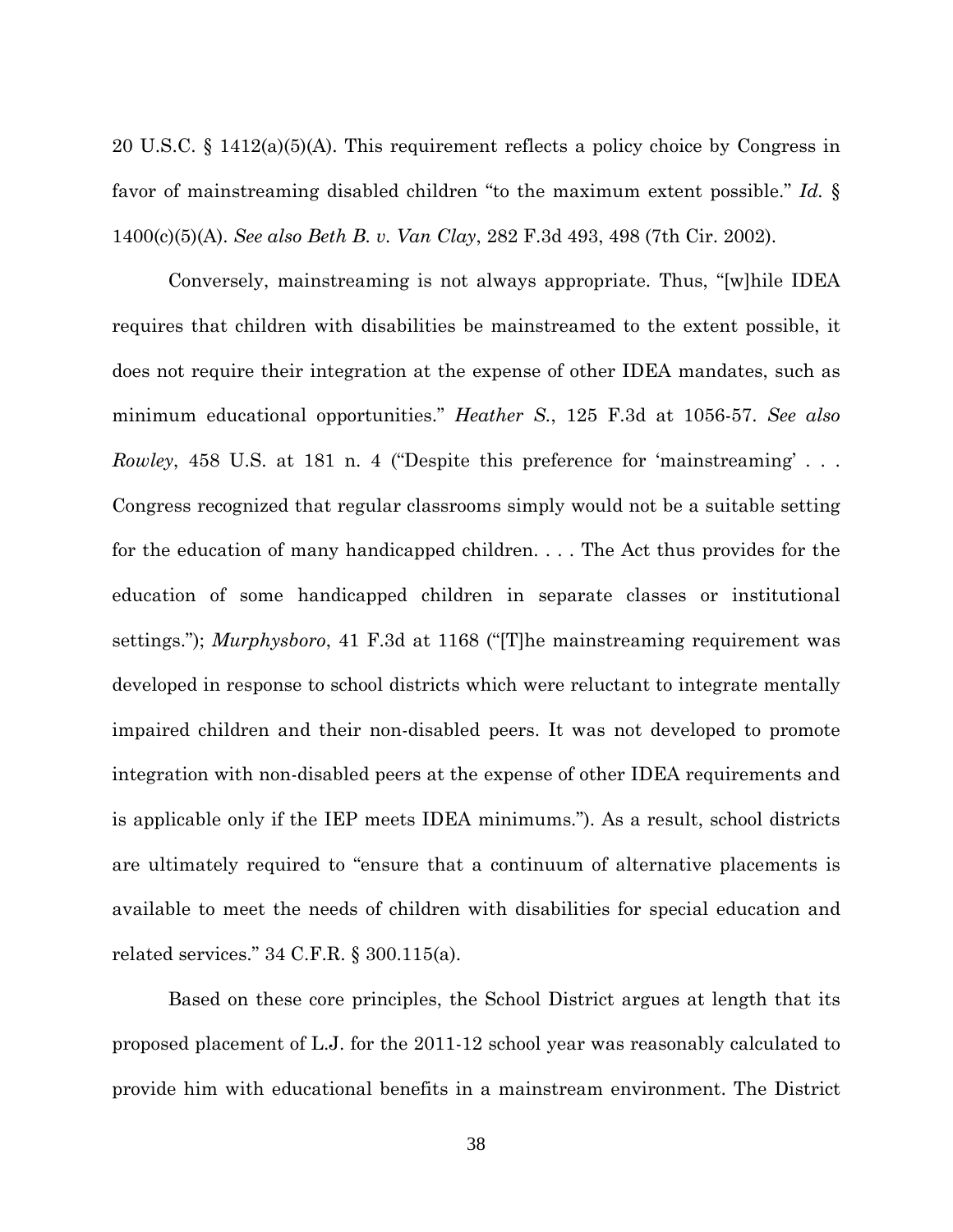touts the qualifications and practices of the general and special education teachers in Lincoln's inclusion second grade classroom and argues that its August 26, 2011 IEP adequately addressed L.J.'s specialized needs in reading and math. The District also attempts to downplay L.J.'s need for a small classroom and argues that the proposed placement would not have impeded other second grade students and was completely different from L.J.'s first grade classroom at Baker.

Over the course of the eight-day hearing, the School District submitted voluminous evidence to support its argument that its proposed placement was appropriate. L.J.'s parents, of course, also submitted voluminous evidence cutting the other way. The hearing officer considered all of that evidence and found for L.J.'s parents on this issue. "Whether an IEP was reasonably calculated to enable the child to receive educational benefits is a question of fact that we review for clear error." *Alex R.*, 375 F.3d at 615 (quotations and citations omitted). The Court has carefully reviewed the entire record and finds that the District has not carried its burden of showing either that the hearing officer applied the incorrect legal standard or that his finding on this issue is clearly erroneous.

In particular, the following evidence lends significant support to the hearing officer's conclusion that the District's proposed placement was not reasonably calculated to provide L.J. with educational benefits:

As discussed above, the District, in its IEP, paid little if any attention to L.J.'s significant behavioral issues (based on its mistaken belief that there was no evidence that L.J.'s behavior would impede his learning or the learning of others).

39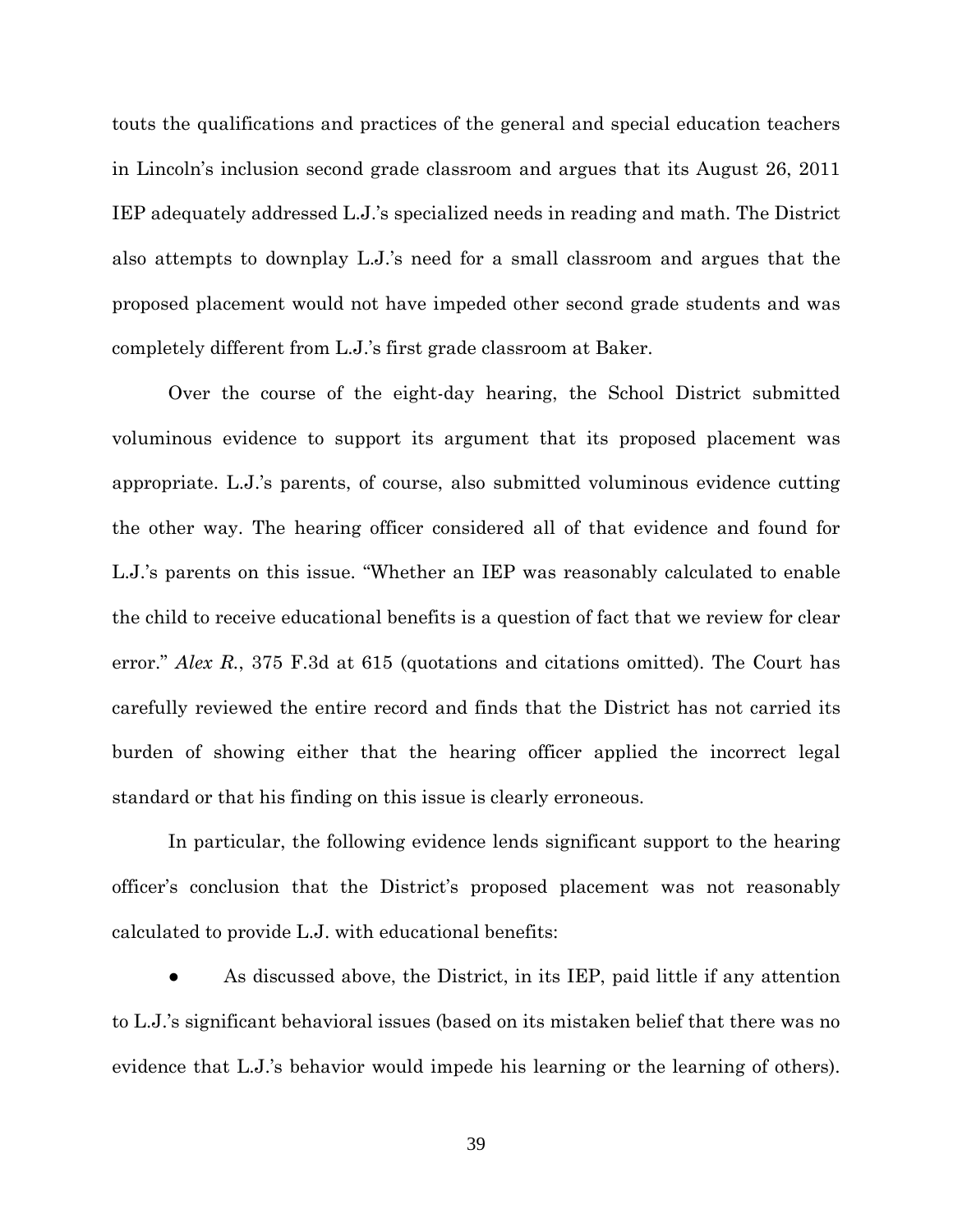Because L.J.'s behavioral issues have always been a central component of his disabilities, this deficiency alone could justify a finding that the IEP was substantively inadequate and failed to provide a FAPE. [10](#page-39-0) But there is more.

After L.J. experienced difficulties in Baker's first grade classroom, where he was educated alongside regularly-functioning students, Baker's staff opined—and told the District—that L.J. "is *unable to benefit* from and attend to general education classroom instruction." DSOF ¶ 46 (emphasis added). The District argues that the hearing officer placed too much weight on L.J.'s first grade experience and attempts to distinguish the accommodations that L.J. received at Baker from the supports he would have received in the District's inclusion second grade classroom. Although the placements certainly were not identical, it was perfectly appropriate for the hearing officer to rely on L.J.'s negative experience in first grade in rejecting a similar second grade placement.

Up until the District's August 26, 2011 IEP, L.J.'s educators including the District itself—had consistently concluded that L.J. needed small classes. In its April 2006 IEP, the District recommended "a small, structured, individualized program with low teacher:pupil ratio[]." SD302. In its April 2007 IEP, the District concluded that "a small, structured class with low teacher/student ratio is needed to support L.J.'s needs." C44. In its January 2008 IEP, the District

<u>.</u>

<span id="page-39-0"></span><sup>10</sup> Indeed, although the District acknowledges that "[t]he Seventh Circuit in *Alex R.*, 375 F.3d at 613, held that an IEP is substantially adequate so long as it responds to the significant facets of the student's disability, both academic *and behavioral*," R. 26 at 14 (emphasis added), the District then only claims that "Herein, the School District's IEP addressed L.J.'s reading and math disabilities." *Id.*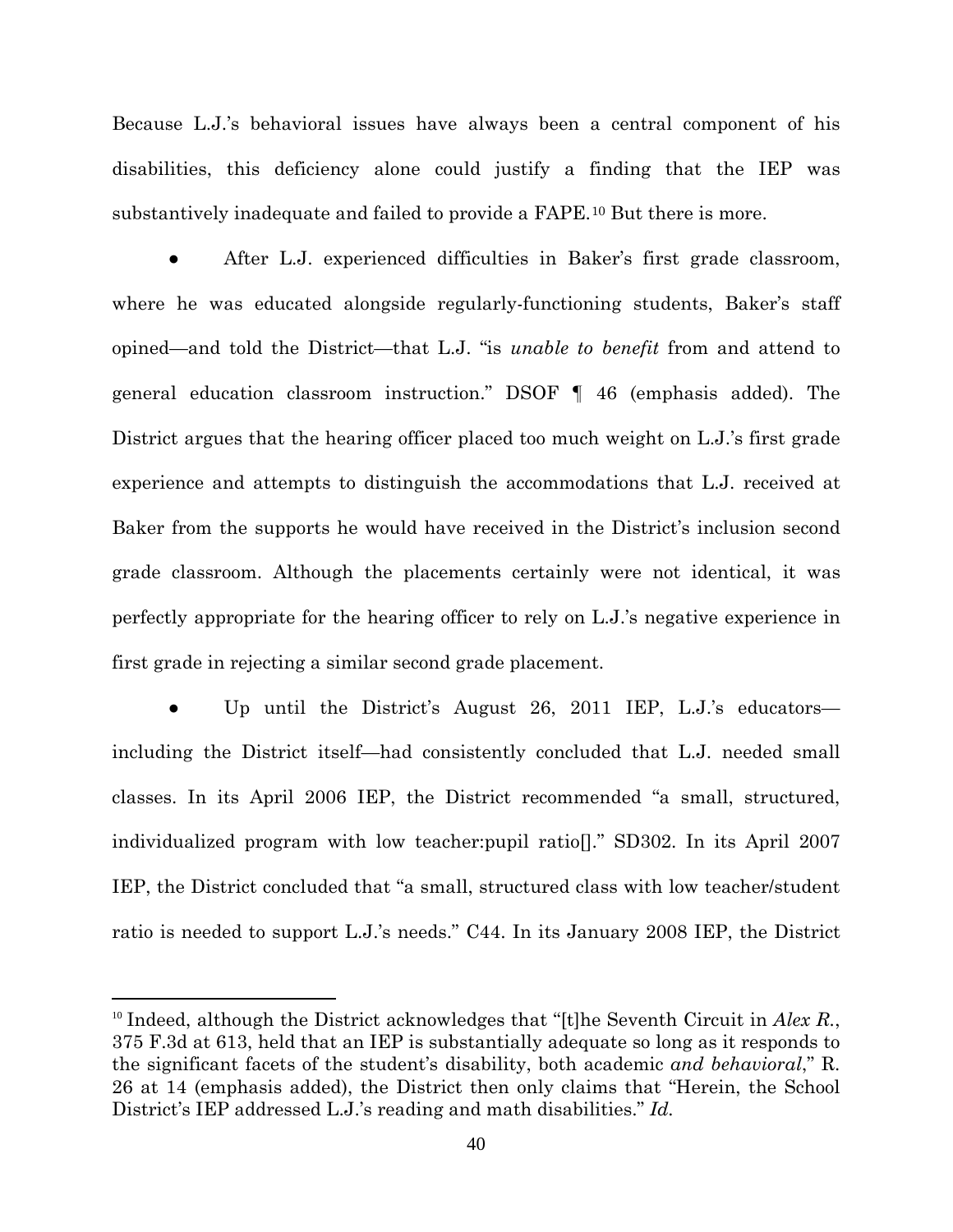concluded that L.J. needed "specialized instruction" and "a small structured individualized program to address areas of need." C82. And then, of course, L.J. went on to struggle in the larger classroom settings at the YMCA and Baker. A child's educational needs can certainly change from one year to the next, which is why new IEPs are developed. But there is no evidence that L.J. suddenly improved to the point where he might achieve progress in an inclusion general education classroom; to the contrary, his most recent experience at Baker suggested otherwise. As in *Gellert v. D.C. Pub. Sch.*, 435 F. Supp. 2d 18, 27 (D.D.C. 2006), the District "fail[ed] to show [that L.J.] could receive FAPE without the specific accommodations of small class size and a quiet, calm learning environment."

The evaluations provided to the District by L.J.'s parents, including from Dr. Johnson and Alexis Printen, similarly recommended a small class size. DSOF ¶¶ 60-63. The District again argues that the hearing officer placed too much weight on these evaluations, this time by attempting to flyspeck the extent of the evaluators' personal observations of L.J. in each classroom setting. But again, the hearing officer's reliance on these evaluations from L.J.'s private providers (along with other factors) was perfectly appropriate; the District has not identified any basis for concluding that the hearing officer's finding was clearly erroneous.

The hearing officer also cited substantial evidence that the District's proposed placement was predetermined. Findings ¶ 45. On August 6, the District decided that L.J. would begin the year in the inclusion second grade classroom while it completed its evaluation. Even if this placement was intended as

41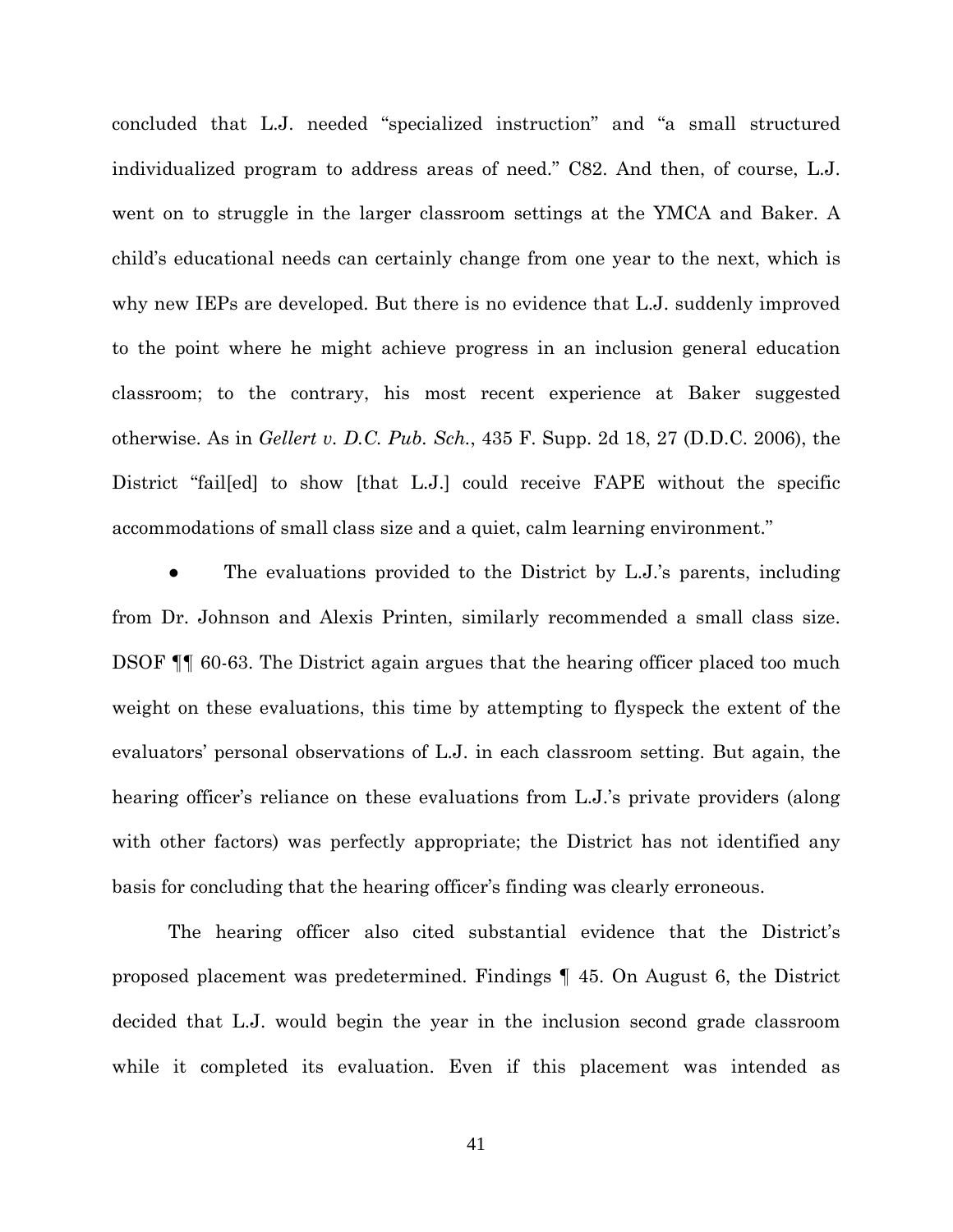temporary, there was little evidence that other options were seriously considered when the District belatedly agreed to evaluate L.J. before school started. [11](#page-41-0) The District's August 26, 2011 IEP discussed only the inclusion classroom and Cove. C133. And L.J.'s father testified that the District gave only perfunctory consideration to Cove at the August 26 meeting. 4/26/12 Tr. at 79-82. This testimony was largely corroborated by the District's own staff. Lyn Wilkins, a school psychologist for the District, testified that "[w]e would never choose an option that is not part of our district. We would feel that we can service our child – not never. We would – I'm sorry. We would feel that we can service our students in our district." 4/13/12 Tr. at 266. And although Ai Hoshino, a speech and language pathologist for the District, was familiar with Cove—he worked there before joining the District—he did not remember that Cove was even discussed. 4/27/12 Tr. at 237, 239.

The District's placement was also influenced by its "Inclusion Policy," which attempts to provide the required continuum of placements through "intensity of supports and not a separate place," I4, and adopts a strategy to "[a]ssign all students with disabilities to a general education classroom." I25. The inclusion policy, at least on its face, takes mainstreaming a step too far. As the Seventh Circuit has made clear, the IDEA requires "a continuum of program options which range from regular classrooms with supplementary aids to separate schools and residential facilities." *Murphysboro*, 41 F.3d at 1166. *See also Heather S.*, 125 F.3d

<u>.</u>

<span id="page-41-0"></span><sup>&</sup>lt;sup>11</sup> The District's original plan clearly violated 34 C.F.R.  $\S$  300.323(a), which requires that an IEP be in effect at the start of the year.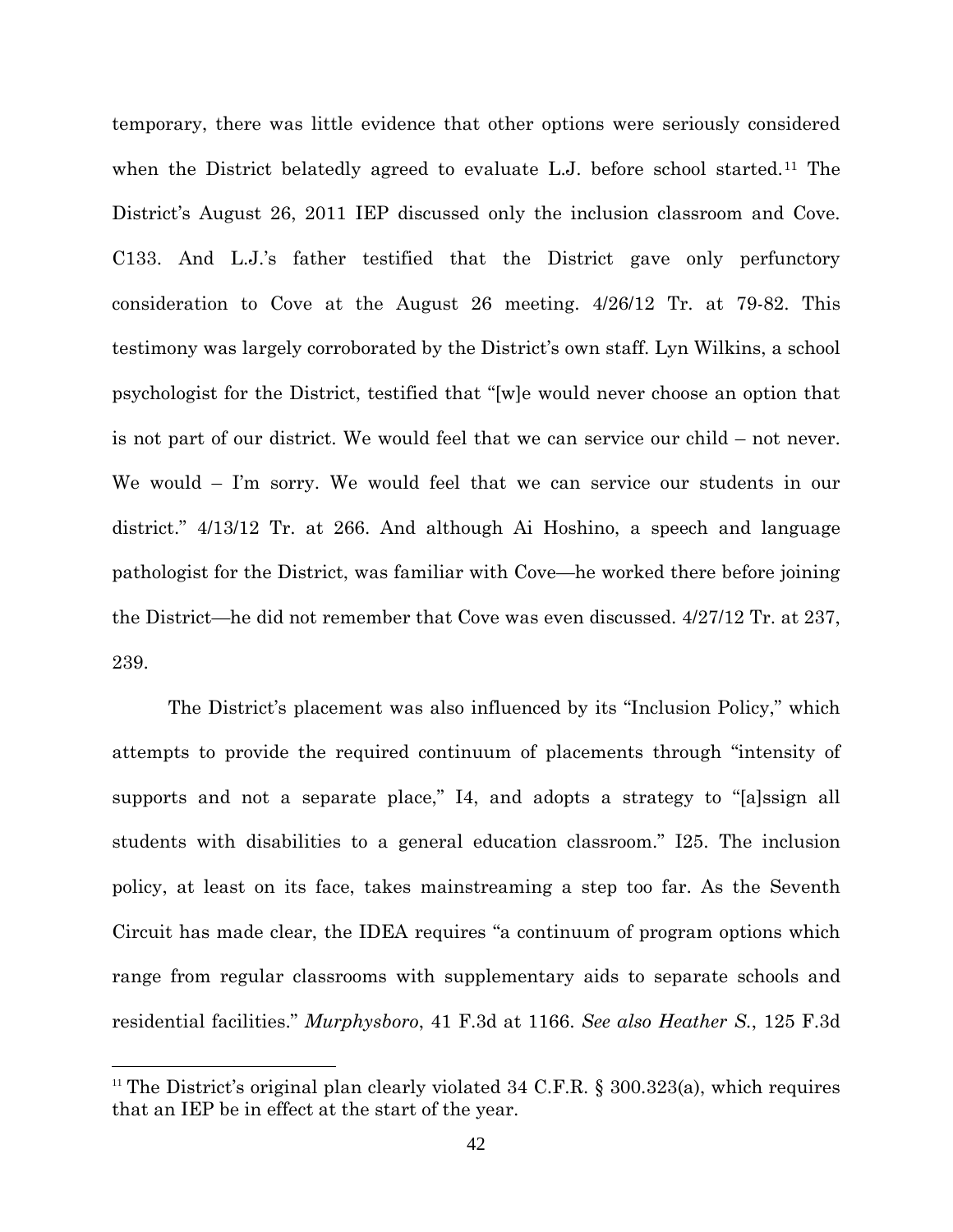at 1056 (same); 34 C.F.R. § 300.115(b)(1) ("The continuum required . . . must . . . [i]nclude the alternative placements listed in the definition of special education under § 300.38 (instruction in regular classes, special classes, special schools, home instruction, and instruction in hospitals and institutions).").[12](#page-42-0) Although it appears that the District does not take its inclusion policy literally (the District does still offer at least some separate classes in some schools), the policy provides further evidence that the District's proposed placement was largely predetermined.

In short, L.J.'s parents submitted ample evidence to support the hearing officer's finding that the District's placement of L.J. in its inclusion second grade classroom failed to provide him with a FAPE. These substantive deficiencies also make clear that the procedural violations discussed above did in fact impede L.J.'s right to a FAPE and caused a deprivation of educational benefits.

## **III. Appropriateness Of Placement At Cove**

 $\overline{a}$ 

L.J.'s parents are required to establish not only that the District failed to provide a FAPE, but also that the private placement they selected was appropriate. *Forest Grove*, 557 U.S. at 232; *Carter*, 510 U.S. at 15. A private placement is generally appropriate if it is reasonably calculated to enable the child to receive

<span id="page-42-0"></span><sup>&</sup>lt;sup>12</sup> Of course, this does not mean that every district is required to directly provide this full range of services or face liability for reimbursement claims. As the Supreme Court explained in *Florence Cnty. Sch. Dist. 4 v. Carter*, 510 U.S. 7, 16 (1993), "public educational authorities who want to avoid reimbursing parents for the private education of a disabled child can do one of two things: give the child a free appropriate public education in a public setting, or place the child in an appropriate private setting of the State's choice. This is the IDEA's mandate, and school officials who conform to it need not worry about reimbursement claims." Here, the District did not make any offer other than its inclusion second grade classroom.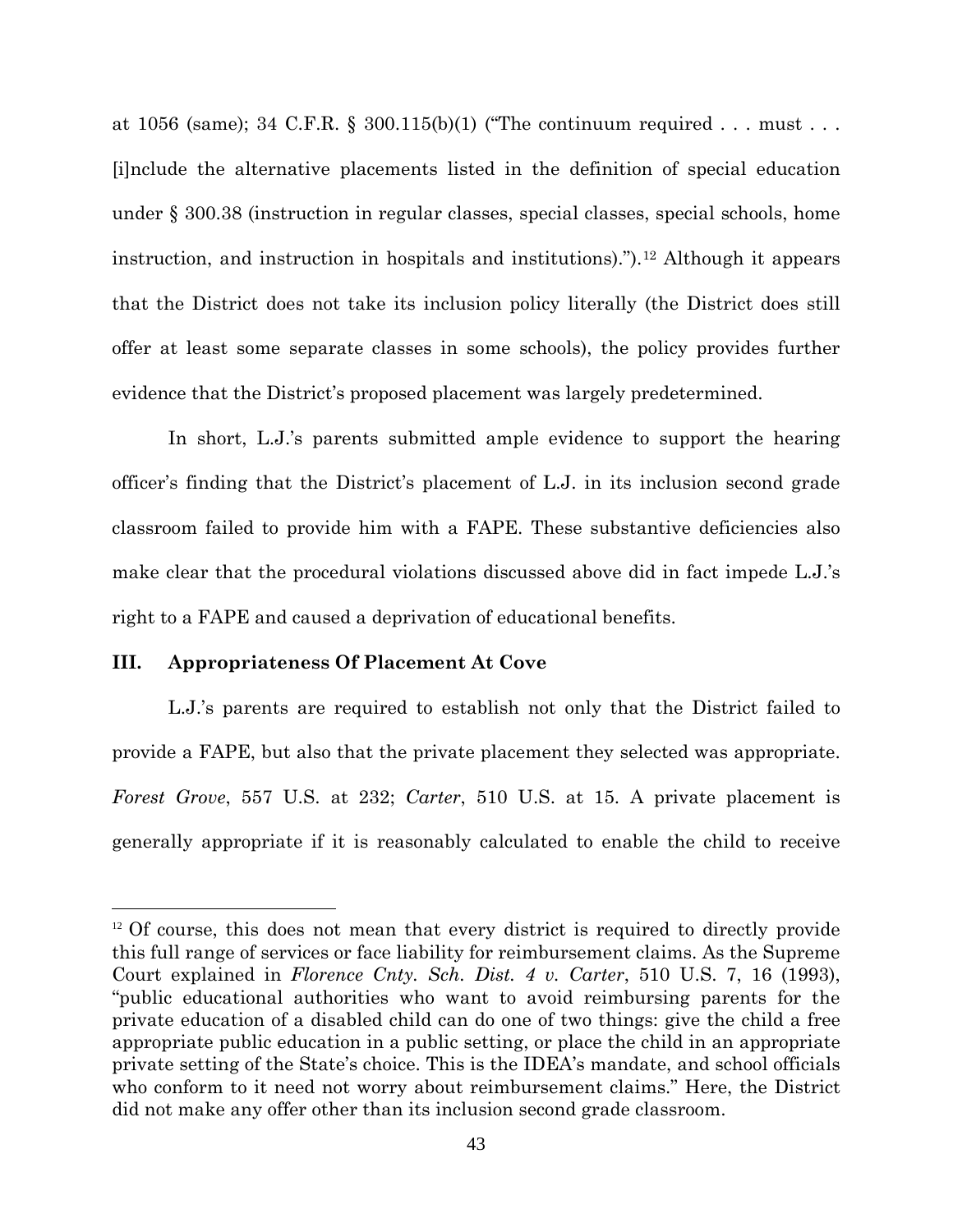educational benefits and "provides educational instruction specially designed to meet the unique needs of a handicapped child." *Frank G. v. Bd. of Educ. of Hyde Park*, 459 F.3d 356, 364-65 (2d Cir. 2006) (citations omitted).

There is little question that Cove was an appropriate private placement. Cove provided small group self-contained special education instruction that was designed to meet L.J.'s unique needs, and there is no dispute that L.J. has shown considerable progress at Cove. The School District only briefly addresses this issue. It primarily rehashes its argument that students with disabilities should be mainstreamed to the maximum extent possible and that Cove is not L.J.'s "least restrictive environment." R. 26 at 46-47. But as discussed above, although mainstreaming is the general preference, the hearing officer's conclusion that mainstreaming was not appropriate for L.J. is not clearly erroneous.

The District also cites *Schreiber v. E. Ramapo Cent. Sch. Dist.*, 700 F. Supp. 2d 529, 551 (S.D.N.Y. 2010), and *D.D-S. v. Southold Union Free Sch. Dist.*, 2011 WL 3919040, at \*15 (E.D.N.Y. 2011), for the proposition that a private placement should be rejected when there is no indication that the placement would eventually transition the student into a less restrictive placement. But in each of these cases, the courts rejected private placements that were overly restrictive and unnecessary from the beginning. Thus, the courts were naturally concerned that the placements would hinder the students from returning to a more mainstream environment. Here, however, L.J.'s placement at Cove was not too restrictive for his needs, and he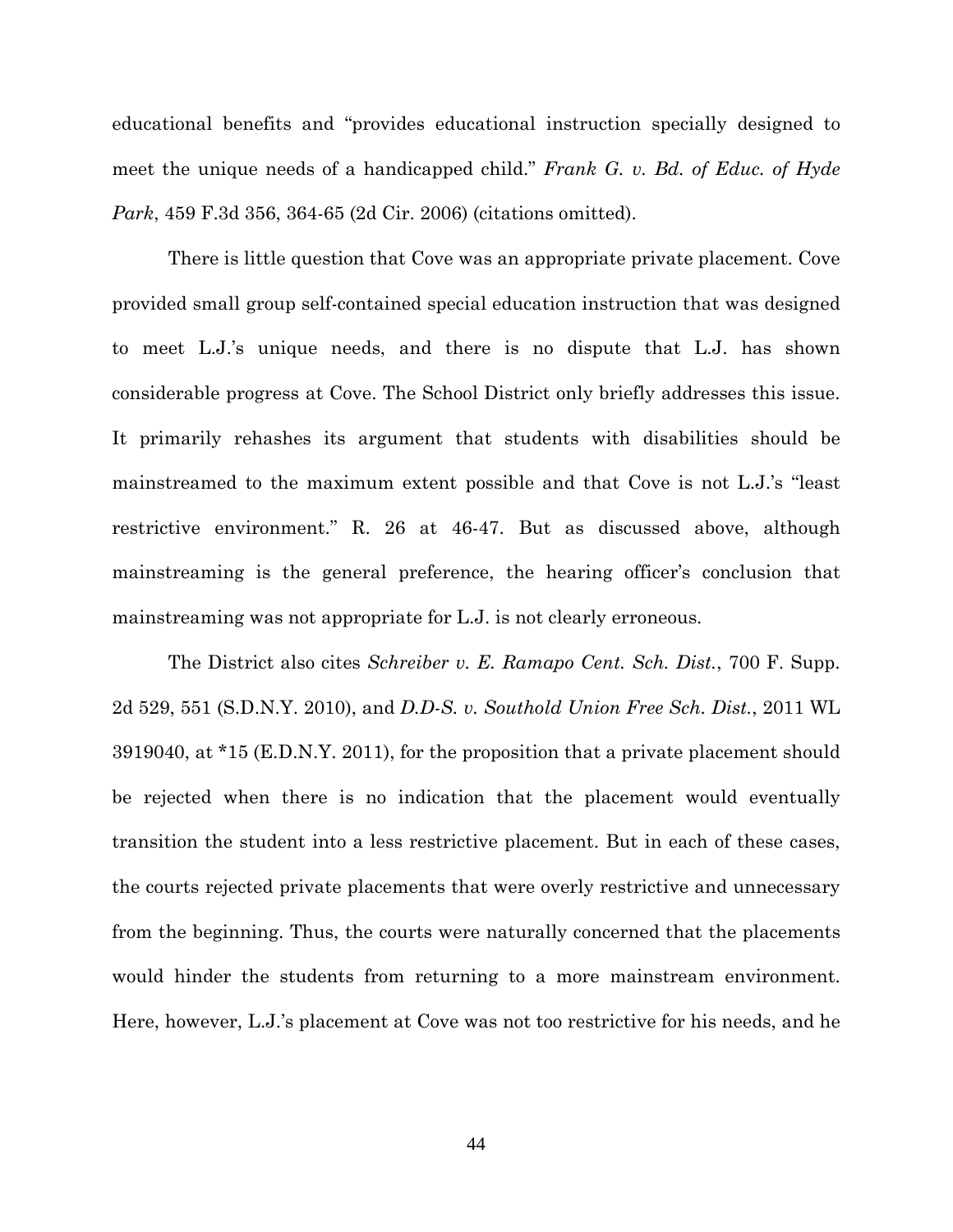has shown considerable progress at Cove. Cove therefore may have helped L.J. move closer to being able to benefit from less restrictive placements.

#### **IV. Equitable Considerations**

Equitable factors can also limit or preclude reimbursement. *E.g., Forest Grove*, 557 U.S. at 246-47 ("[C]ourts retain discretion to reduce the amount of a reimbursement award if the equities so warrant."); *Sch. Comm. of Burlington v. Dep't of Ed. of Mass*, 471 U.S. 359, 374 (1985) ("[E]quitable considerations are relevant in fashioning relief."). The School District raises two equitable arguments against reimbursement. The Court addresses each in turn.

### **A. Prior Placements**

 The District claims that L.J.'s parents stunted L.J.'s progress by enrolling him at the YMCA and Baker for the 2008-09, 2009-10, and 2010-11 school years. As a result, the District argues, L.J.'s parents should be denied reimbursement for L.J.'s tuition at Cove for the 2011-12 school year because they helped create the situation that made the private placement necessary.

In analyzing the equities, the Court is skeptical of relying on alleged parental negligence in private placements years earlier. The IDEA is quite clear that a FAPE must be made available "to *all* children with disabilities." 20 U.S.C. § 1412(1) (emphasis added); *see also Rowley*, 458 U.S. at 180-81. Thus, when L.J.'s parents registered him in the District for the 2011-12 school year, the District had an unequivocal duty to provide L.J. with a FAPE, regardless of L.J.'s history. And without a reimbursement remedy, a child's right to a FAPE "would be less than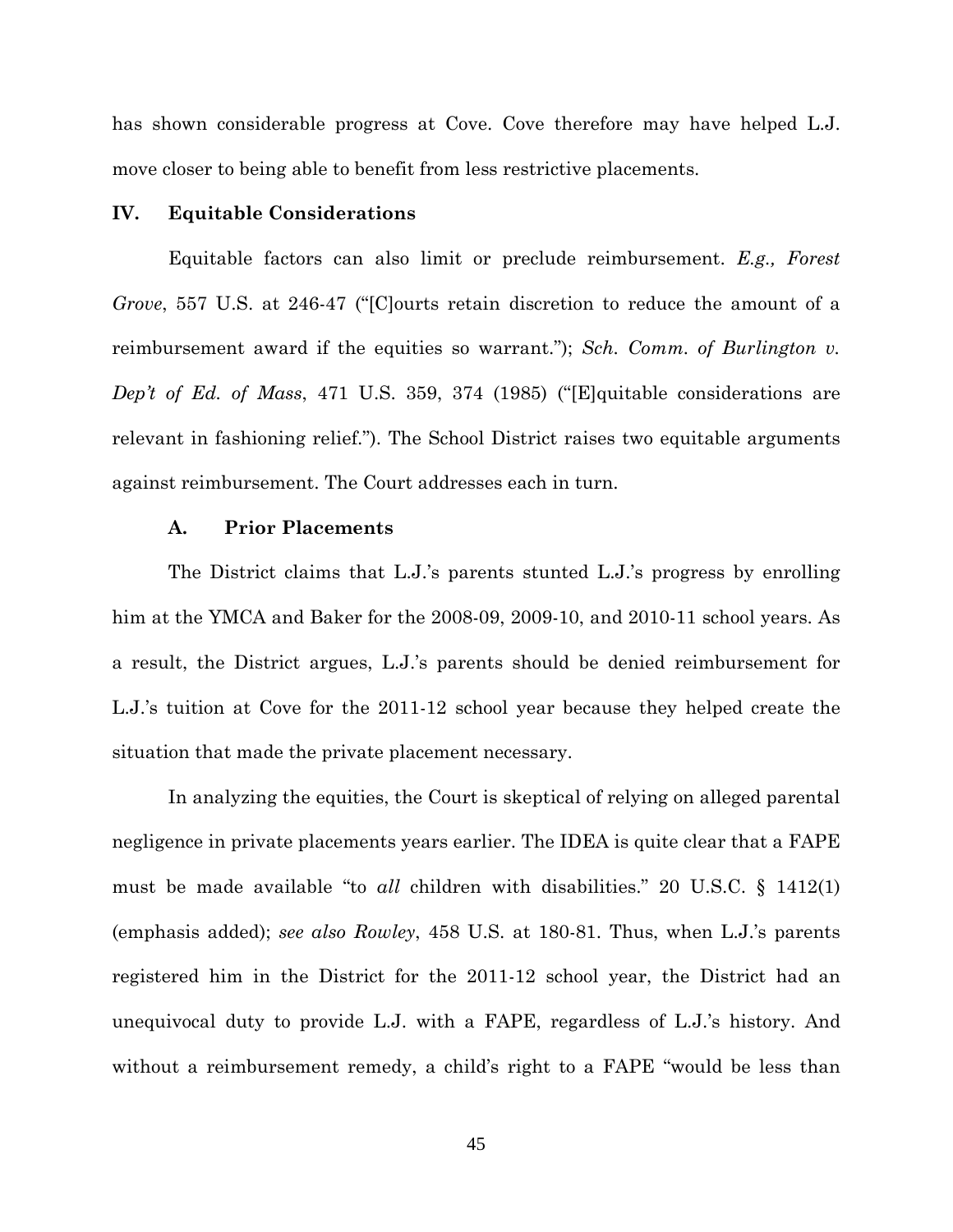complete." *Burlington*, 471 U.S. at 37. But under the District's theory, the District could essentially breach its duties without consequence based on alleged mistakes by L.J.'s parents years earlier. This result would undermine the IDEA's central purpose of ensuring that *all* children with disabilities receive a FAPE. A child should not lose the IDEA's protections any time a school district might have grounds to second-guess the parents' earlier placement decisions. Otherwise, one mistake years earlier could result in a child forever being left behind.

These concerns are particularly acute in a case like this where the District can only speculate that L.J. would have been better off if his parents had enrolled him in the District in 2008-09. As the District itself argues elsewhere in its briefs, R. 26 at 11, "[n]either the statute nor reason countenance 'Monday Morning Quarterbacking' in evaluating the appropriateness of a child's placement." *Thomson R2-J Sch. Dist. v. Luke P.*, 540 F.3d 1143, 1149 (10th Cir. 2008) (quoting *O'Toole v. Olathe Dist. Sch. Unified Sch. Dist. No. 233*, 144 F.3d 692, 701-02 (10th Cir. 1998)). But that is exactly what the District asks the Court to do. The Court cannot travel back in time and concoct an alternate history of where L.J. would be today if he had started kindergarten in the District in 2008-09 as opposed to being held back a year and then enrolled in private school. Moreover, the District's theory that L.J.'s parents caused his current deficits is inconsistent with its own August 26, 2011 IEP, which specifically denied that lack of appropriate instruction in reading and math were "determinate factors" for L.J.'s disability. C108.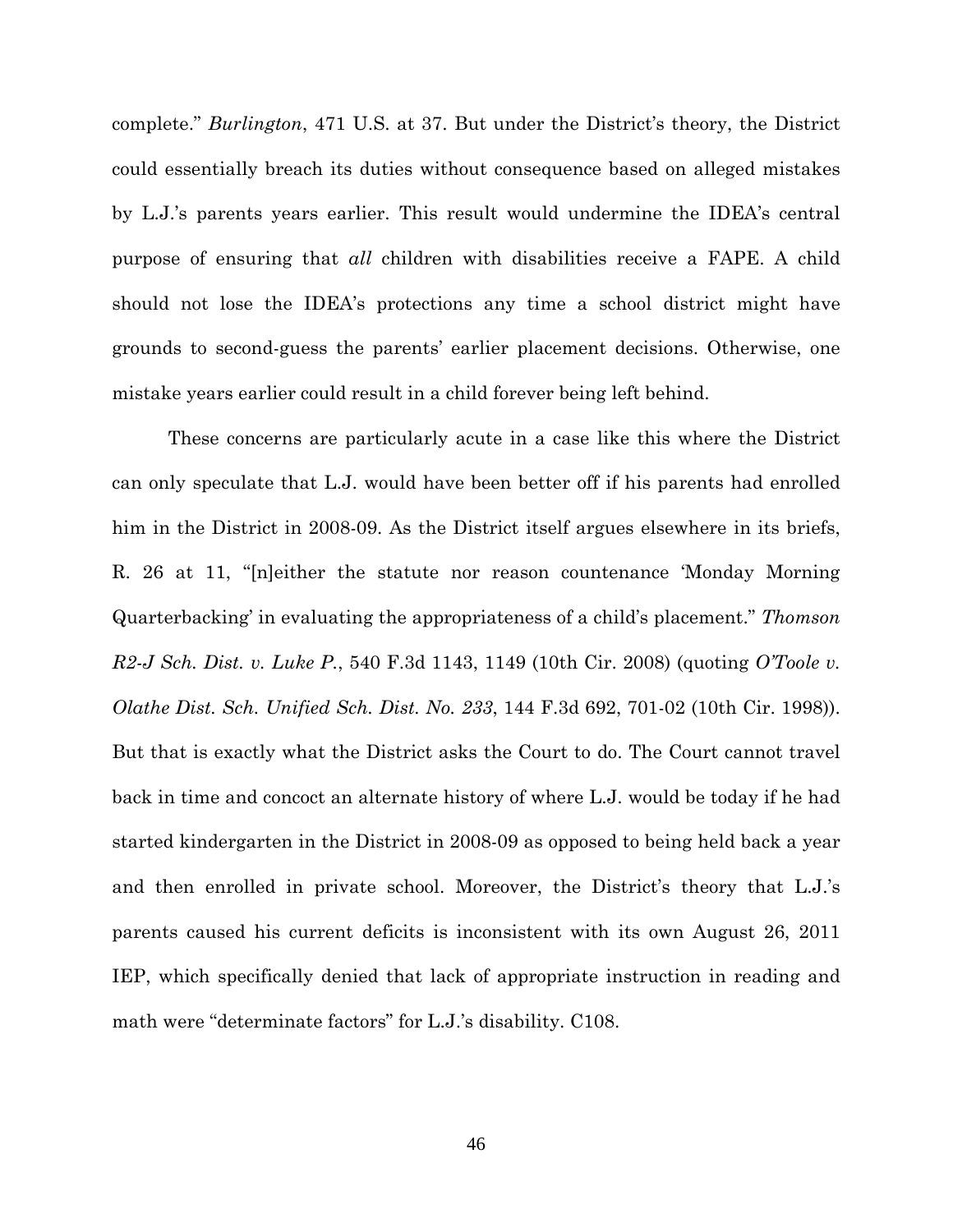To support its equitable argument, the School District relies almost exclusively on *Parents of Student W. v. Puyallup Sch. Dist. No. 3*, 31 F.3d 1489 (9th Cir. 1994), which it claims is "directly on point." The Court disagrees. In *Puyallup*, the Ninth Circuit affirmed the district court's denial of compensatory education<sup>[13](#page-46-0)</sup> based on several factors. First, the student's parents had a history of declining or not even requesting special education services and, unlike here, did not make alternative arrangements for the student to receive services elsewhere. *Id.* at 1496- 97. Thus, the district court was not asked to speculate as to whether the student would have fared better in one placement over another—the parents did not secure any alternative services for the student. Second, and perhaps more central to the outcome, the student graduated from high school on time without the additional education services belatedly sought by his parents. *Id.* at 1497. Not surprisingly, the district court therefore did not believe that a compensatory education award was appropriate. The Ninth Circuit concluded that "[i]t may be a rare case when compensatory education is not appropriate, but it was not an abuse of the district court's discretion to decide that this case was such a rarity." *Id.*[14](#page-46-1)

<u>.</u>

<span id="page-46-0"></span><sup>&</sup>lt;sup>13</sup> Unlike an award for reimbursement of past costs, a compensatory education award requires a school district to provide the student with future services to compensate for its past failure to provide a FAPE.

<span id="page-46-1"></span><sup>14</sup> In *Everett v. Santa Barbara High Sch. Dist.*, 28 Fed. Appx. 683, 685 (9th Cir. 2002), the Ninth Circuit itself distinguished *Puyallup*, explaining: "By contrast, this case is no such rarity. Unlike the parents in [*Puyallup*], Robert's parents repeatedly requested special education services. And also unlike [*Puyallup*], Robert neither graduated with his class nor was performing at grade level when he left school. We find these differences dispositive and therefore conclude that the District Court's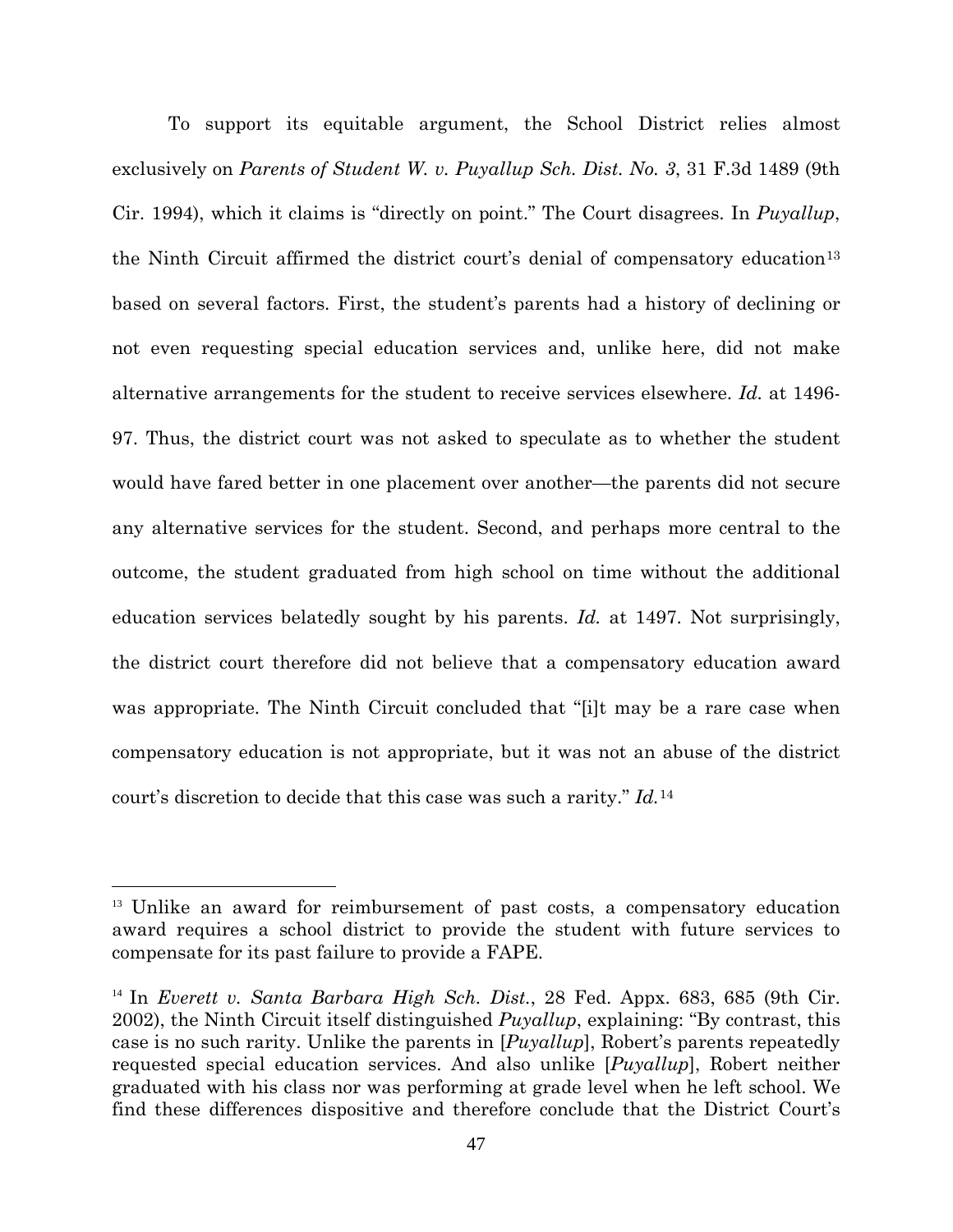Although the Court has no way of knowing if L.J. would have fared better by starting kindergarten with the School District in 2008-09, the Court has carefully reviewed the reasonableness of L.J.'s parents' decisions for the 2008-09, 2009-10, and 2010-11 school years. *See* 20 U.S.C. § 1412(a)(10)(C)(iii)(III) ("The cost of reimbursement . . . may be reduced or denied . . . upon a judicial finding of unreasonableness with respect to actions taken by the parents."). Whether in hindsight the decisions paid off, the decisions were not unreasonable. On the advice of their team of private providers, L.J.'s parents decided that L.J. was not ready for kindergarten in 2008-09, enrolled him at the YMCA, and then attempted to implement many of the District's own proposals in the smaller classroom setting offered at Baker. In these circumstances, where the District apparently concedes that L.J.'s parents had "good intentions," R. 51 at 15, the equities do not support limiting reimbursement after the District failed to provide a FAPE years later for the 2011-12 school year. The District does not cite any precedent for limiting reimbursement because earlier private placements chosen by parents in good faith did not provide the benefits they had perhaps hoped.

# **B. Cooperation And Timely Notice**

 $\overline{a}$ 

 To be eligible for reimbursement, parents must allow a school district a reasonable opportunity to evaluate their child and cooperate in the placement process. *Patricia P. v. Bd. of Educ.*, 203 F.3d 462, 468-69 (7th Cir. 2000); 20 U.S.C. §  $1412(a)(10)(C(iii)(II)$ . Parents are also required to provide 10-day written notice of

award of relief was within its discretion." Like *Everett*, the facts before this Court are very different from the rare facts faced in *Puyallup*.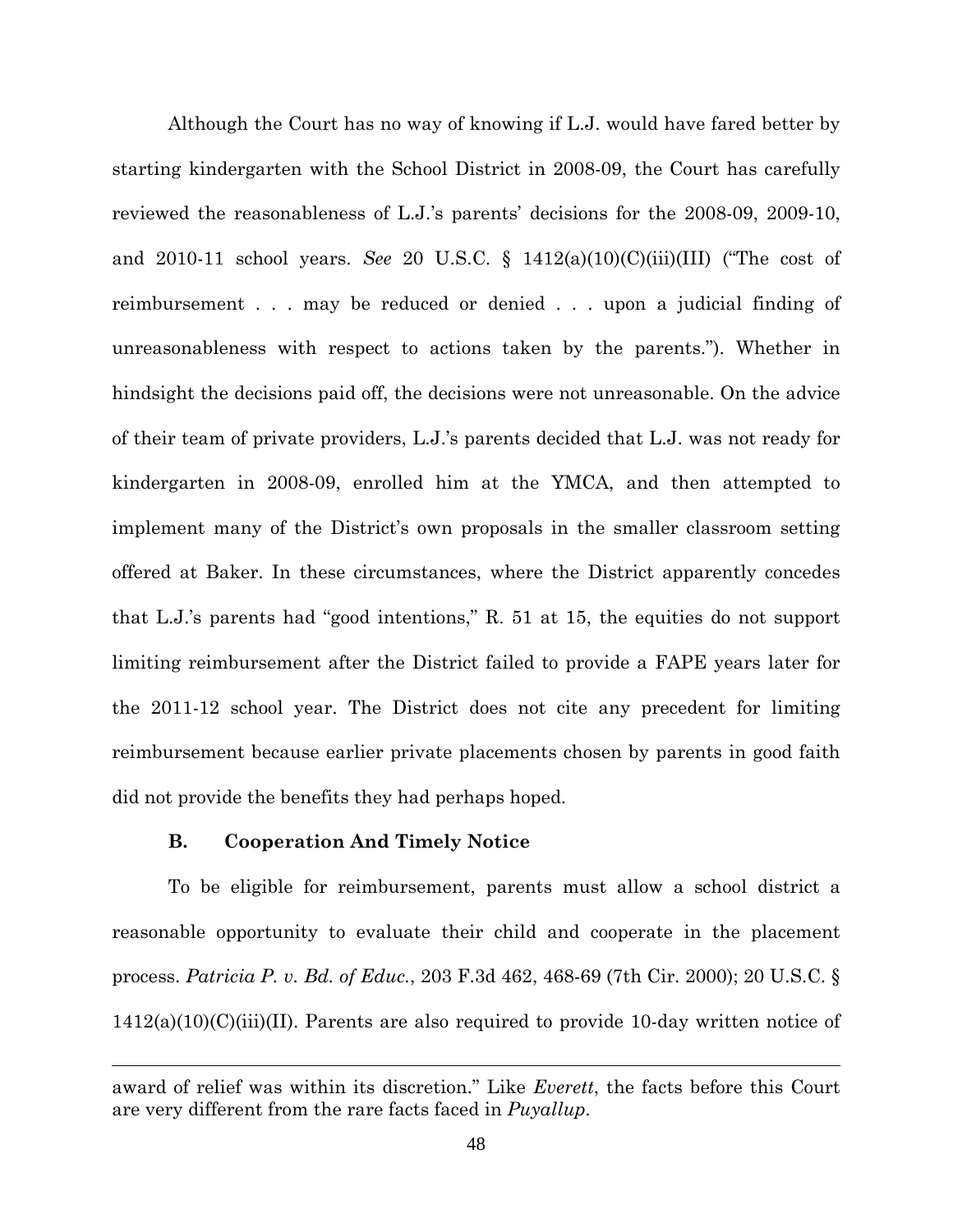their intent to enroll their child in private school at public expense. 20 U.S.C. § 1412(a)(10)(C)(iii)(I)(bb); *Forest Grove*, 557 U.S. at 247.

The School District argues that L.J.'s parents failed to cooperate and that their actions "clearly demonstrate that [they] determined that L.J. would attend Cove School without any intention of giving the School District's IEP a chance." R. 26 at 32. The hearing officer disagreed and found that L.J.'s parents cooperated with the District throughout. There is considerable evidence in the record to support the hearing officer's conclusion that L.J.'s parents cooperated. Indeed, the District's continued pursuit of this theory borders on the frivolous.

In sum, L.J.'s parents gave the District ample opportunity to evaluate L.J. and fulfill its obligations under the IDEA. L.J.'s parents first requested an evaluation in February or early March 2011, but met resistance from the District. Eventually, the District accepted L.J.'s registration on May 9 and agreed to perform an evaluation over the summer. But when nothing happened by August 5, L.J.'s parents began to make a contingency plan for L.J. to attend Cove. Then on August 6, citing "confusion," the District repudiated its agreement to evaluate L.J. over the summer and indicated that it would not have an IEP in place before the start of the school year, in violation of the IDEA. A few days later, the District also appeared to have misplaced L.J.'s registration materials.

Only then—after five months of delays by the District—did L.J.'s parents threaten to send L.J. to Cove at public expense for the 2011-12 school year. On August 8, L.J.'s father notified the District that they would unilaterally enroll L.J.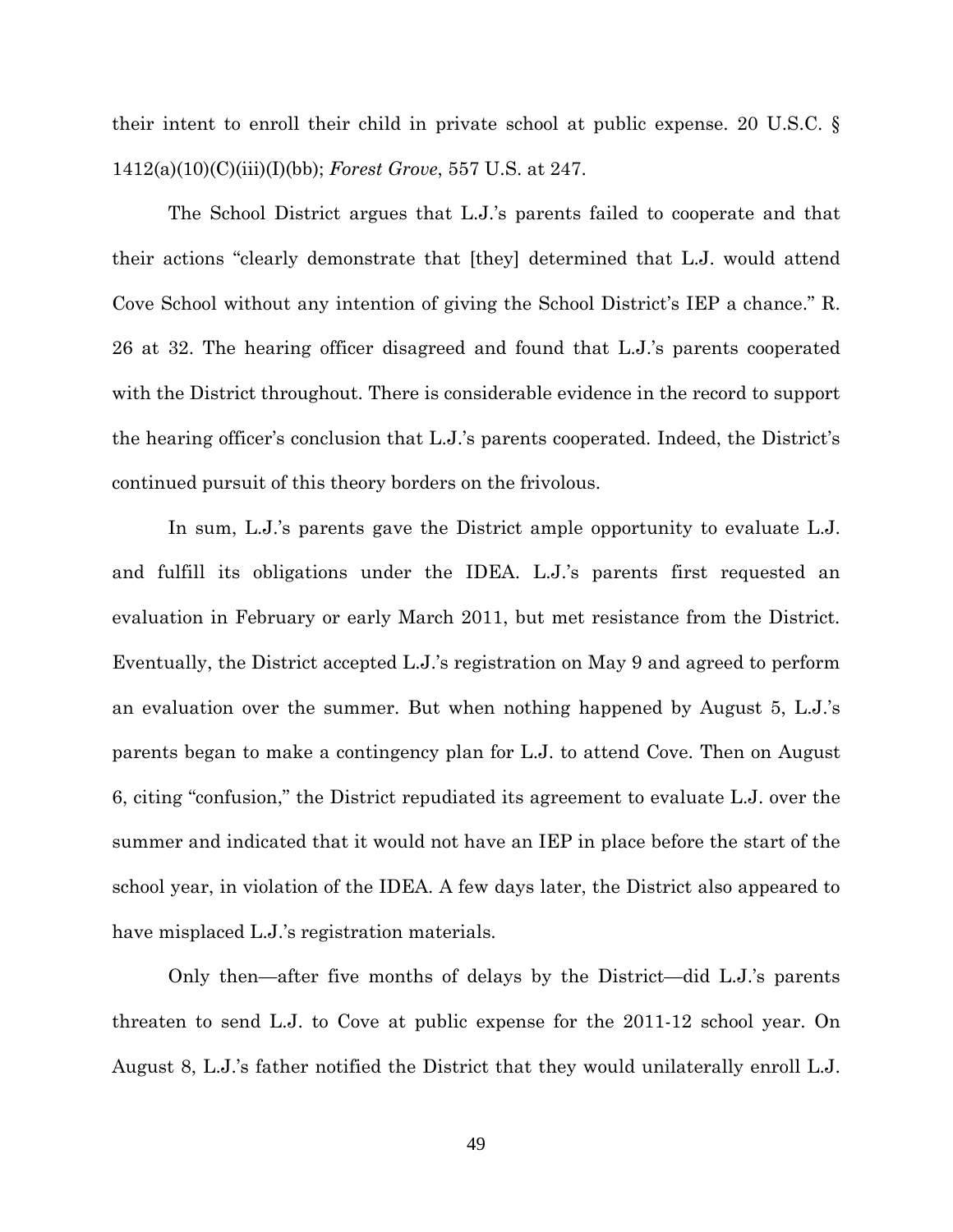at Cove effective August 24 (complying with the 10-day notice requirement). L.J.'s parents each testified at length that even after the notice, they had not yet made a decision, were still hopeful that the District would provide an appropriate IEP, and would have sent L.J. to the District if an appropriate IEP was in place. 2/3/12 Tr. at 140-44, 162, 216-25; 4/27/12 Tr. at 45-51, 58-59, 114-18, 122-57, 179-80. The hearing officer found their testimony credible, as he was entitled to do.

The District argues that actions speak louder than words. The Court agrees, but this does not help the District. After sending the August 8 notice letter, L.J.'s parents: (i) met with the District on August 19; (ii) provided the District with copies of L.J.'s private evaluations; (iii) brought L.J. in for evaluations on August 23 and themselves sat for interviews; (iv) met with the District for several hours on August 26 to discuss the District's proposed placement; (v) observed the inclusion second grade classroom on September 2; and (vi) held off on signing the contract with Cove and paying Cove even the \$8,750 deposit until September 19. None of these actions suggest that L.J.'s parents intended to have L.J. complete the 2011-12 school year at Cove all along, as the District claims.

Ultimately, the August 8 notice letter served its intended purpose: it allowed the District an opportunity to cure its IDEA violations, evaluate L.J. before the start of the school year as it was required to do, and provide a FAPE. The letter finally prompted some action, but unfortunately, it was too little, too late. There is no basis to deny reimbursement for lack of cooperation; L.J.'s parents allowed the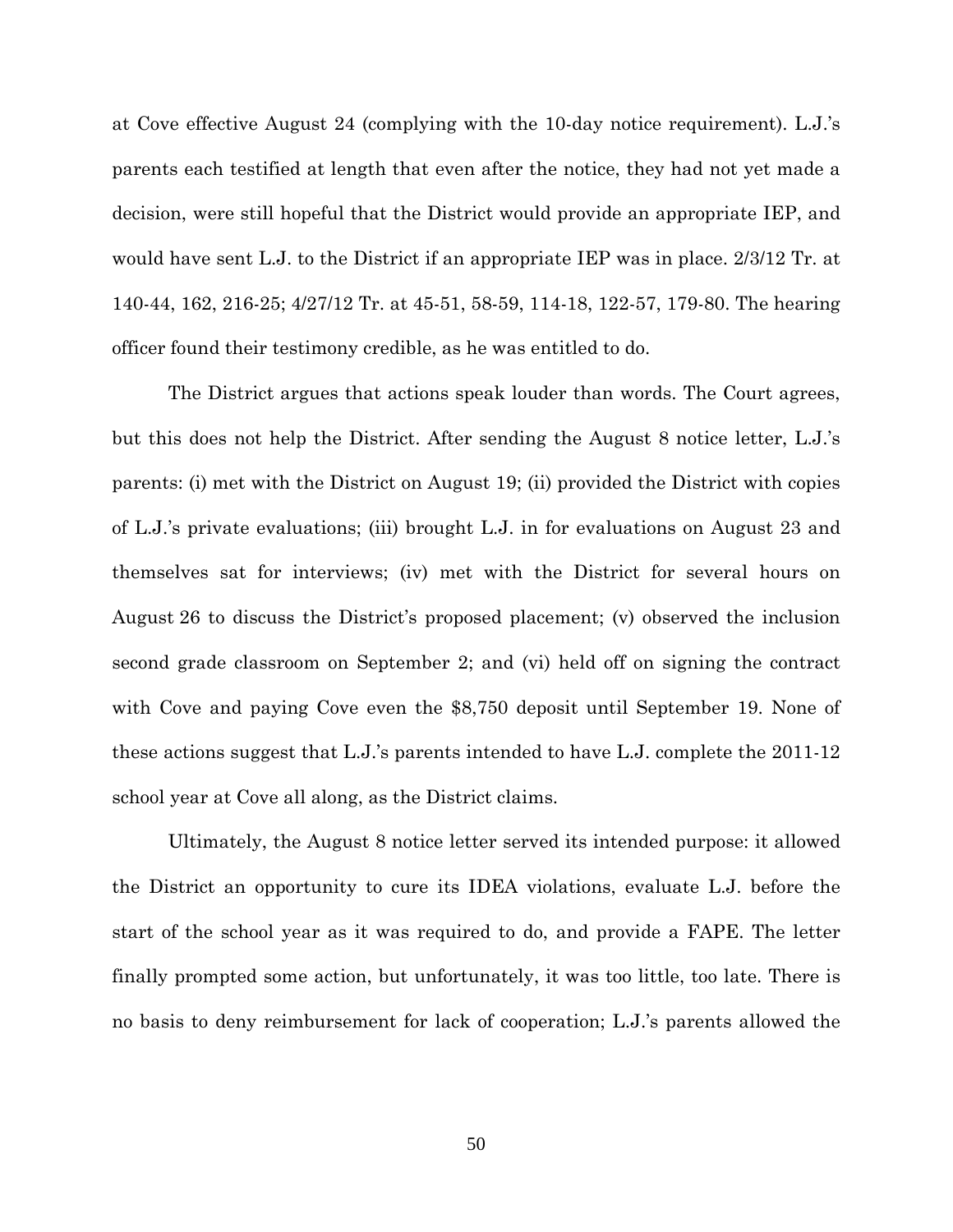District repeated opportunities to evaluate L.J. If anything, L.J.'s parents exhibited extraordinary patience in dealing with the District.

## **IV. Reimbursement Award**

The School District also challenges two particular aspects of the hearing officer's reimbursement award. R. 26 at 48. First, the hearing officer awarded reimbursement for the cost of L.J.'s tuition at Cove for the summer of 2011, Findings ¶ 49, apparently because "the District did not make an offer of ESY for the Student, nor did the District ask the parents why the Student was attending Cove School." *Id.* ¶ 12. The District argues that it had no responsibility to pay for L.J.'s placement at Cove during the summer of 2011 and that L.J.'s parents never provided the required 10 day notice for that placement.

L.J.'s parents do not address this issue in their briefs, and the Court cannot discern any basis from the record for this part of the reimbursement award. L.J.'s parents did not request reimbursement for L.J.'s tuition from the summer of 2011 in their September 19, 2011 due process hearing request, G38-41, or in their posthearing memorandum. ISBE002544, 002588. Indeed, in one of the hearing officer's rulings on pre-hearing motions, he explained that L.J.'s parents had clarified that the relief sought was "limited to the current school year of 2011-2012, ESY of 2012 and the school year of 2012-13." HO472, Feb. 2, 2012 Ruling.

 There is also no evidence that the District failed to fulfill any duty to provide a FAPE for ESY 2011. L.J. attended Baker for the 2010-11 school year and his parents never attempted to enroll him in the District for summer school. To the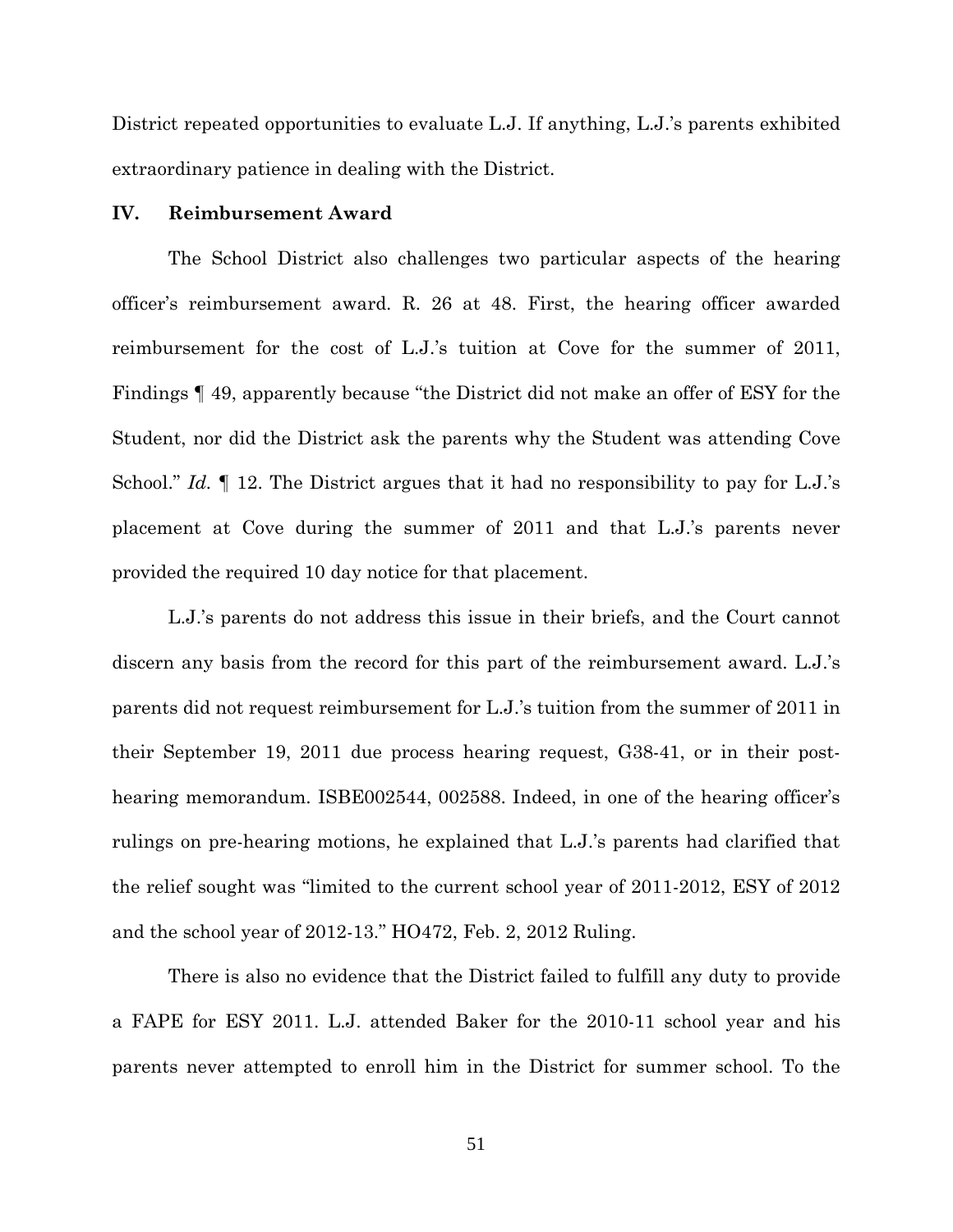contrary, L.J.'s parents enrolled him at Cove in late March, just as they were only beginning to reach out to the District for the 2011-12 school year. The Court is not aware of any legal duty on the part of the District to volunteer services where L.J.'s parents had not even asked for it and were apparently perfectly content to enroll L.J. at Cove for the summer at their own expense. As a result, the hearing officer erred by awarding reimbursement for summer school at Cove in 2011.

 Second, as part of the reimbursement award for the 2011-12 school year, the hearing officer included the cost of additional services provided by L.J.'s parents in conjunction with the Cove placement. Findings ¶ 50. As examples, the hearing officer cited costs for speech and language therapy, occupational therapy, physical therapy, psychological services, social work services, and transportation costs. The District argues that L.J.'s parents never requested that relief in their hearing request. The District also argues that because the hearing officer found that Cove was an appropriate placement that would provide L.J. with educational benefits, an award covering additional private services is improper.

Again, L.J.'s parents do not address this issue in their briefs, and the grounds for awarding most of these costs are not clear. L.J.'s parents' hearing request did seek reimbursement for the cost of transporting L.J. to Cove, G40, and that cost is directly related to L.J.'s education at Cove. As a result, the hearing officer properly awarded those costs. But as the District correctly points out, L.J.'s parents' hearing request did not seek reimbursement for the costs of private providers like speech and language therapists, occupational therapists, physical therapists, psychologists,